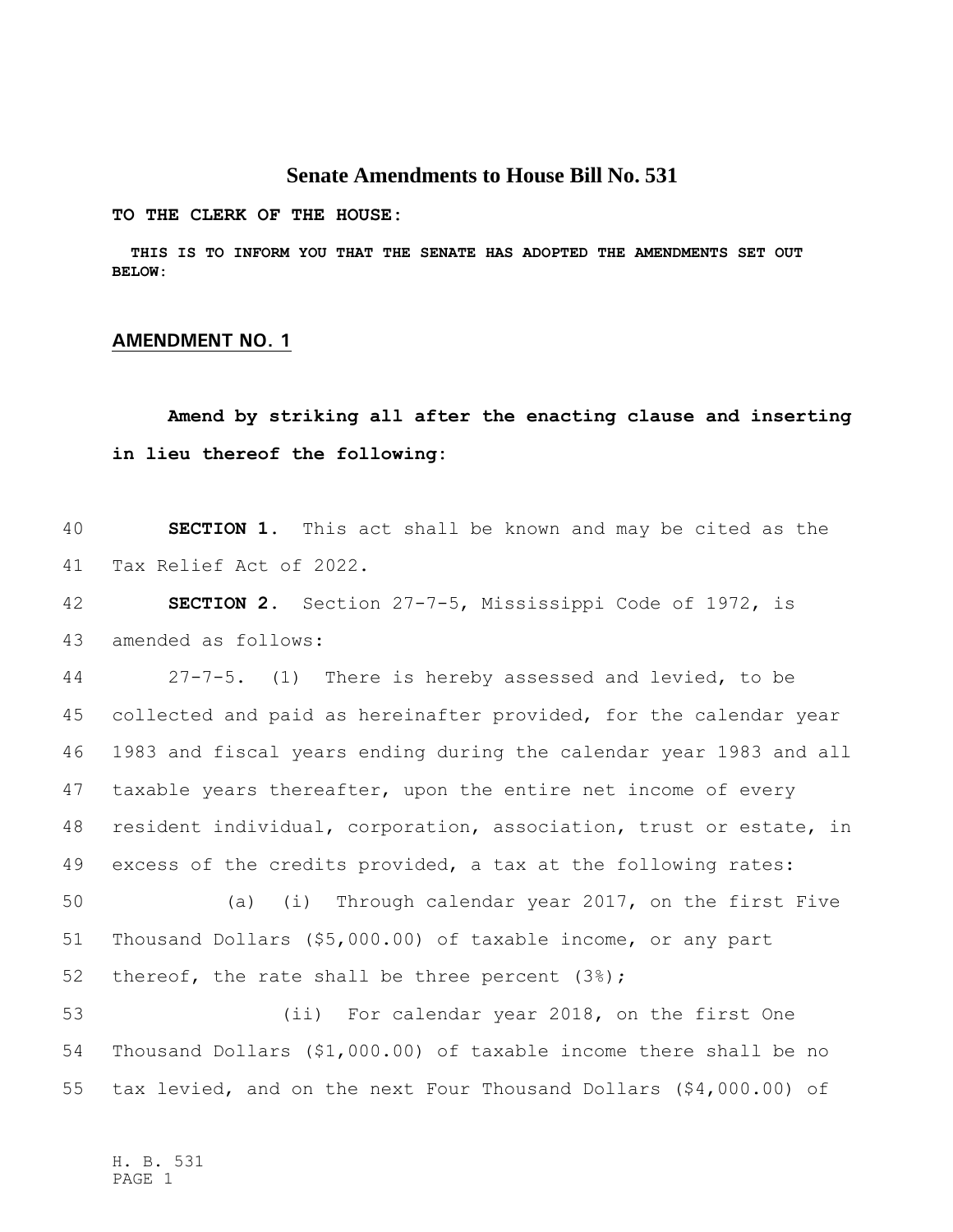taxable income, or any part thereof, the rate shall be three percent (3%);

 (iii) For calendar year 2019, on the first Two Thousand Dollars (\$2,000.00) of taxable income there shall be no tax levied, and on the next Three Thousand Dollars (\$3,000.00) of taxable income, or any part thereof, the rate shall be three percent (3%);

 (iv) For calendar year 2020, on the first Three Thousand Dollars (\$3,000.00) of taxable income there shall be no tax levied, and on the next Two Thousand Dollars (\$2,000.00) of taxable income, or any part thereof, the rate shall be three percent (3%);

 (v) For calendar year 2021, on the first Four Thousand Dollars (\$4,000.00) of taxable income there shall be no tax levied, and on the next One Thousand Dollars (\$1,000.00) of taxable income, or any part thereof, the rate shall be three percent (3%);

 (vi) For calendar year 2022 and all taxable years thereafter, there shall be no tax levied on the first Five Thousand Dollars (\$5,000.00) of taxable income;

 (b) On taxable income in excess of Five Thousand Dollars (\$5,000.00) up to and including Ten Thousand Dollars (\$10,000.00), or any part thereof, the rate shall be:

79 (i) Through calendar year 2026, four percent (4%); 80 (ii) For calendar year 2027, three percent (3%); 81 (iii) For calendar year 2028, two percent (2%);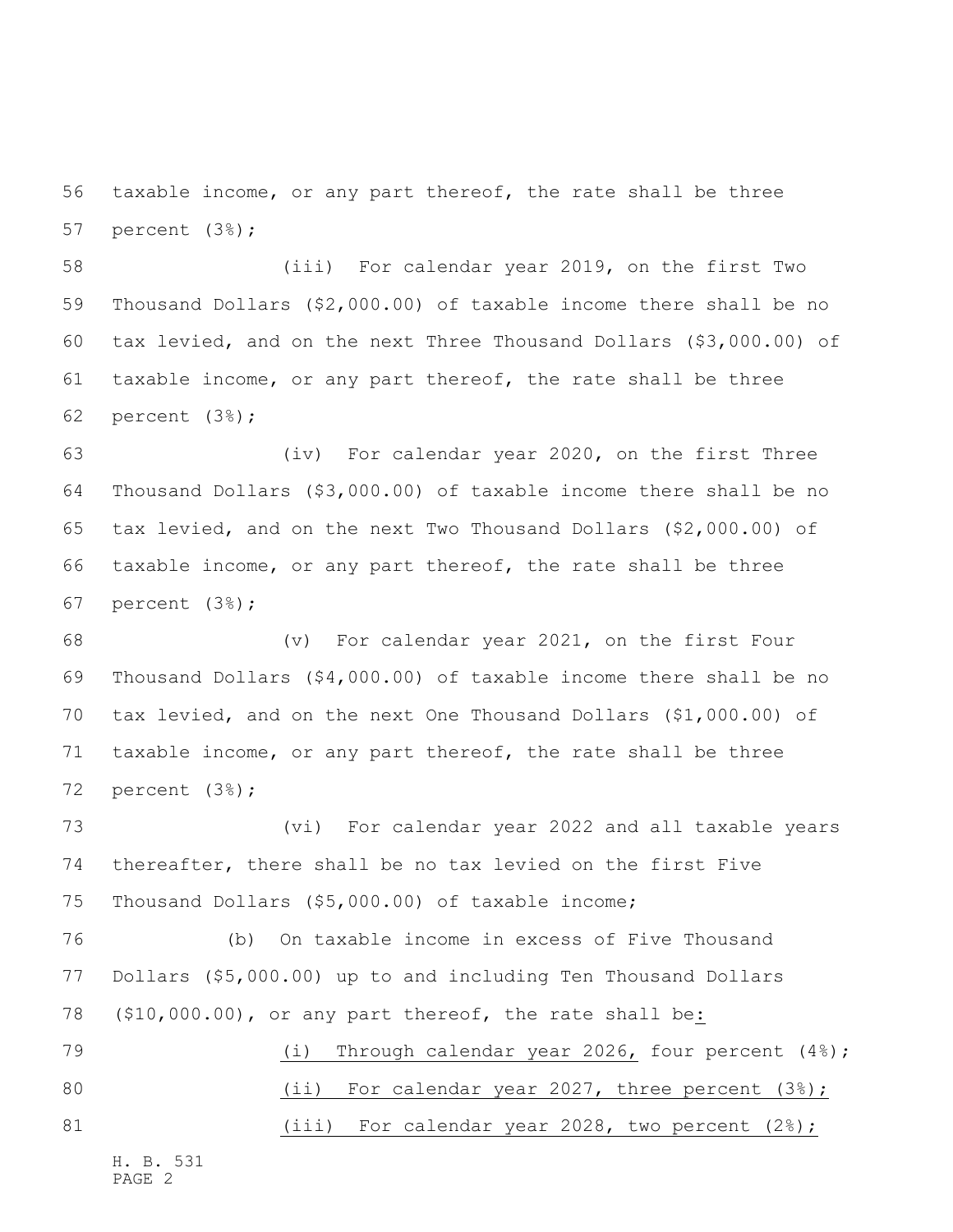H. B. 531 PAGE 3 82 (iv) For calendar year 2029, one percent (1%); (v) For calendar year 2030 and all taxable years thereafter, there shall be no tax levied on taxable income in excess of Five Thousand Dollars (\$5,000.00) up to and including Ten Thousand Dollars (\$10,000.00), or any part thereof; and (c) On all taxable income in excess of Ten Thousand Dollars (\$10,000.00), the rate shall be: (i) Through calendar year 2022, five percent (5%) **\* \* \***; (ii) For calendar year 2023, four and nine-tenths percent (4.9%); (iii) For calendar year 2024, four and 94 eight-tenths percent (4.8%); (iv) For calendar year 2025, four and seven-tenths percent (4.7%); (v) For calendar year 2026 and all taxable years 98 thereafter, four and six-tenths percent (4.6%). (2) An S corporation, as defined in Section 27-8-3(1)(g), shall not be subject to the income tax imposed under this section. (3) A like tax is hereby imposed to be assessed, collected and paid annually, except as hereinafter provided, at the rate specified in this section and as hereinafter provided, upon and with respect to the entire net income, from all property owned or sold, and from every business, trade or occupation carried on in this state by individuals, corporations, partnerships, trusts or estates, not residents of the State of Mississippi.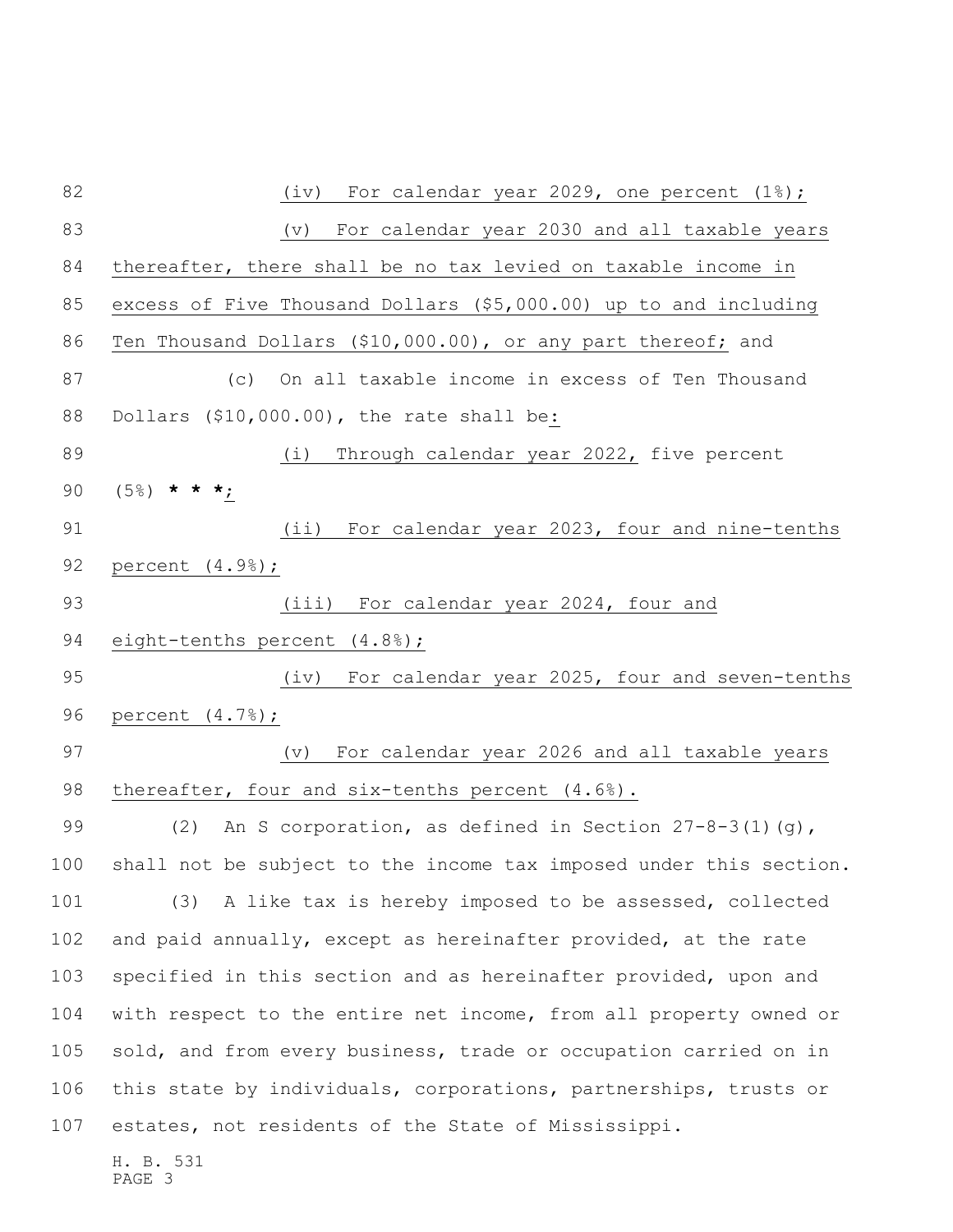(4) In the case of taxpayers having a fiscal year beginning in a calendar year with a rate in effect that is different than the rate in effect for the next calendar year and ending in the next calendar year, the tax due for that taxable year shall be determined by:

 (a) Computing for the full fiscal year the amount of tax that would be due under the rates in effect for the calendar 115 year in which the fiscal year begins; and

 (b) Computing for the full fiscal year the amount of tax that would be due under the rates in effect for the calendar 118 year in which the fiscal year ends; and

 (c) Applying to the tax computed under paragraph (a) the ratio which the number of months falling within the earlier calendar year bears to the total number of months in the fiscal year; and

 (d) Applying to the tax computed under paragraph (b) the ratio which the number of months falling within the later calendar year bears to the total number of months within the fiscal year; and

 (e) Adding to the tax determined under paragraph (c) the tax determined under paragraph (d) the sum of which shall be the amount of tax due for the fiscal year.

 **SECTION 3.** Section 27-65-17, Mississippi Code of 1972, is amended as follows:

H. B. 531 PAGE 4 27-65-17. (1) (a) Except as otherwise provided in this section, upon every person engaging or continuing within this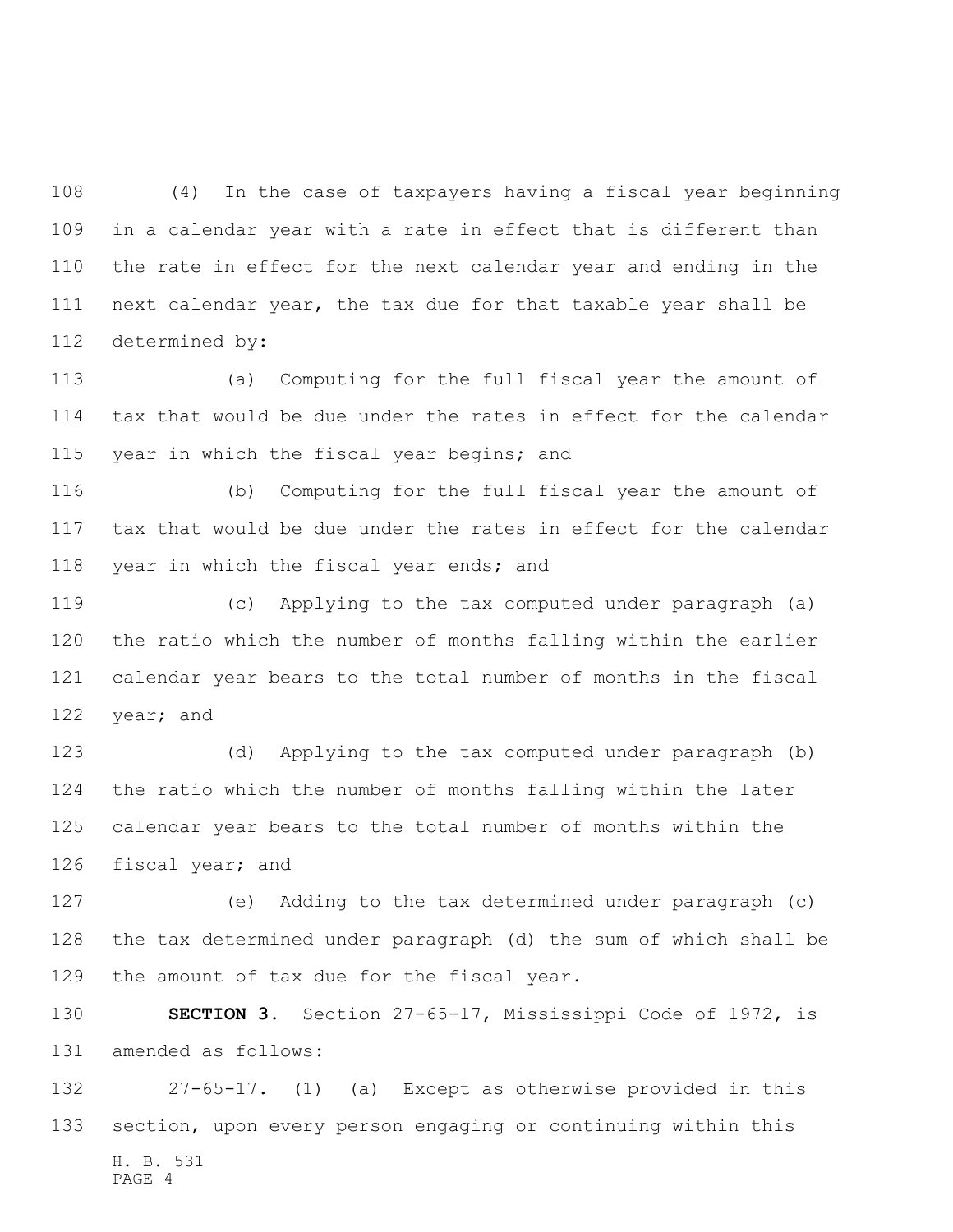state in the business of selling any tangible personal property whatsoever there is hereby levied, assessed and shall be collected a tax equal to seven percent (7%) of the gross proceeds of the retail sales of the business.

 (b) Retail sales of farm tractors and parts and labor used to maintain and/or repair such tractors shall be taxed at the rate of one and one-half percent (1-1/2%) when made to farmers for agricultural purposes.

 (c) (i) Retail sales of farm implements sold to farmers and used directly in the production of poultry, ratite, domesticated fish as defined in Section 69-7-501, livestock, livestock products, agricultural crops or ornamental plant crops or used for other agricultural purposes, and parts and labor used to maintain and/or repair such implements, shall be taxed at the rate of one and one-half percent (1-1/2%) when used on the farm. (ii) The one and one-half percent (1-1/2%) rate shall also apply to all equipment used in logging, pulpwood operations or tree farming, and parts and labor used to maintain and/or repair such equipment, which is either: 1. Self-propelled, or

 2. Mounted so that it is permanently attached to other equipment which is self-propelled or attached to other equipment drawn by a vehicle which is self-propelled.

 In order to be eligible for the rate of tax provided for in this subparagraph (ii), such sales must be made to a professional logger. For the purposes of this subparagraph (ii), a

H. B. 531

PAGE 5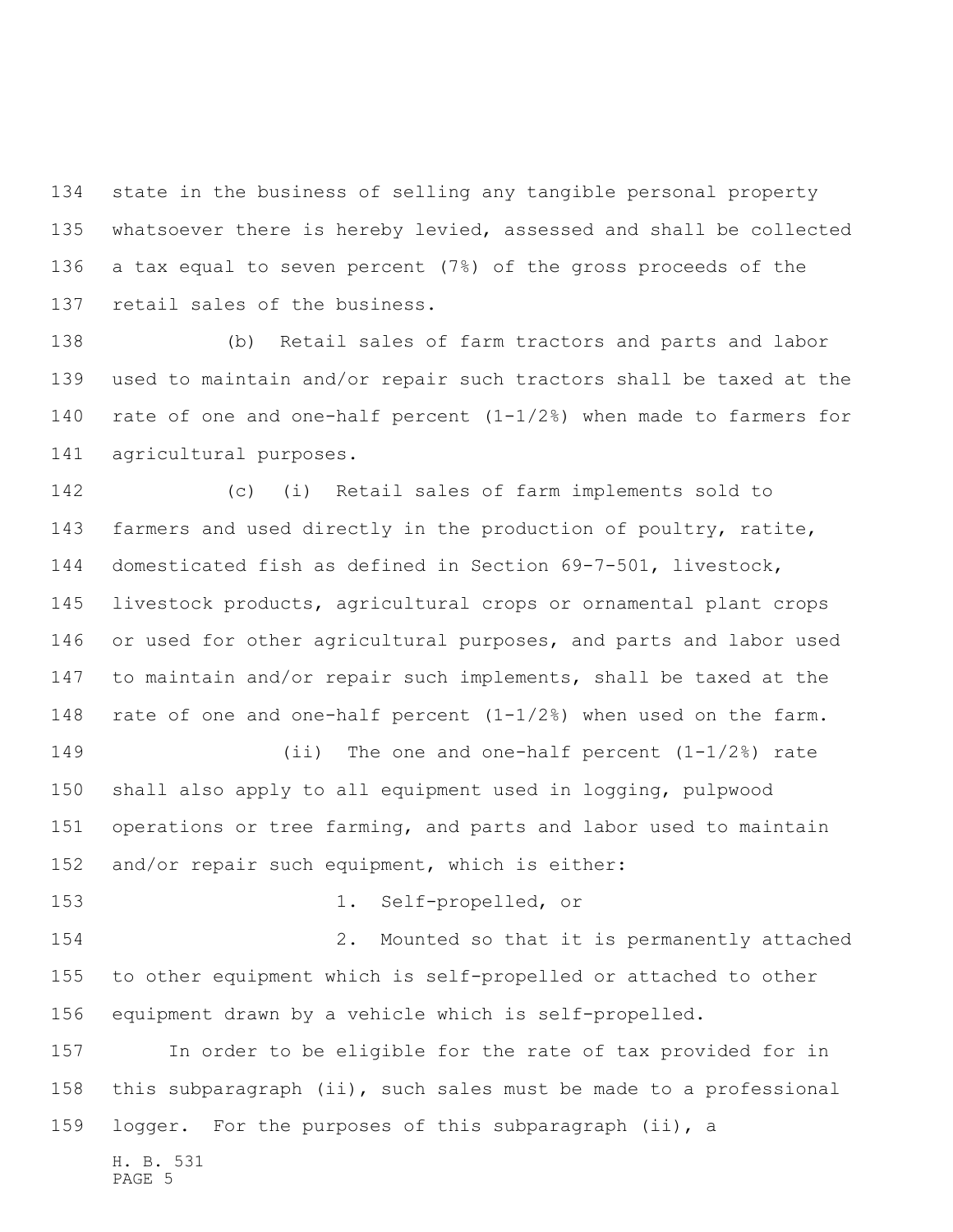"professional logger" is a person, corporation, limited liability 161 company or other entity, or an agent thereof, who possesses a professional logger's permit issued by the Department of Revenue and who presents the permit to the seller at the time of purchase. The department shall establish an application process for a professional logger's permit to be issued, which shall include a requirement that the applicant submit a copy of documentation verifying that the applicant is certified according to Sustainable Forestry Initiative guidelines. Upon a determination that an applicant is a professional logger, the department shall issue the applicant a numbered professional logger's permit.

 (d) Except as otherwise provided in subsection (3) of this section, retail sales of aircraft, automobiles, trucks, truck-tractors, semitrailers and manufactured or mobile homes shall be taxed at the rate of three percent (3%).

 (e) Sales of manufacturing machinery or manufacturing machine parts when made to a manufacturer or custom processor for plant use only when the machinery and machine parts will be used exclusively and directly within this state in manufacturing a commodity for sale, rental or in processing for a fee shall be taxed at the rate of one and one-half percent (1-1/2%).

H. B. 531 PAGE 6 (f) Sales of machinery and machine parts when made to a technology intensive enterprise for plant use only when the machinery and machine parts will be used exclusively and directly within this state for industrial purposes, including, but not limited to, manufacturing or research and development activities,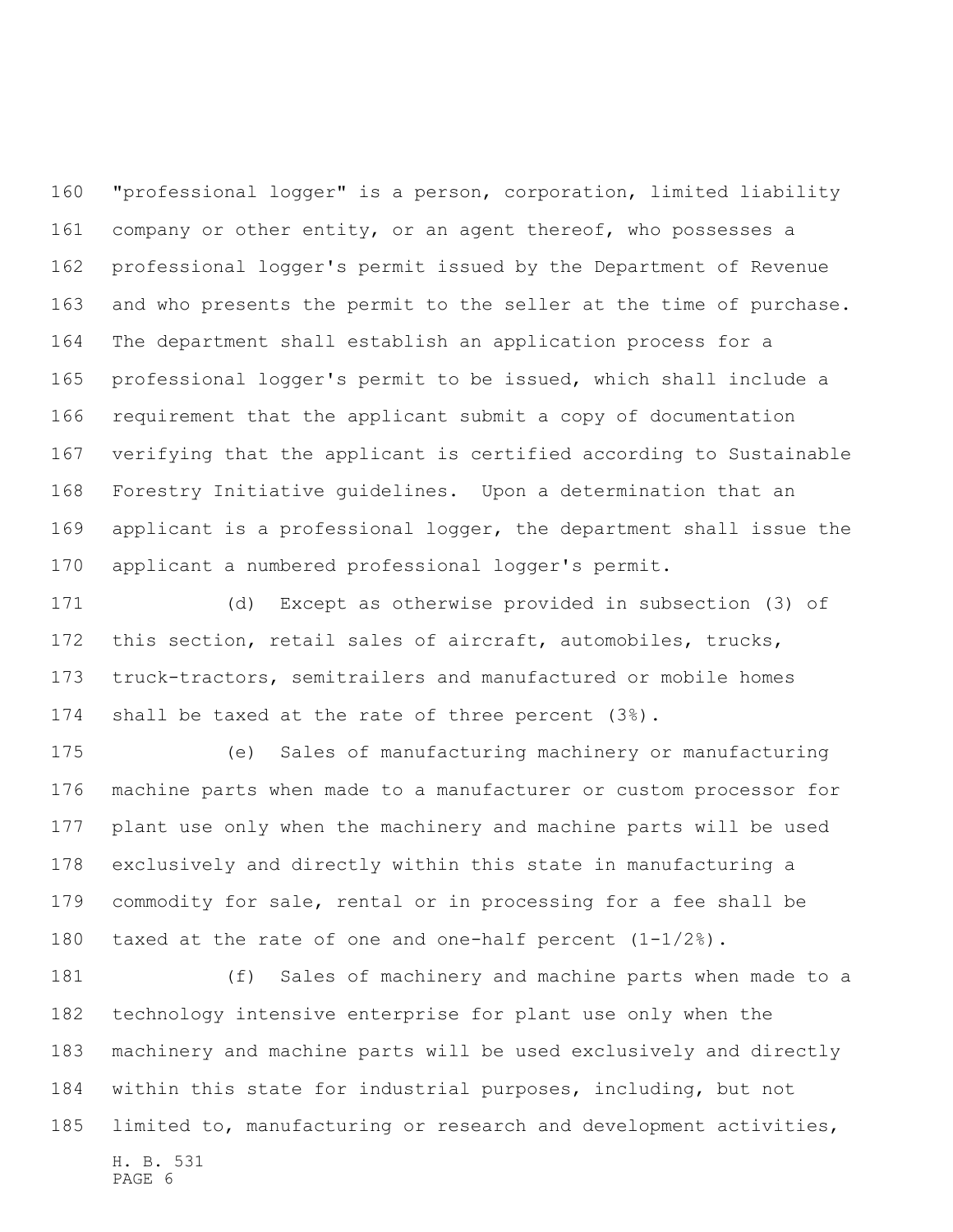shall be taxed at the rate of one and one-half percent (1-1/2%). In order to be considered a technology intensive enterprise for purposes of this paragraph:

 (i) The enterprise shall meet minimum criteria established by the Mississippi Development Authority;

 (ii) The enterprise shall employ at least ten (10) persons in full-time jobs;

 (iii) At least ten percent (10%) of the workforce in the facility operated by the enterprise shall be scientists, engineers or computer specialists;

196 (iv) The enterprise shall manufacture plastics, chemicals, automobiles, aircraft, computers or electronics; or shall be a research and development facility, a computer design or related facility, or a software publishing facility or other technology intensive facility or enterprise as determined by the Mississippi Development Authority;

 (v) The average wage of all workers employed by the enterprise at the facility shall be at least one hundred fifty percent (150%) of the state average annual wage; and

 (vi) The enterprise must provide a basic health care plan to all employees at the facility.

 (g) Sales of materials for use in track and track structures to a railroad whose rates are fixed by the Interstate Commerce Commission or the Mississippi Public Service Commission shall be taxed at the rate of three percent (3%).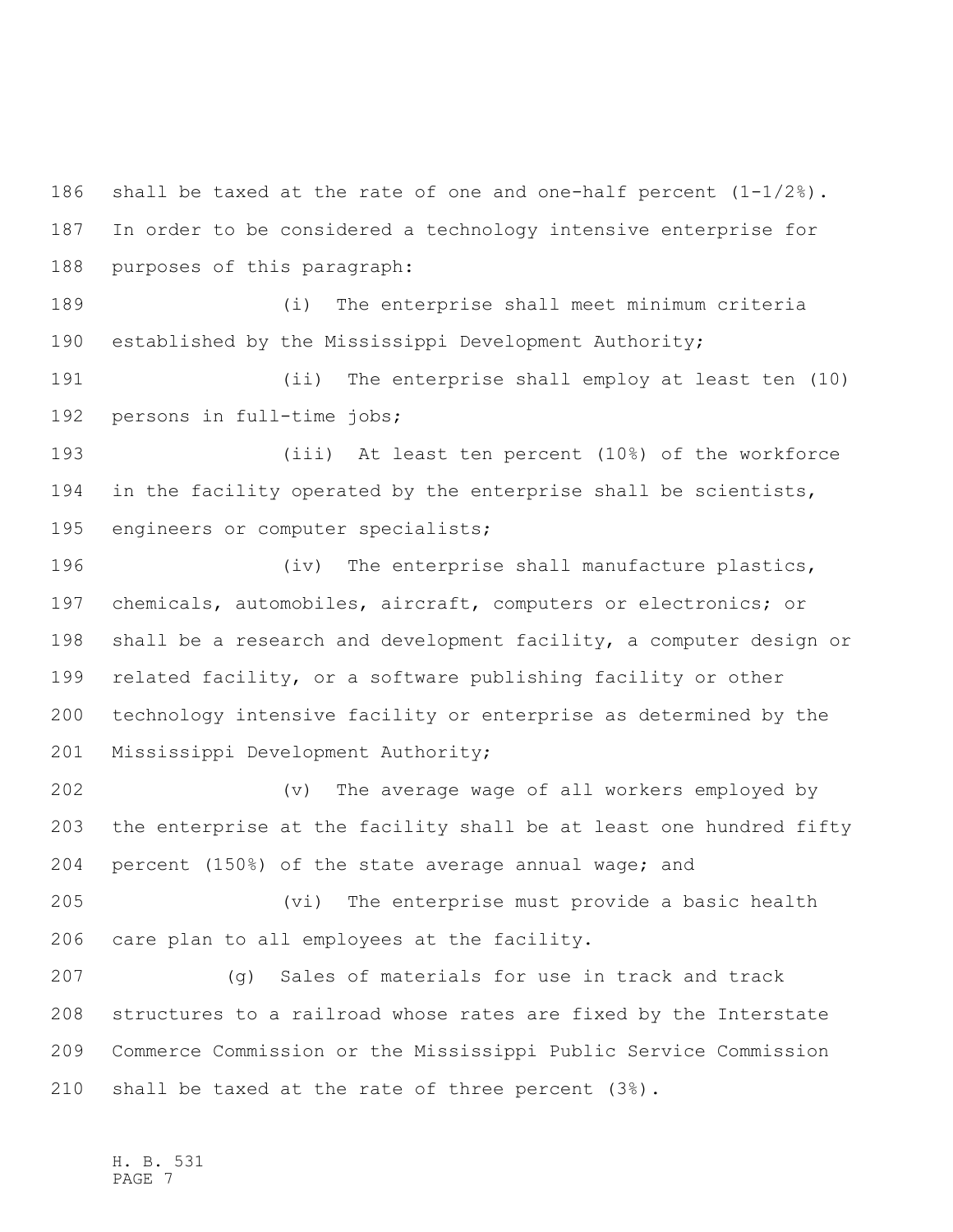(h) Sales of tangible personal property to electric power associations for use in the ordinary and necessary operation of their generating or distribution systems shall be taxed at the rate of one percent (1%).

 (i) Wholesale sales of beer shall be taxed at the rate of seven percent (7%), and the retailer shall file a return and compute the retail tax on retail sales but may take credit for the amount of the tax paid to the wholesaler on said return covering the subsequent sales of same property, provided adequate invoices and records are maintained to substantiate the credit.

 (j) Wholesale sales of food and drink for human consumption to full-service vending machine operators to be sold through vending machines located apart from and not connected with other taxable businesses shall be taxed at the rate of eight percent (8%).

 (k) Sales of equipment used or designed for the purpose of assisting disabled persons, such as wheelchair equipment and lifts, that is mounted or attached to or installed on a private carrier of passengers or light carrier of property, as defined in Section 27-51-101, at the time when the private carrier of passengers or light carrier of property is sold shall be taxed at the same rate as the sale of such vehicles under this section.

 (l) Sales of the factory-built components of modular homes, panelized homes and precut homes, and panel constructed homes consisting of structural insulated panels, shall be taxed at the rate of three percent (3%).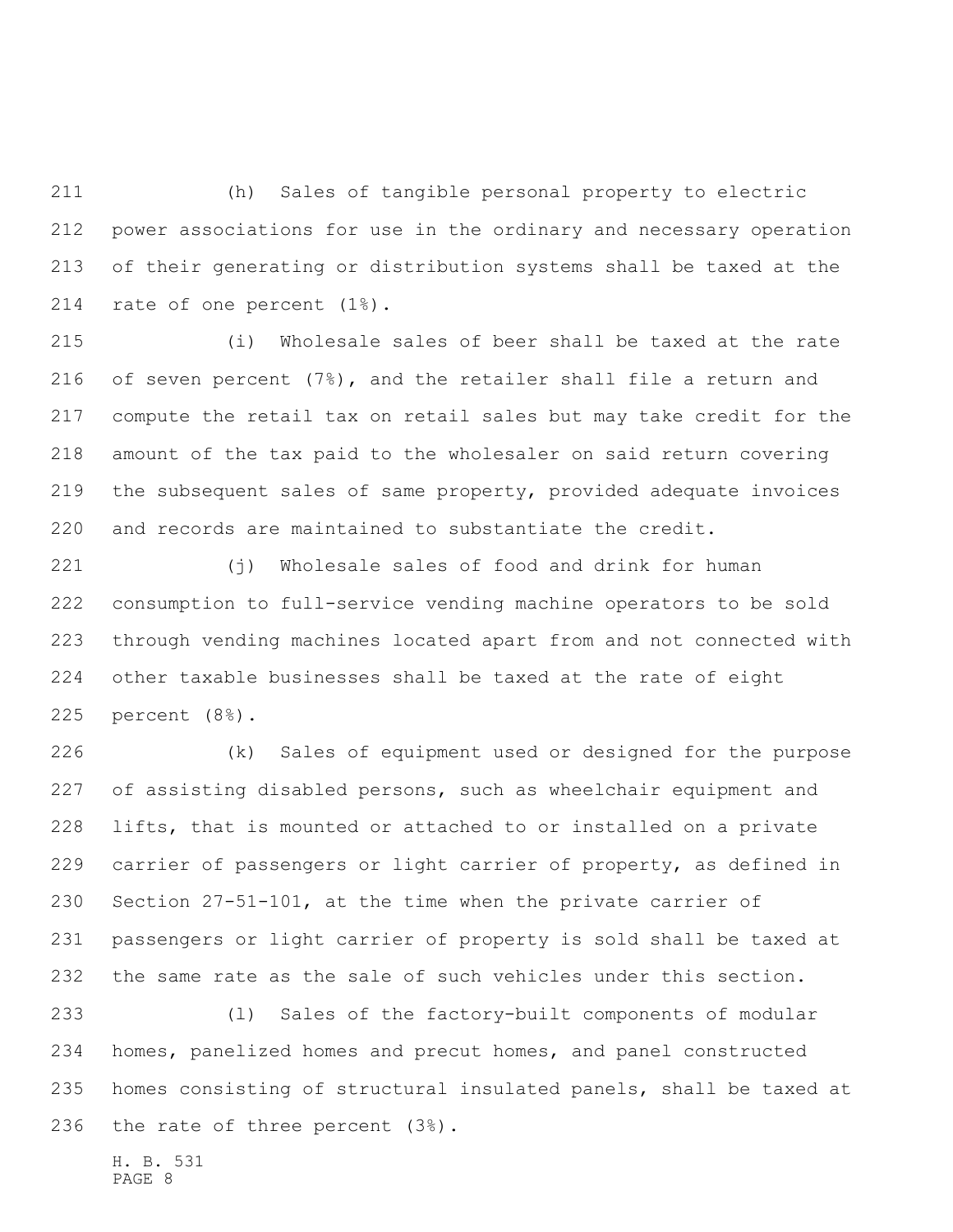(m) Sales of materials used in the repair, renovation, addition to, expansion and/or improvement of buildings and related facilities used by a dairy producer shall be taxed at the rate of three and one-half percent (3-1/2%). For the purposes of this paragraph (m), "dairy producer" means any person engaged in the production of milk for commercial use.

 (n) Retail sales of food or drink for human consumption eligible for purchase with food stamps issued by the United States Department of Agriculture or other federal agency shall be taxed at the rate of five percent (5%). This paragraph shall not affect the sales tax exemption provided in Section 27-65-111(o).

 (2) From and after January 1, 1995, retail sales of private carriers of passengers and light carriers of property, as defined in Section 27-51-101, shall be taxed an additional two percent (2%).

 (3) A manufacturer selling at retail in this state shall be required to make returns of the gross proceeds of such sales and pay the tax imposed in this section.

 **SECTION 4.** Section 27-65-75, Mississippi Code of 1972, is amended as follows:

 27-65-75. On or before the fifteenth day of each month, the revenue collected under the provisions of this chapter during the preceding month shall be paid and distributed as follows:

 (1) (a) On or before August 15, 1992, and each succeeding month thereafter through July 15, 1993, eighteen percent (18%) of the total sales tax revenue collected during the preceding month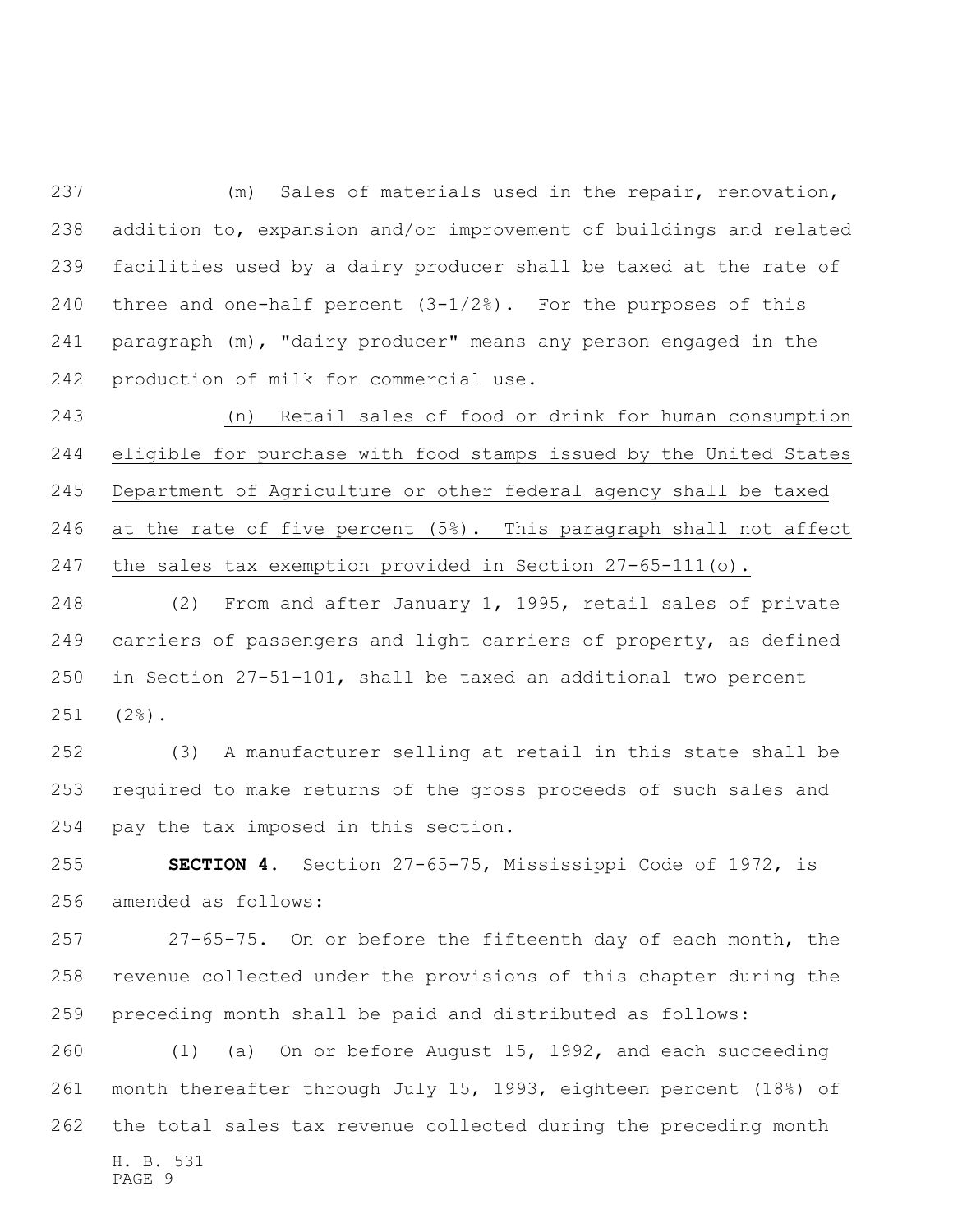under the provisions of this chapter, except that collected under the provisions of Sections 27-65-15, 27-65-19(3) and 27-65-21, on business activities within a municipal corporation shall be allocated for distribution to the municipality and paid to the municipal corporation. Except as otherwise provided in this paragraph (a), on or before August 15, 1993, and each succeeding month thereafter through August 15, 2022, eighteen and one-half percent (18-1/2%) of the total sales tax revenue collected during the preceding month under the provisions of this chapter, except that collected under the provisions of Sections 27-65-15, 27-65-19(3), 27-65-21 and 27-65-24, on business activities within a municipal corporation shall be allocated for distribution to the municipality and paid to the municipal corporation. On or before September 15, 2022, and each succeeding month thereafter, eighteen and one-half percent (18-1/2%) of the total sales tax revenue collected during the preceding month under the provisions of this chapter, except that collected under the provisions of Sections 27-65-15, 27-65-17(1)(n), 27-65-19(3), 27-65-21 and 27-65-24, on business activities within a municipal corporation shall be allocated for distribution to the municipality and paid to the municipal corporation, and twenty-five and ninety one-hundredths percent (25-90/100%) of the total sales tax revenue collected during the preceding month under the provisions of Section 27-65-17(1)(n) on business activities within a municipal corporation shall be allocated for distribution to the municipality and paid to the municipal corporation. However, in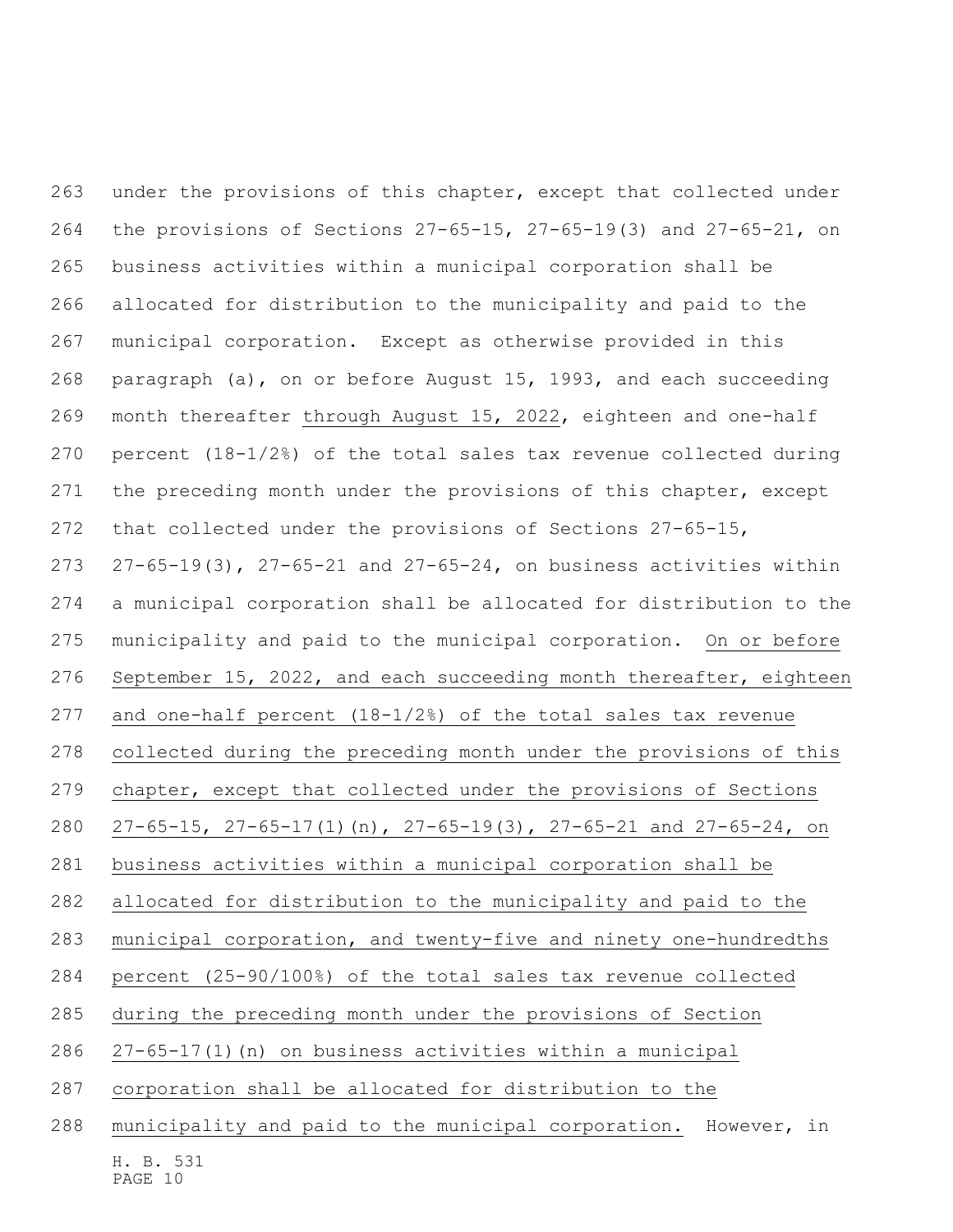the event the State Auditor issues a certificate of noncompliance pursuant to Section 21-35-31, the Department of Revenue shall withhold ten percent (10%) of the allocations and payments to the municipality that would otherwise be payable to the municipality under this paragraph (a) until such time that the department receives written notice of the cancellation of a certificate of noncompliance from the State Auditor.

 A municipal corporation, for the purpose of distributing the tax under this subsection, shall mean and include all incorporated cities, towns and villages.

 Monies allocated for distribution and credited to a municipal corporation under this paragraph may be pledged as security for a loan if the distribution received by the municipal corporation is otherwise authorized or required by law to be pledged as security for such a loan.

 In any county having a county seat that is not an incorporated municipality, the distribution provided under this subsection shall be made as though the county seat was an incorporated municipality; however, the distribution to the municipality shall be paid to the county treasury in which the municipality is located, and those funds shall be used for road, bridge and street construction or maintenance in the county.

H. B. 531 PAGE 11 (b) On or before August 15, 2006, and each succeeding 312 month thereafter through August 15, 2022, eighteen and one-half 313 percent  $(18-1/2)$  of the total sales tax revenue collected during the preceding month under the provisions of this chapter, except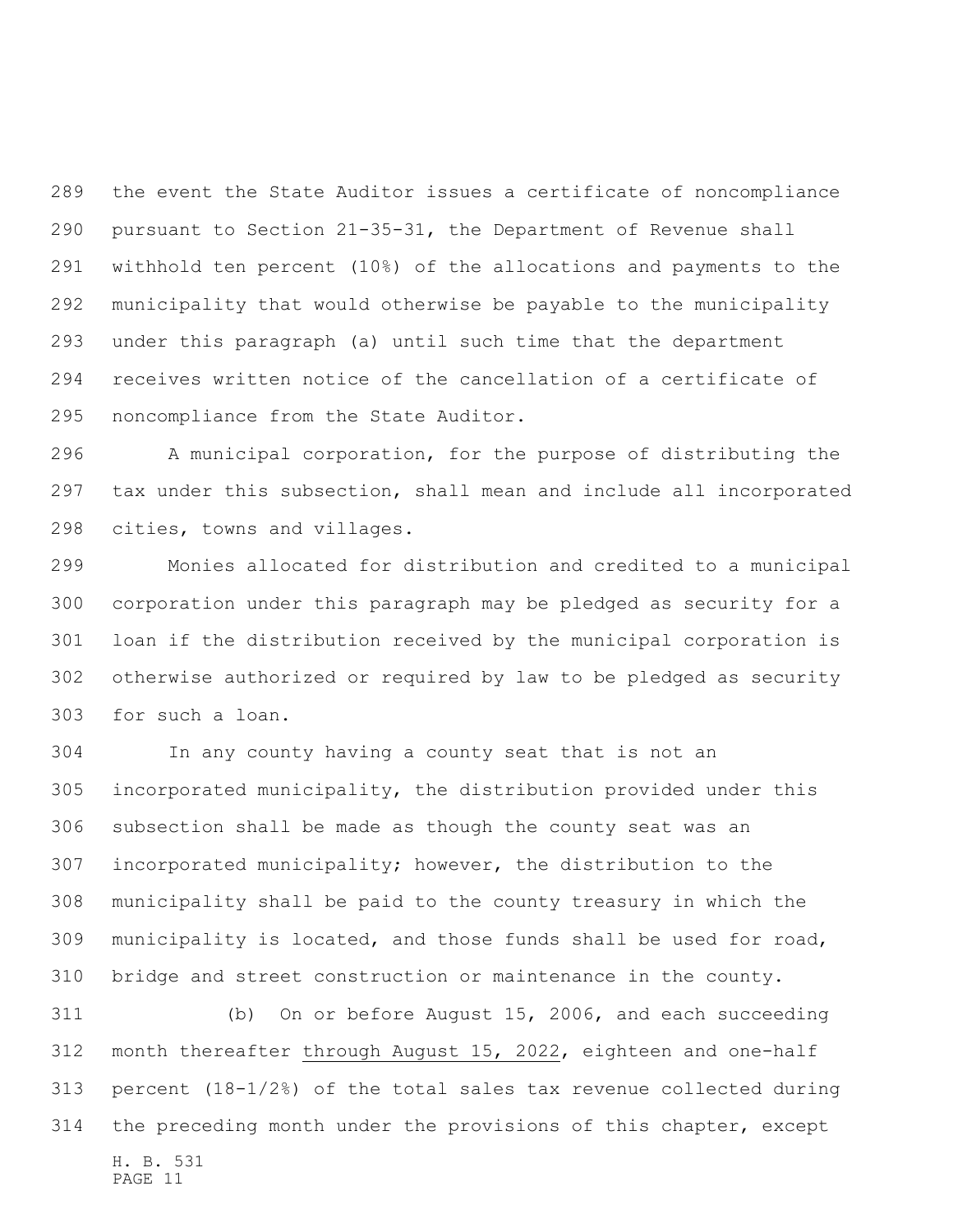H. B. 531 PAGE 12 that collected under the provisions of Sections 27-65-15, 27-65-19(3) and 27-65-21, on business activities on the campus of a state institution of higher learning or community or junior college whose campus is not located within the corporate limits of a municipality, shall be allocated for distribution to the state institution of higher learning or community or junior college and paid to the state institution of higher learning or community or 322 junior college. On or before September 15, 2022, and each succeeding month thereafter, eighteen and one-half percent (18-1/2%) of the total sales tax revenue collected during the preceding month under the provisions of this chapter, except that collected under the provisions of Sections 27-65-15, 27-65-17(1)(n), 27-65-19(3) and 27-65-21, on business activities on the campus of a state institution of higher learning or community or junior college whose campus is not located within the corporate limits of a municipality, shall be allocated for distribution to the state institution of higher learning or community or junior college and paid to the state institution of higher learning or community or junior college, and twenty-five and ninety one-hundredths percent (25-90/100%) of the total sales tax revenue collected during the preceding month under the provisions of Section 27-65-17(1)(n) on business activities on the campus of a state institution of higher learning or community or junior college whose campus is not located within the corporate limits of a municipality, shall be allocated for distribution to the state institution of higher learning or community or junior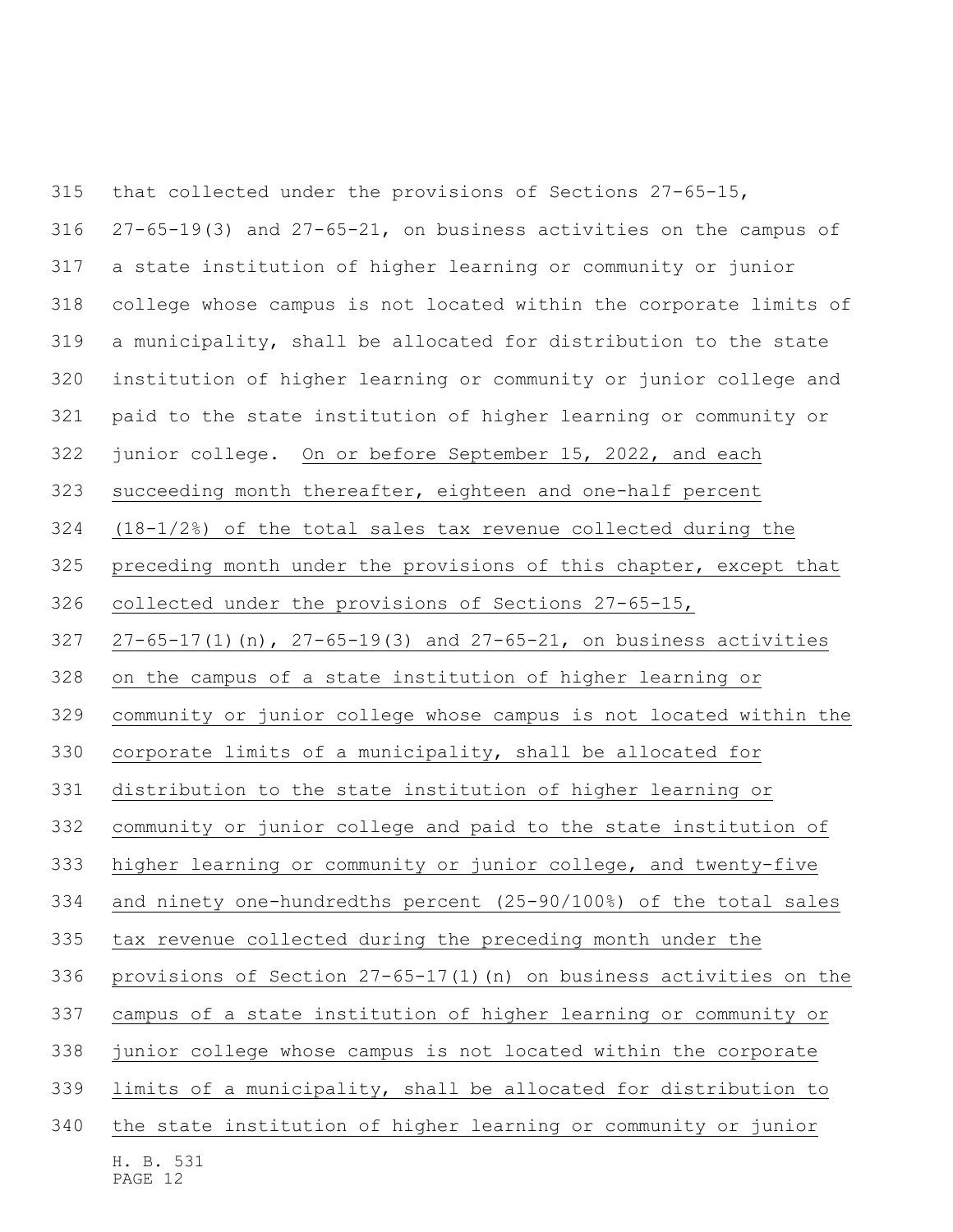## college and paid to the state institution of higher learning or community or junior college.

 (c) On or before August 15, 2018, and each succeeding month thereafter until August 14, 2019, two percent (2%) of the total sales tax revenue collected during the preceding month under the provisions of this chapter, except that collected under the provisions of Sections 27-65-15, 27-65-19(3), 27-65-21 and 27-65-24, on business activities within the corporate limits of the City of Jackson, Mississippi, shall be deposited into the Capitol Complex Improvement District Project Fund created in Section 29-5-215. On or before August 15, 2019, and each succeeding month thereafter until August 14, 2020, four percent (4%) of the total sales tax revenue collected during the preceding month under the provisions of this chapter, except that collected under the provisions of Sections 27-65-15, 27-65-19(3), 27-65-21 and 27-65-24, on business activities within the corporate limits of the City of Jackson, Mississippi, shall be deposited into the Capitol Complex Improvement District Project Fund created in Section 29-5-215. On or before August 15, 2020, and each succeeding month thereafter through August 15, 2022, six percent (6%) of the total sales tax revenue collected during the preceding month under the provisions of this chapter, except that collected under the provisions of Sections 27-65-15, 27-65-19(3), 27-65-21 and 27-65-24, on business activities within the corporate limits of the City of Jackson, Mississippi, shall be deposited into the Capitol Complex Improvement District Project Fund created in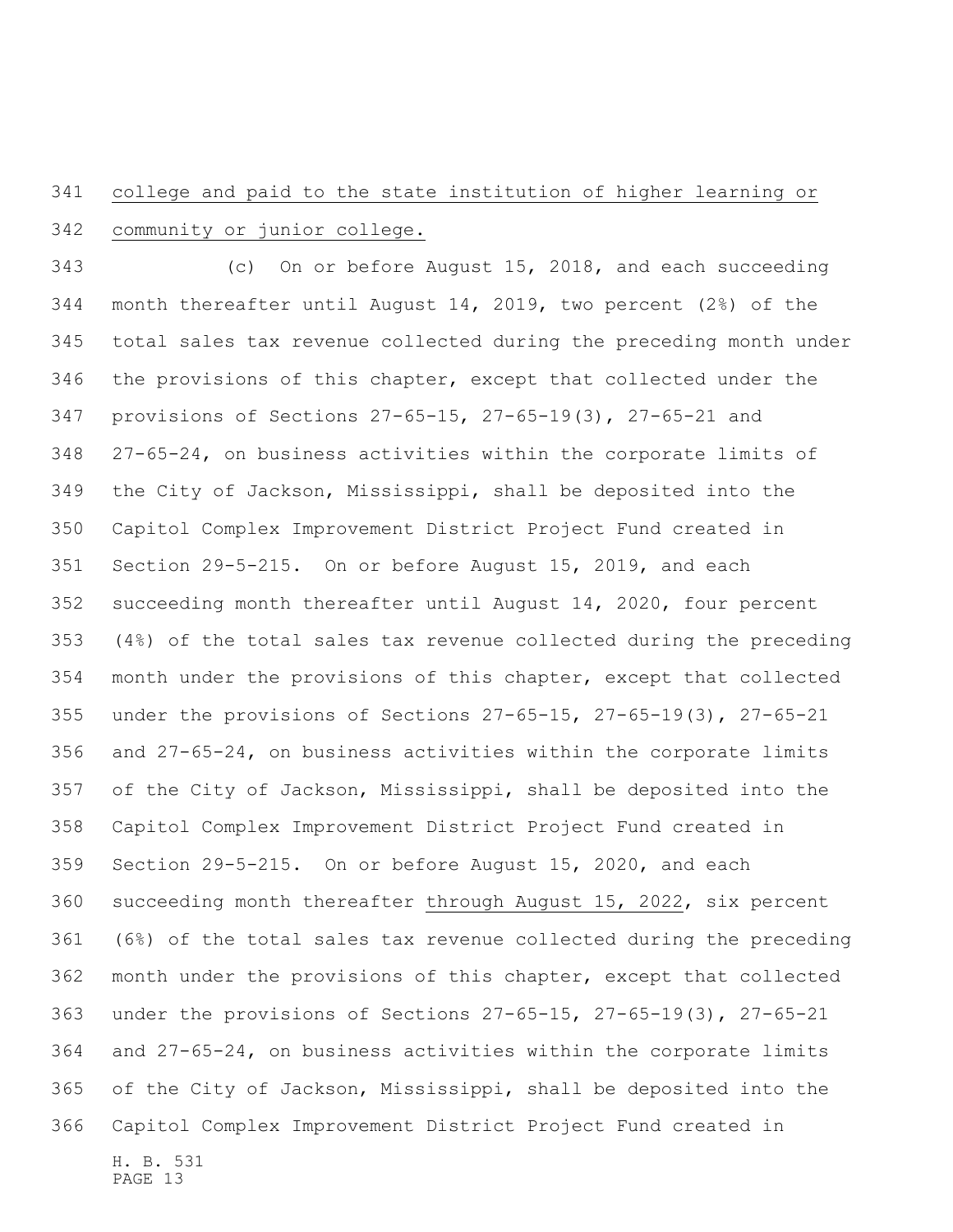Section 29-5-215. On or before September 15, 2022, and each succeeding month thereafter, six and twenty-two one-hundredths percent (6-22/100%) of the total sales tax revenue collected during the preceding month under the provisions of this chapter, except that collected under the provisions of Sections 27-65-15, 27-65-19(3), 27-65-21 and 27-65-24, on business activities within the corporate limits of the City of Jackson, Mississippi, shall be deposited into the Capitol Complex Improvement District Project Fund created in Section 29-5-215.

 (d) (i) On or before the fifteenth day of the month that the diversion authorized by this section begins, and each succeeding month thereafter, eighteen and one-half percent (18-1/2%) of the total sales tax revenue collected during the preceding month under the provisions of this chapter, except that collected under the provisions of Sections 27-65-15, 27-65-19(3) and 27-65-21, on business activities within a redevelopment project area developed under a redevelopment plan adopted under the Tax Increment Financing Act (Section 21-45-1 et seq.) shall be allocated for distribution to the county in which the project area is located if: 1. The county: a. Borders on the Mississippi Sound and

H. B. 531 b. Is Harrison County, Mississippi, and the project area is within a radius of two (2) miles from the intersection of Interstate 10 and Menge Avenue;

PAGE 14

the State of Alabama, or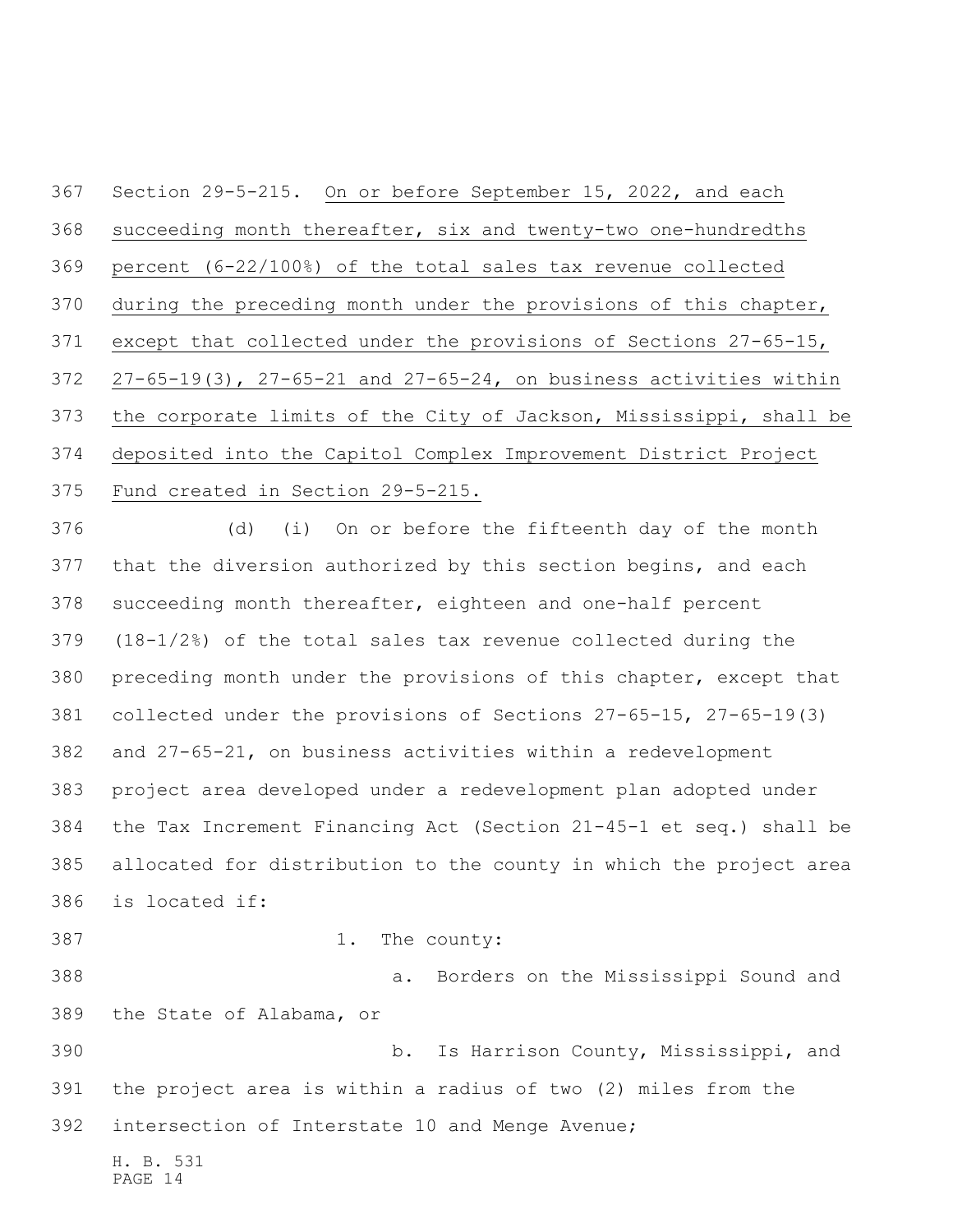2. The county has issued bonds under Section 21-45-9 to finance all or a portion of a redevelopment project in the redevelopment project area;

 3. Any debt service for the indebtedness incurred is outstanding; and

 4. A development with a value of Ten Million Dollars (\$10,000,000.00) or more is, or will be, located in the redevelopment area.

 (ii) Before any sales tax revenue may be allocated for distribution to a county under this paragraph, the county shall certify to the Department of Revenue that the requirements of this paragraph have been met, the amount of bonded indebtedness that has been incurred by the county for the redevelopment project and the expected date the indebtedness incurred by the county will be satisfied.

 (iii) The diversion of sales tax revenue authorized by this paragraph shall begin the month following the month in which the Department of Revenue determines that the requirements of this paragraph have been met. The diversion shall end the month the indebtedness incurred by the county is satisfied. All revenue received by the county under this paragraph shall be deposited in the fund required to be created in the tax increment financing plan under Section 21-45-11 and be utilized solely to satisfy the indebtedness incurred by the county.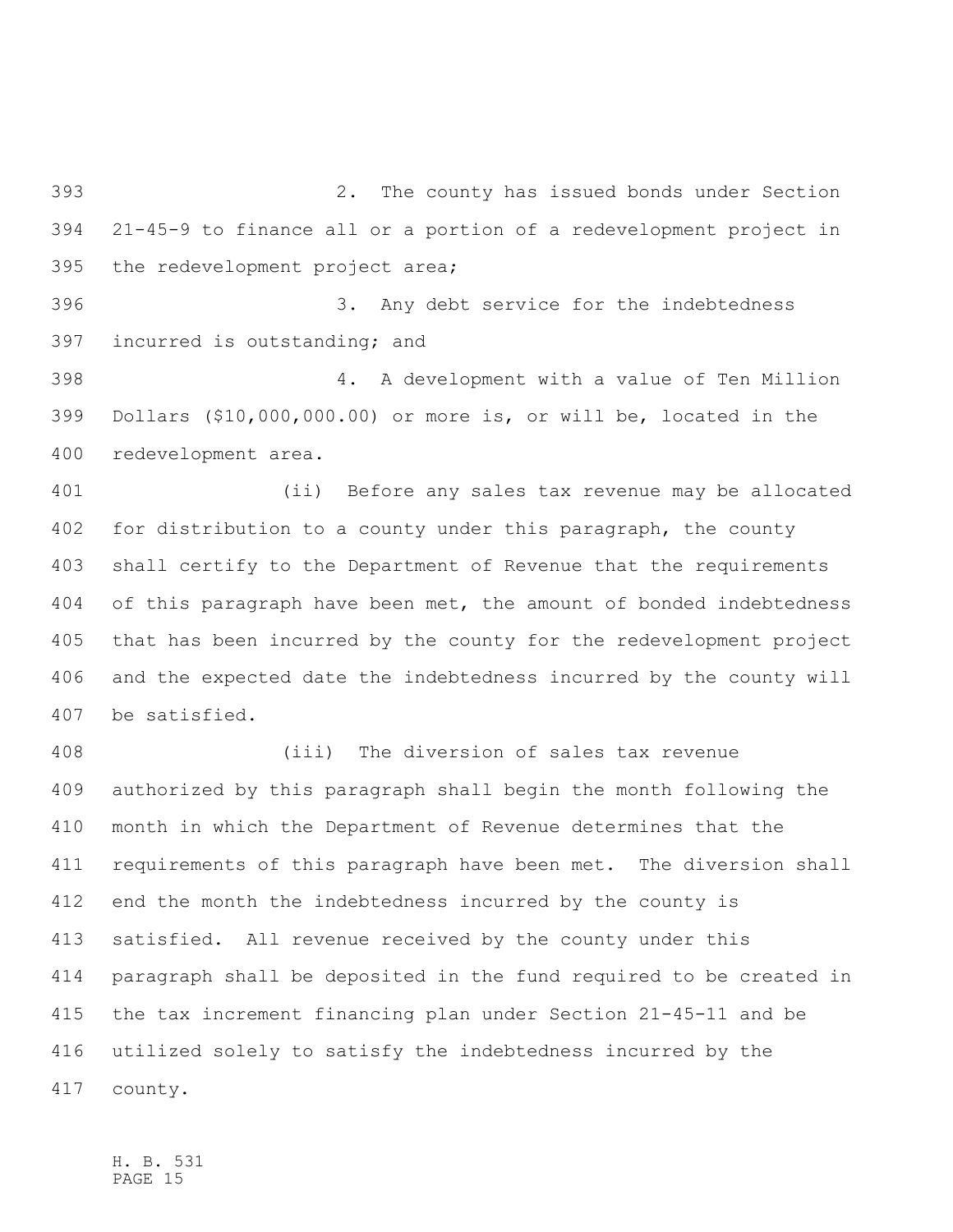(2) On or before September 15, 1987, and each succeeding month thereafter, from the revenue collected under this chapter during the preceding month, One Million One Hundred Twenty-five Thousand Dollars (\$1,125,000.00) shall be allocated for distribution to municipal corporations as defined under subsection (1) of this section in the proportion that the number of gallons of gasoline and diesel fuel sold by distributors to consumers and retailers in each such municipality during the preceding fiscal year bears to the total gallons of gasoline and diesel fuel sold by distributors to consumers and retailers in municipalities statewide during the preceding fiscal year. The Department of Revenue shall require all distributors of gasoline and diesel fuel to report to the department monthly the total number of gallons of gasoline and diesel fuel sold by them to consumers and retailers in each municipality during the preceding month. The Department of Revenue shall have the authority to promulgate such rules and regulations as is necessary to determine the number of gallons of gasoline and diesel fuel sold by distributors to consumers and retailers in each municipality. In determining the percentage allocation of funds under this subsection for the fiscal year beginning July 1, 1987, and ending June 30, 1988, the Department of Revenue may consider gallons of gasoline and diesel fuel sold for a period of less than one (1) fiscal year. For the purposes of this subsection, the term "fiscal year" means the fiscal year beginning July 1 of a year.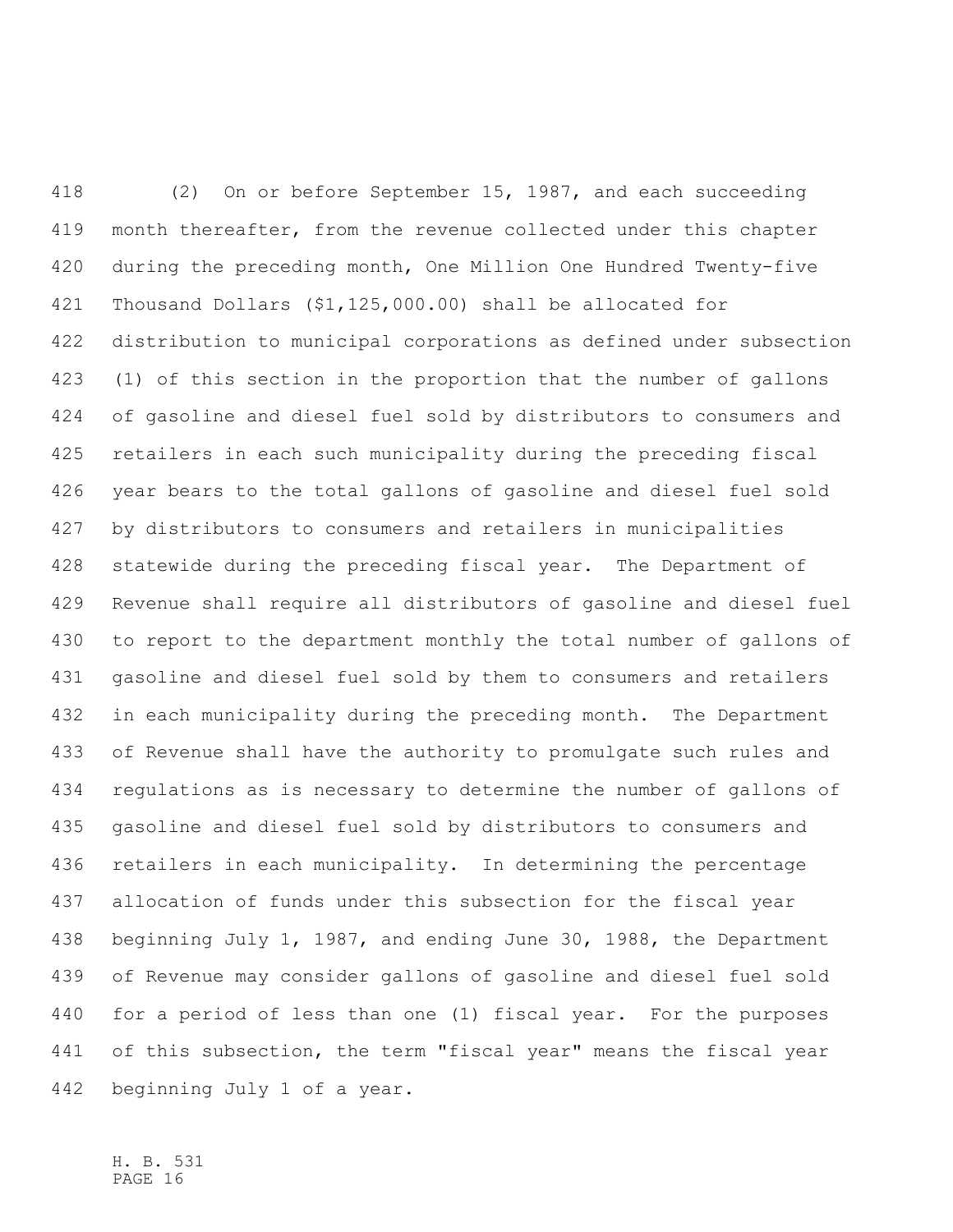(3) On or before September 15, 1987, and on or before the fifteenth day of each succeeding month, until the date specified in Section 65-39-35, the proceeds derived from contractors' taxes levied under Section 27-65-21 on contracts for the construction or reconstruction of highways designated under the highway program created under Section 65-3-97 shall, except as otherwise provided in Section 31-17-127, be deposited into the State Treasury to the credit of the State Highway Fund to be used to fund that highway program. The Mississippi Department of Transportation shall provide to the Department of Revenue such information as is necessary to determine the amount of proceeds to be distributed under this subsection.

H. B. 531 PAGE 17 (4) On or before August 15, 1994, and on or before the fifteenth day of each succeeding month through July 15, 1999, from the proceeds of gasoline, diesel fuel or kerosene taxes as provided in Section 27-5-101(a)(ii)1, Four Million Dollars (\$4,000,000.00) shall be deposited in the State Treasury to the credit of a special fund designated as the "State Aid Road Fund," created by Section 65-9-17. On or before August 15, 1999, and on 462 or before the fifteenth day of each succeeding month, from the total amount of the proceeds of gasoline, diesel fuel or kerosene taxes apportioned by Section 27-5-101(a)(ii)1, Four Million Dollars (\$4,000,000.00) or an amount equal to twenty-three and one-fourth percent (23-1/4%) of those funds, whichever is the greater amount, shall be deposited in the State Treasury to the credit of the "State Aid Road Fund," created by Section 65-9-17.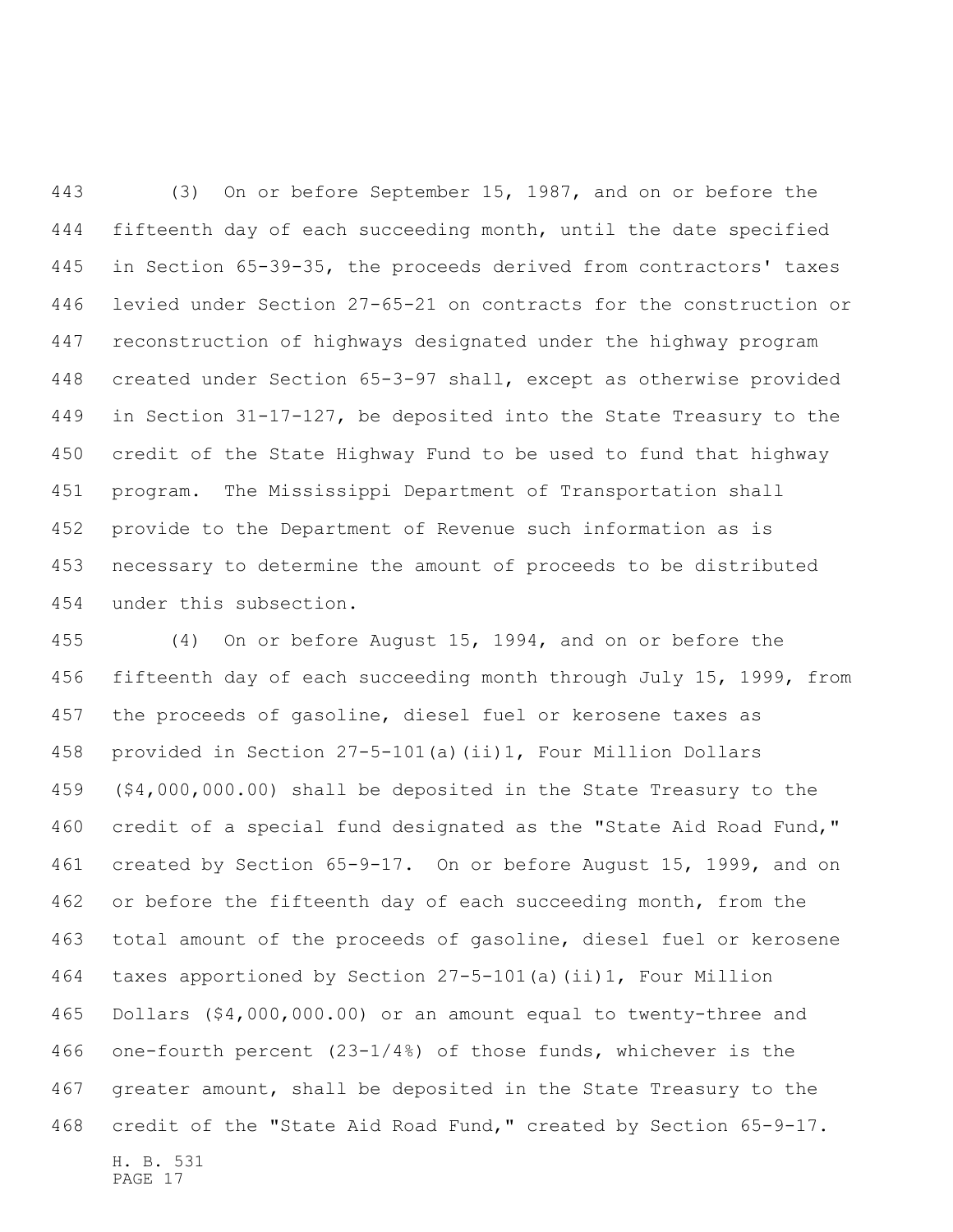Those funds shall be pledged to pay the principal of and interest on state aid road bonds heretofore issued under Sections 19-9-51 through 19-9-77, in lieu of and in substitution for the funds previously allocated to counties under this section. Those funds may not be pledged for the payment of any state aid road bonds issued after April 1, 1981; however, this prohibition against the pledging of any such funds for the payment of bonds shall not apply to any bonds for which intent to issue those bonds has been published for the first time, as provided by law before March 29, 1981. From the amount of taxes paid into the special fund under this subsection and subsection (9) of this section, there shall be first deducted and paid the amount necessary to pay the expenses of the Office of State Aid Road Construction, as authorized by the Legislature for all other general and special fund agencies. The remainder of the fund shall be allocated monthly to the several counties in accordance with the following formula:

 (a) One-third (1/3) shall be allocated to all counties in equal shares;

 (b) One-third (1/3) shall be allocated to counties based on the proportion that the total number of rural road miles in a county bears to the total number of rural road miles in all counties of the state; and

 (c) One-third (1/3) shall be allocated to counties based on the proportion that the rural population of the county bears to the total rural population in all counties of the state, according to the latest federal decennial census.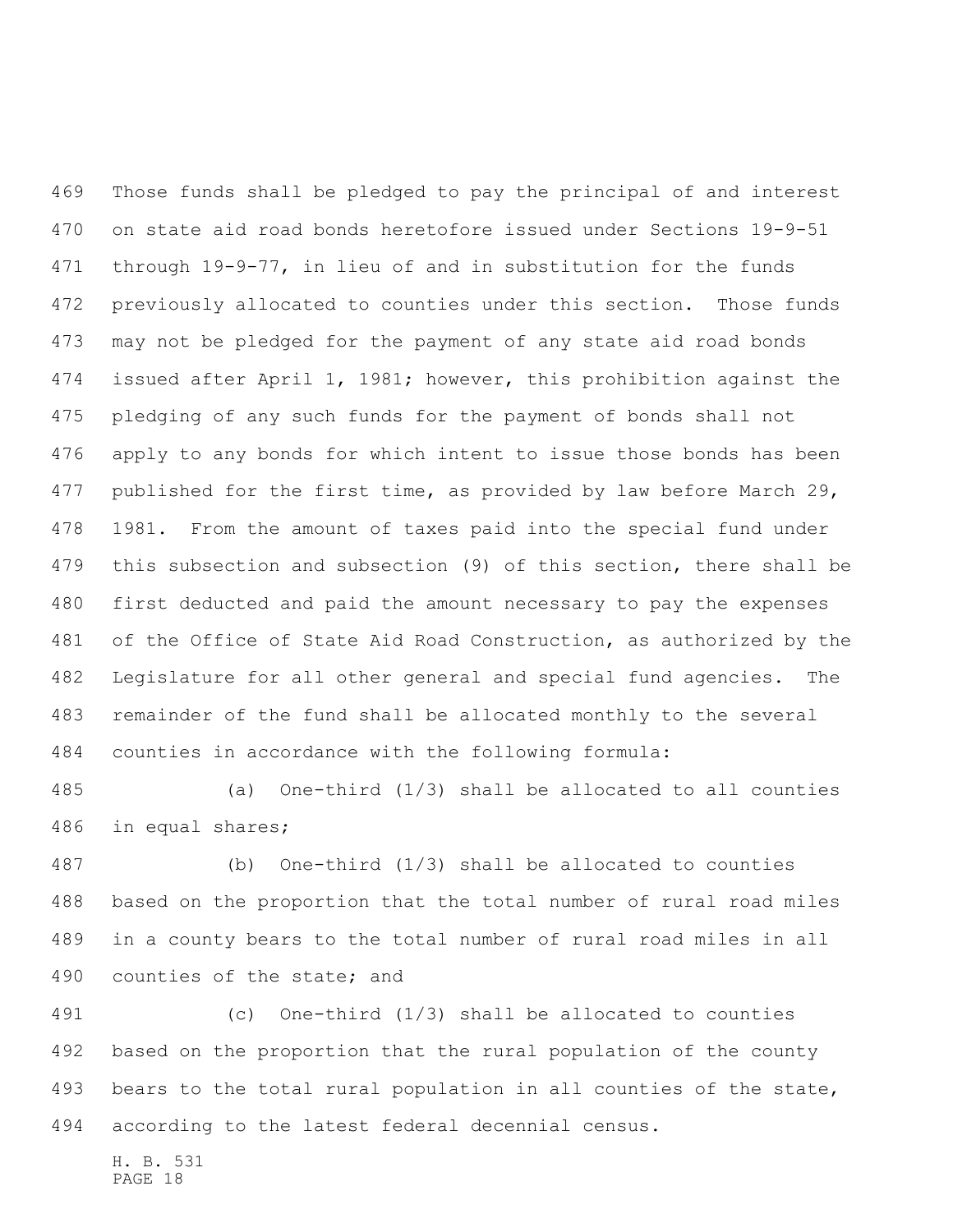For the purposes of this subsection, the term "gasoline, diesel fuel or kerosene taxes" means such taxes as defined in paragraph (f) of Section 27-5-101.

 The amount of funds allocated to any county under this subsection for any fiscal year after fiscal year 1994 shall not be less than the amount allocated to the county for fiscal year 1994.

 Any reference in the general laws of this state or the Mississippi Code of 1972 to Section 27-5-105 shall mean and be construed to refer and apply to subsection (4) of Section 27-65-75.

 (5) One Million Six Hundred Sixty-six Thousand Six Hundred Sixty-six Dollars (\$1,666,666.00) each month shall be paid into the special fund known as the "State Public School Building Fund" created and existing under the provisions of Sections 37-47-1 through 37-47-67. Those payments into that fund are to be made on the last day of each succeeding month hereafter.

 (6) An amount each month beginning August 15, 1983, through November 15, 1986, as specified in Section 6, Chapter 542, Laws of 1983, shall be paid into the special fund known as the Correctional Facilities Construction Fund created in Section 6, Chapter 542, Laws of 1983.

H. B. 531 PAGE 19 (7) On or before August 15, 1992, and each succeeding month thereafter through July 15, 2000, two and two hundred sixty-six one-thousandths percent (2.266%) of the total sales tax revenue collected during the preceding month under the provisions of this chapter, except that collected under the provisions of Section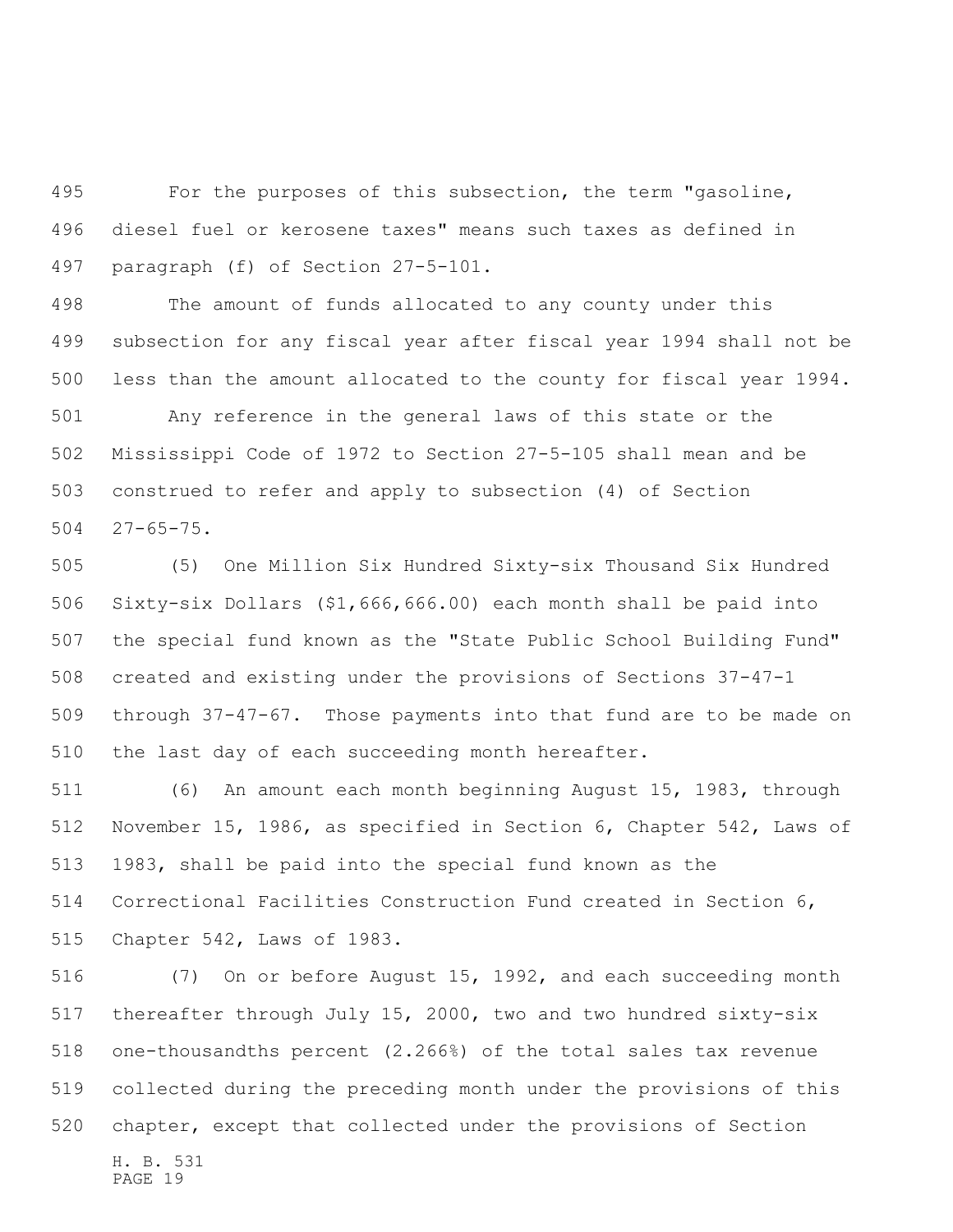H. B. 531 27-65-17(2), shall be deposited by the department into the School Ad Valorem Tax Reduction Fund created under Section 37-61-35. On or before August 15, 2000, and each succeeding month thereafter through August 15, 2022, two and two hundred sixty-six one-thousandths percent (2.266%) of the total sales tax revenue collected during the preceding month under the provisions of this chapter, except that collected under the provisions of Section 27-65-17(2), shall be deposited into the School Ad Valorem Tax Reduction Fund created under Section 37-61-35 until such time that the total amount deposited into the fund during a fiscal year equals Forty-two Million Dollars (\$42,000,000.00). Thereafter, the amounts diverted under this subsection (7) during the fiscal year in excess of Forty-two Million Dollars (\$42,000,000.00) shall be deposited into the Education Enhancement Fund created under Section 37-61-33 for appropriation by the Legislature as other education needs and shall not be subject to the percentage appropriation requirements set forth in Section 37-61-33. On or before September 15, 2022, and each succeeding month thereafter, two and two hundred sixty-six one-thousandths percent (2.266%) of the total sales tax revenue collected during the preceding month under the provisions of this chapter, except that collected under the provisions of Section 27-65-17(1)(n) and (2), and three and seventeen one-hundredths percent (3.17%) of the total sales tax revenue collected during the preceding month under the provisions of Section 27-65-17(1)(n) shall be deposited into the School Ad Valorem Tax Reduction Fund created under Section 37-61-35 until

PAGE 20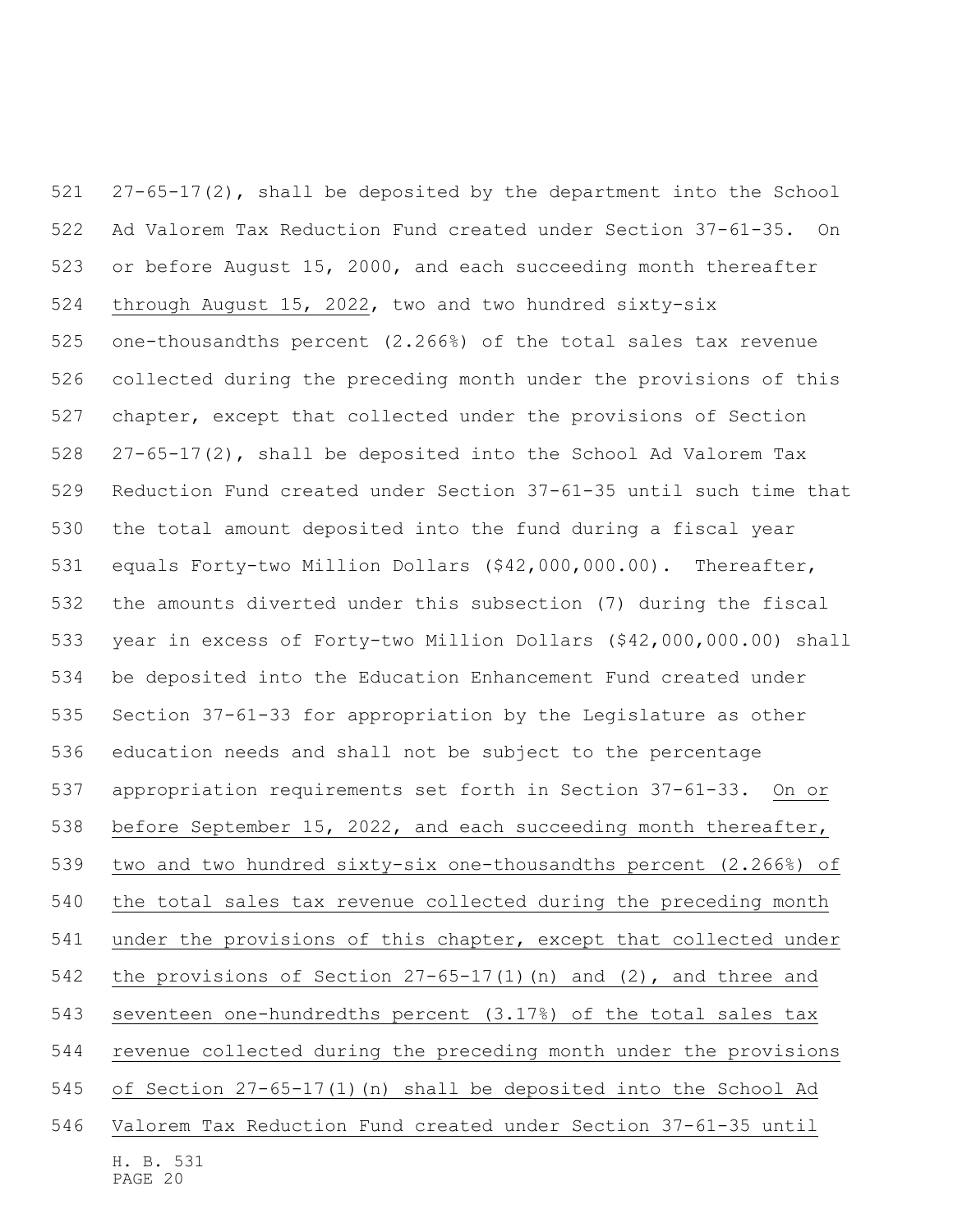such time that the total amount deposited into the fund during a fiscal year equals Forty-two Million Dollars (\$42,000,000.00). Thereafter, the amounts diverted under this subsection (7) during the fiscal year in excess of Forty-two Million Dollars (\$42,000,000.00) shall be deposited into the Education Enhancement Fund created under Section 37-61-33 for appropriation by the Legislature as other education needs and shall not be subject to the percentage appropriation requirements set forth in Section

37-61-33.

 (8) On or before August 15, 1992, and each succeeding month thereafter through August 15, 2022, nine and seventy-three one-thousandths percent (9.073%) of the total sales tax revenue collected during the preceding month under the provisions of this chapter, except that collected under the provisions of Section 27-65-17(2), shall be deposited into the Education Enhancement Fund created under Section 37-61-33. On or before September 15, 2022, and each succeeding month thereafter, nine and seventy-three one-thousandths percent (9.073%) of the total sales tax revenue collected during the preceding month under the provisions of this chapter, except that collected under the provisions of Section 27-65-17(1)(n) and (2), shall be deposited into the Education Enhancement Fund created under Section 37-61-33, and twelve and seventy one-hundredths percent (12.70%) of the total sales tax revenue collected during the preceding month under the provisions of Section 27-65-17(1)(n) shall be deposited into the Education Enhancement Fund created under Section 37-61-33.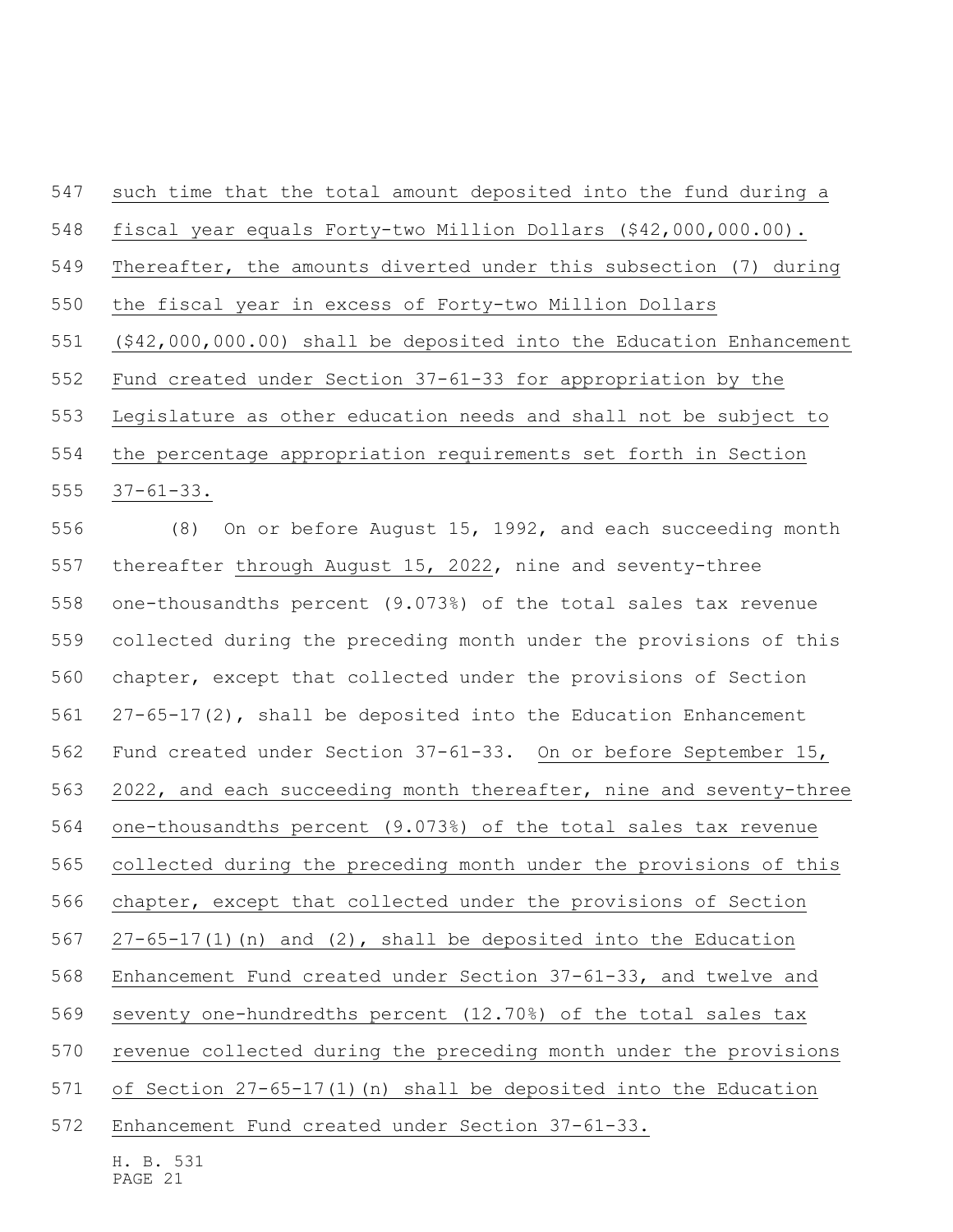(9) On or before August 15, 1994, and each succeeding month thereafter, from the revenue collected under this chapter during the preceding month, Two Hundred Fifty Thousand Dollars (\$250,000.00) shall be paid into the State Aid Road Fund.

 (10) On or before August 15, 1994, and each succeeding month thereafter through August 15, 1995, from the revenue collected under this chapter during the preceding month, Two Million Dollars (\$2,000,000.00) shall be deposited into the Motor Vehicle Ad Valorem Tax Reduction Fund established in Section 27-51-105.

 (11) Notwithstanding any other provision of this section to the contrary, on or before February 15, 1995, and each succeeding month thereafter, the sales tax revenue collected during the preceding month under the provisions of Section 27-65-17(2) and the corresponding levy in Section 27-65-23 on the rental or lease of private carriers of passengers and light carriers of property as defined in Section 27-51-101 shall be deposited, without diversion, into the Motor Vehicle Ad Valorem Tax Reduction Fund established in Section 27-51-105.

 (12) Notwithstanding any other provision of this section to the contrary, on or before August 15, 1995, and each succeeding month thereafter, the sales tax revenue collected during the preceding month under the provisions of Section 27-65-17(1) on retail sales of private carriers of passengers and light carriers of property, as defined in Section 27-51-101 and the corresponding levy in Section 27-65-23 on the rental or lease of these vehicles,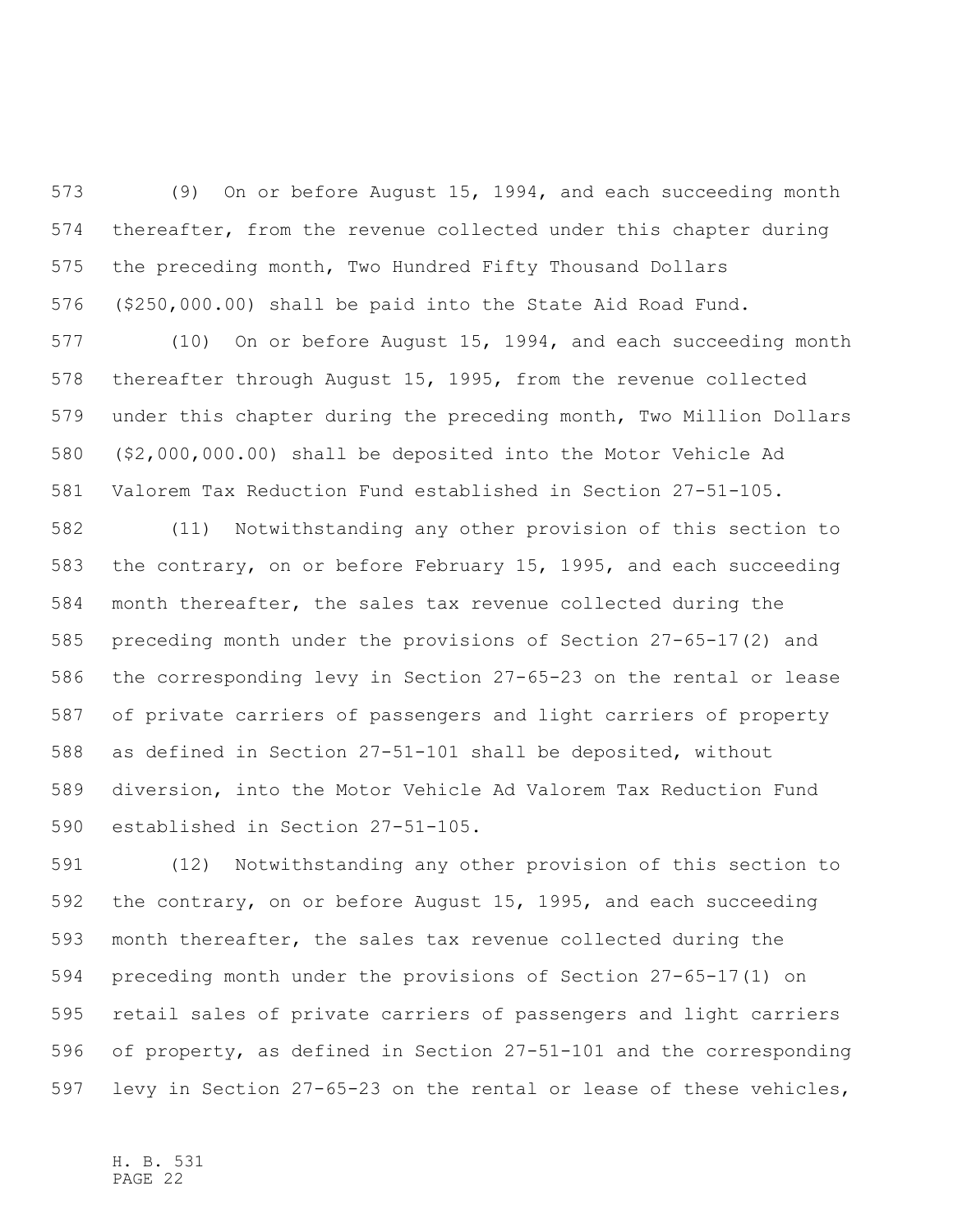shall be deposited, after diversion, into the Motor Vehicle Ad Valorem Tax Reduction Fund established in Section 27-51-105.

 (13) On or before July 15, 1994, and on or before the fifteenth day of each succeeding month thereafter, that portion of the avails of the tax imposed in Section 27-65-22 that is derived from activities held on the Mississippi State Fairgrounds Complex shall be paid into a special fund that is created in the State Treasury and shall be expended upon legislative appropriation solely to defray the costs of repairs and renovation at the Trade Mart and Coliseum.

H. B. 531 PAGE 23 (14) On or before August 15, 1998, and each succeeding month thereafter through July 15, 2005, that portion of the avails of the tax imposed in Section 27-65-23 that is derived from sales by cotton compresses or cotton warehouses and that would otherwise be paid into the General Fund shall be deposited in an amount not to exceed Two Million Dollars (\$2,000,000.00) into the special fund created under Section 69-37-39. On or before August 15, 2007, and each succeeding month thereafter through July 15, 2010, that portion of the avails of the tax imposed in Section 27-65-23 that is derived from sales by cotton compresses or cotton warehouses and that would otherwise be paid into the General Fund shall be deposited in an amount not to exceed Two Million Dollars (\$2,000,000.00) into the special fund created under Section 69-37-39 until all debts or other obligations incurred by the Certified Cotton Growers Organization under the Mississippi Boll Weevil Management Act before January 1, 2007, are satisfied in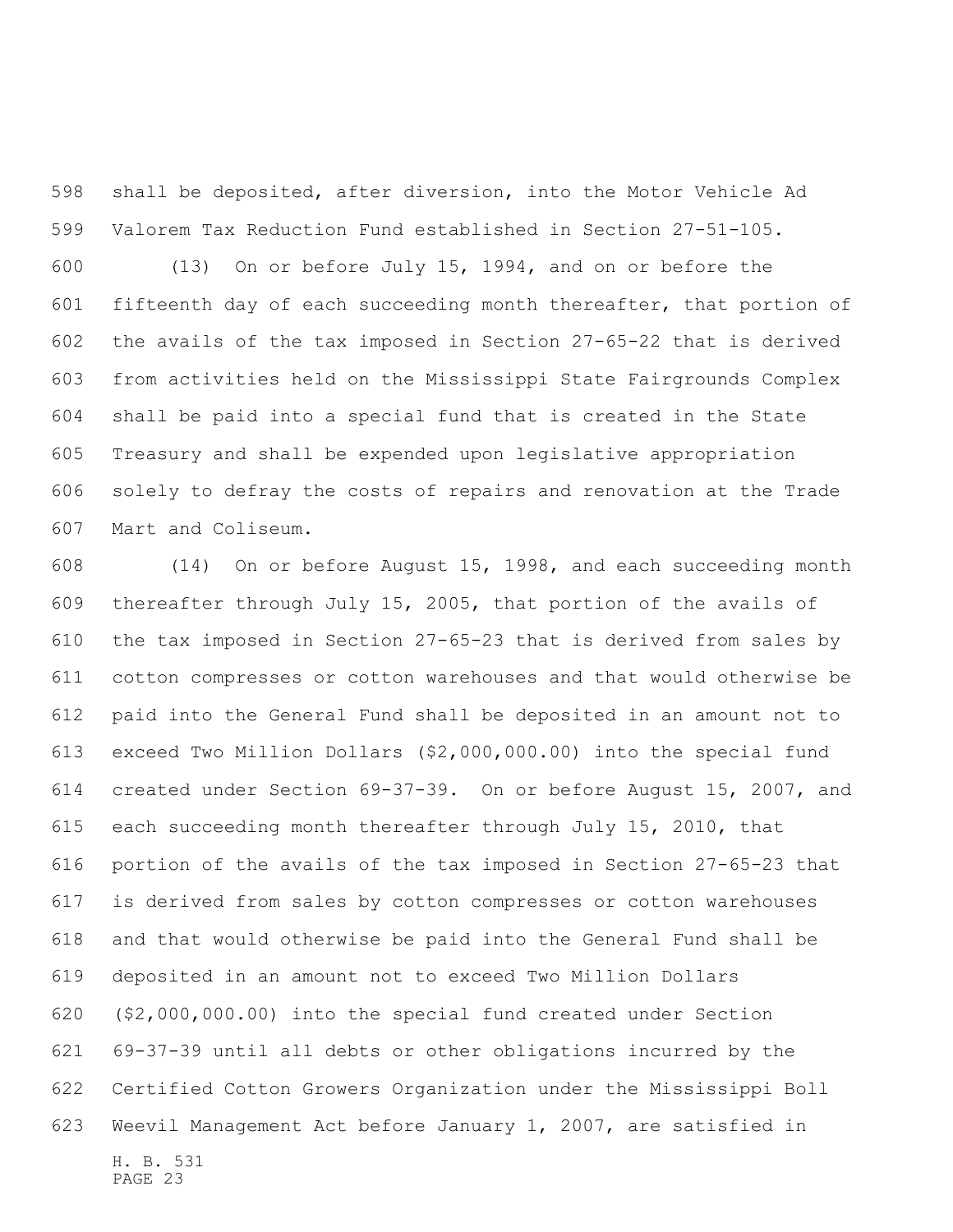full. On or before August 15, 2010, and each succeeding month thereafter through July 15, 2011, fifty percent (50%) of that portion of the avails of the tax imposed in Section 27-65-23 that is derived from sales by cotton compresses or cotton warehouses and that would otherwise be paid into the General Fund shall be deposited into the special fund created under Section 69-37-39 until such time that the total amount deposited into the fund during a fiscal year equals One Million Dollars (\$1,000,000.00). On or before August 15, 2011, and each succeeding month thereafter, that portion of the avails of the tax imposed in Section 27-65-23 that is derived from sales by cotton compresses or cotton warehouses and that would otherwise be paid into the General Fund shall be deposited into the special fund created under Section 69-37-39 until such time that the total amount deposited into the fund during a fiscal year equals One Million Dollars (\$1,000,000.00).

 (15) Notwithstanding any other provision of this section to the contrary, on or before September 15, 2000, and each succeeding month thereafter, the sales tax revenue collected during the preceding month under the provisions of Section  $27-65-19(1)(d)(i)$  2, and  $27-65-19(1)(d)(i)3$  shall be deposited, without diversion, into the Telecommunications Ad Valorem Tax Reduction Fund established in Section 27-38-7.

H. B. 531 (16) (a) On or before August 15, 2000, and each succeeding month thereafter, the sales tax revenue collected during the preceding month under the provisions of this chapter on the gross

PAGE 24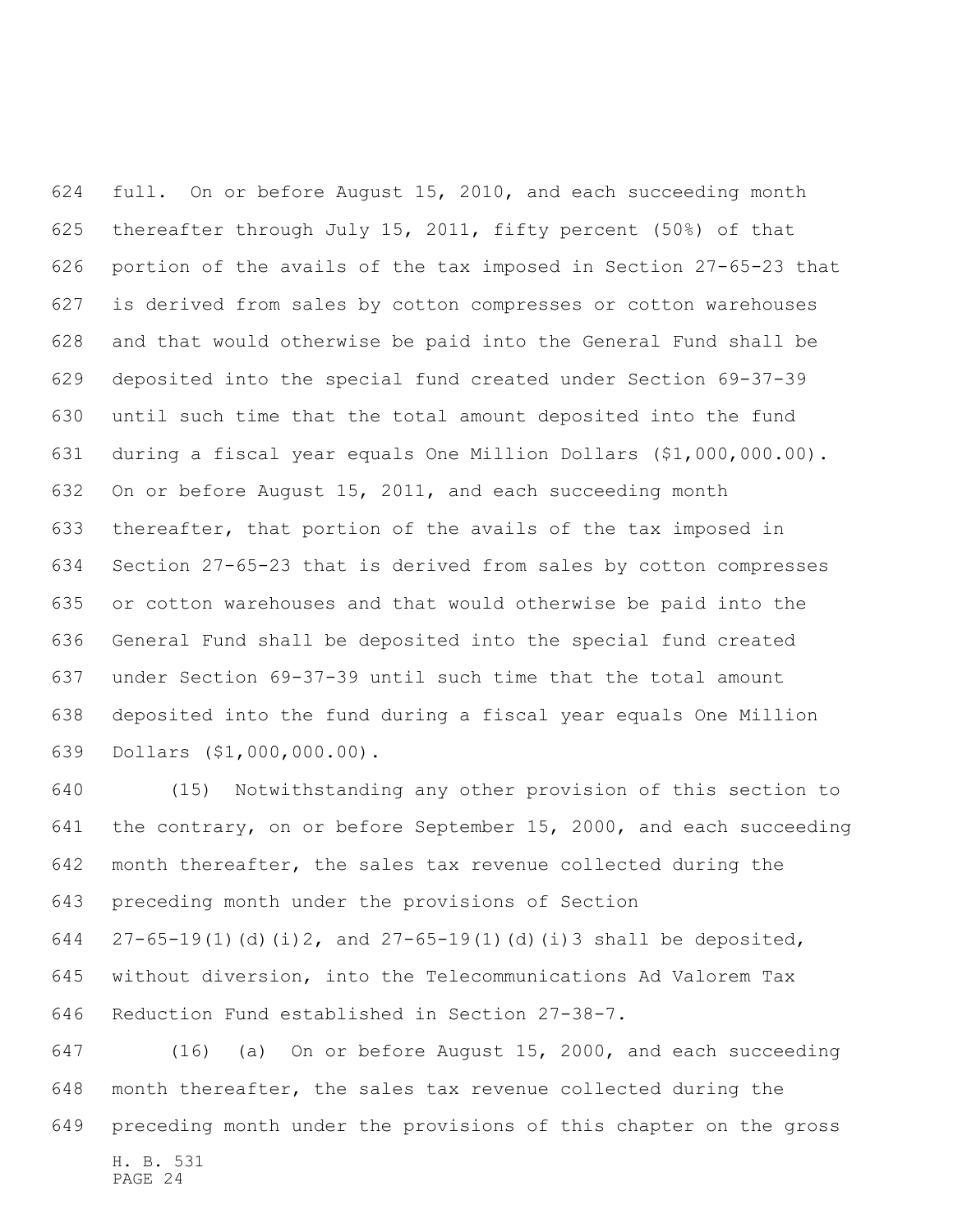proceeds of sales of a project as defined in Section 57-30-1 shall be deposited, after all diversions except the diversion provided for in subsection (1) of this section, into the Sales Tax Incentive Fund created in Section 57-30-3.

 (b) On or before August 15, 2007, and each succeeding month thereafter, eighty percent (80%) of the sales tax revenue collected during the preceding month under the provisions of this chapter from the operation of a tourism project under the provisions of Sections 57-26-1 through 57-26-5, shall be deposited, after the diversions required in subsections (7) and (8) of this section, into the Tourism Project Sales Tax Incentive Fund created in Section 57-26-3.

 (17) Notwithstanding any other provision of this section to the contrary, on or before April 15, 2002, and each succeeding month thereafter, the sales tax revenue collected during the preceding month under Section 27-65-23 on sales of parking services of parking garages and lots at airports shall be deposited, without diversion, into the special fund created under Section 27-5-101(d).

(18) [Repealed]

H. B. 531 PAGE 25 (19) (a) On or before August 15, 2005, and each succeeding month thereafter, the sales tax revenue collected during the preceding month under the provisions of this chapter on the gross proceeds of sales of a business enterprise located within a redevelopment project area under the provisions of Sections 57-91-1 through 57-91-11, and the revenue collected on the gross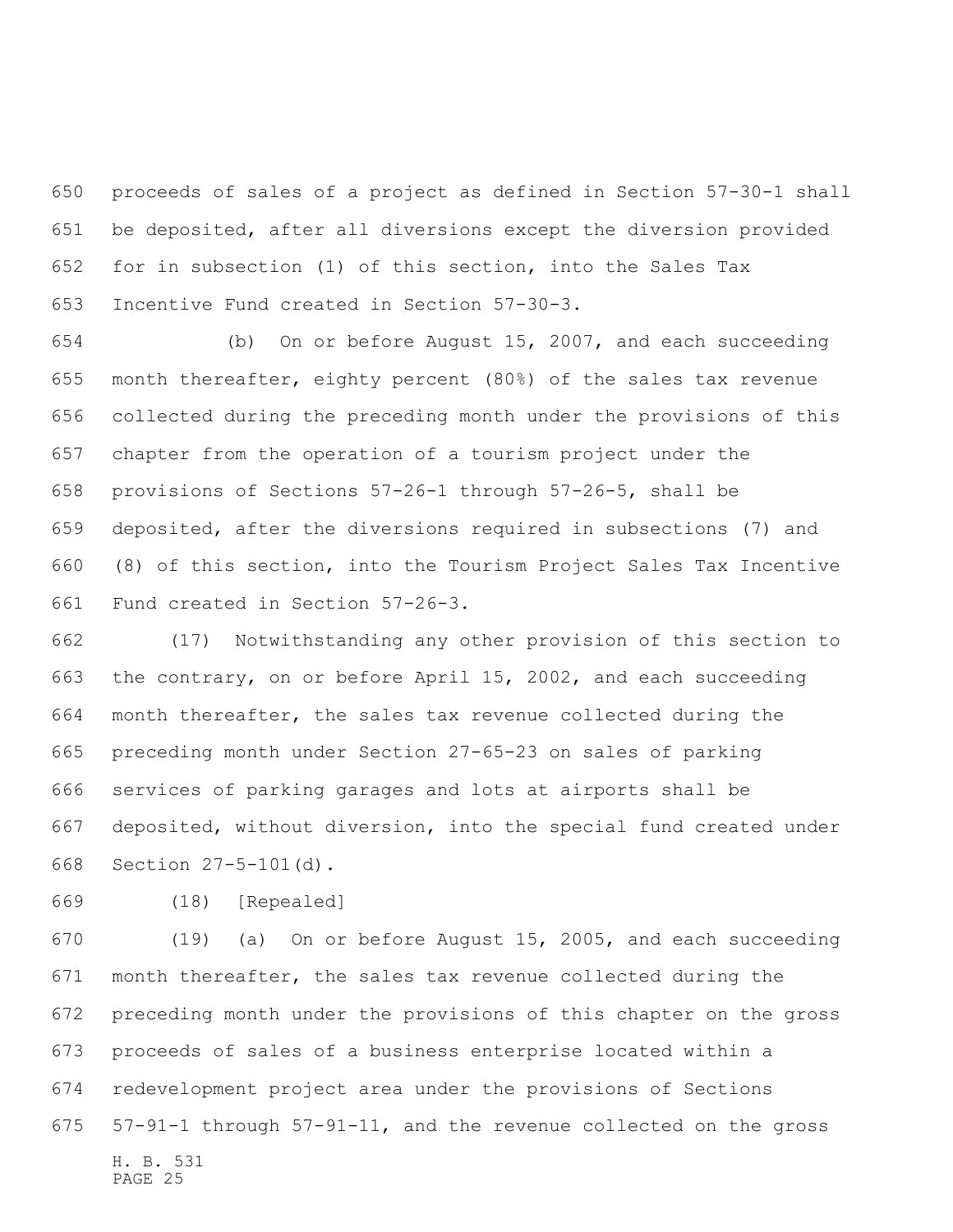proceeds of sales from sales made to a business enterprise located in a redevelopment project area under the provisions of Sections 57-91-1 through 57-91-11 (provided that such sales made to a business enterprise are made on the premises of the business enterprise), shall, except as otherwise provided in this subsection (19), be deposited, after all diversions, into the Redevelopment Project Incentive Fund as created in Section 57-91-9.

 (b) For a municipality participating in the Economic Redevelopment Act created in Sections 57-91-1 through 57-91-11, the diversion provided for in subsection (1) of this section attributable to the gross proceeds of sales of a business enterprise located within a redevelopment project area under the provisions of Sections 57-91-1 through 57-91-11, and attributable to the gross proceeds of sales from sales made to a business enterprise located in a redevelopment project area under the provisions of Sections 57-91-1 through 57-91-11 (provided that such sales made to a business enterprise are made on the premises of the business enterprise), shall be deposited into the Redevelopment Project Incentive Fund as created in Section 57-91-9, as follows:

 (i) For the first six (6) years in which payments are made to a developer from the Redevelopment Project Incentive Fund, one hundred percent (100%) of the diversion shall be deposited into the fund;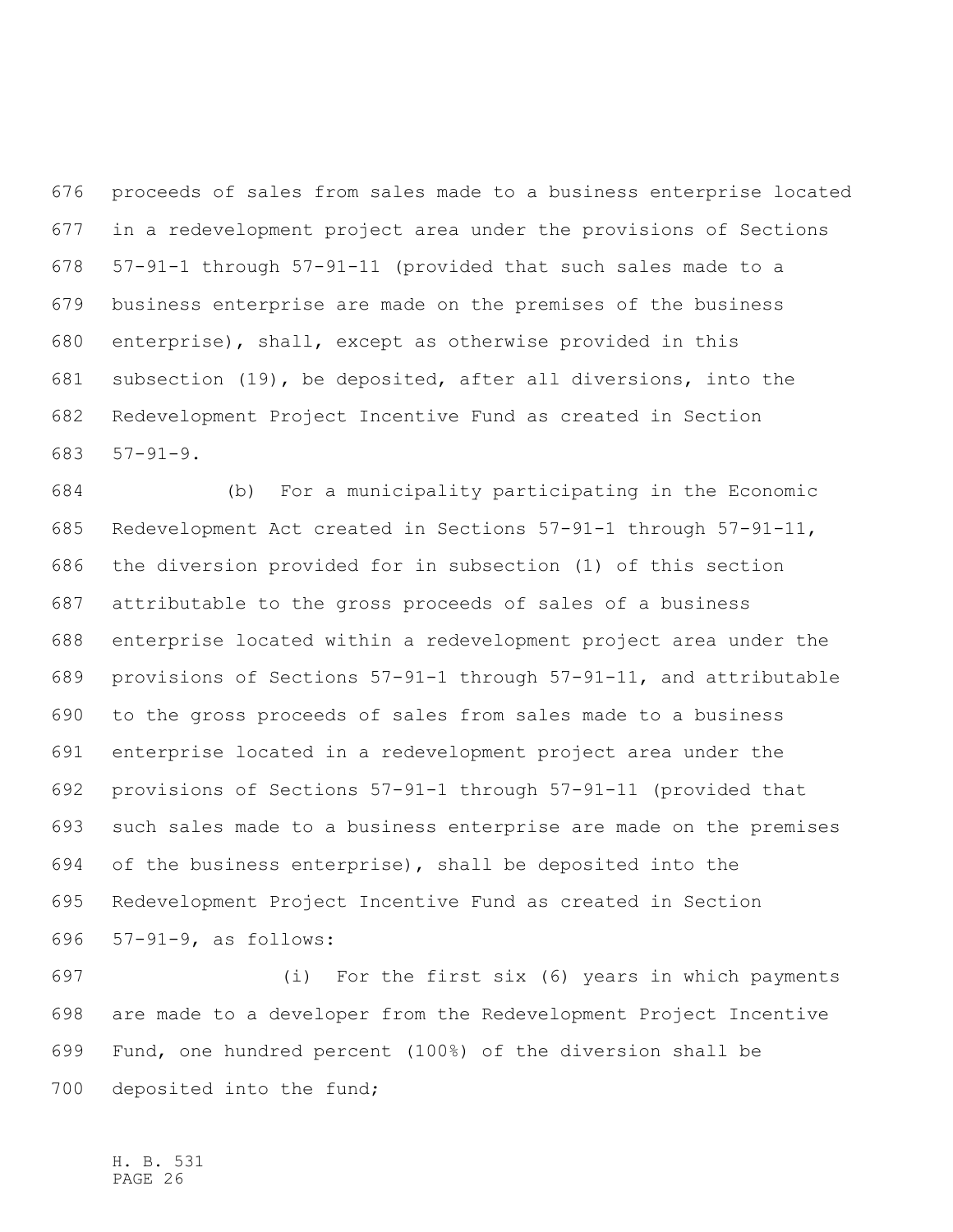(ii) For the seventh year in which such payments are made to a developer from the Redevelopment Project Incentive Fund, eighty percent (80%) of the diversion shall be deposited into the fund;

 (iii) For the eighth year in which such payments are made to a developer from the Redevelopment Project Incentive Fund, seventy percent (70%) of the diversion shall be deposited into the fund;

 (iv) For the ninth year in which such payments are made to a developer from the Redevelopment Project Incentive Fund, sixty percent (60%) of the diversion shall be deposited into the fund; and

 (v) For the tenth year in which such payments are made to a developer from the Redevelopment Project Incentive Fund, fifty percent (50%) of the funds shall be deposited into the fund. (20) On or before January 15, 2007, and each succeeding month thereafter, eighty percent (80%) of the sales tax revenue collected during the preceding month under the provisions of this chapter from the operation of a tourism project under the provisions of Sections 57-28-1 through 57-28-5 shall be deposited, after the diversions required in subsections (7) and (8) of this section, into the Tourism Sales Tax Incentive Fund created in Section 57-28-3.

H. B. 531 PAGE 27 (21) (a) On or before April 15, 2007, and each succeeding month thereafter through June 15, 2013, One Hundred Fifty Thousand Dollars (\$150,000.00) of the sales tax revenue collected during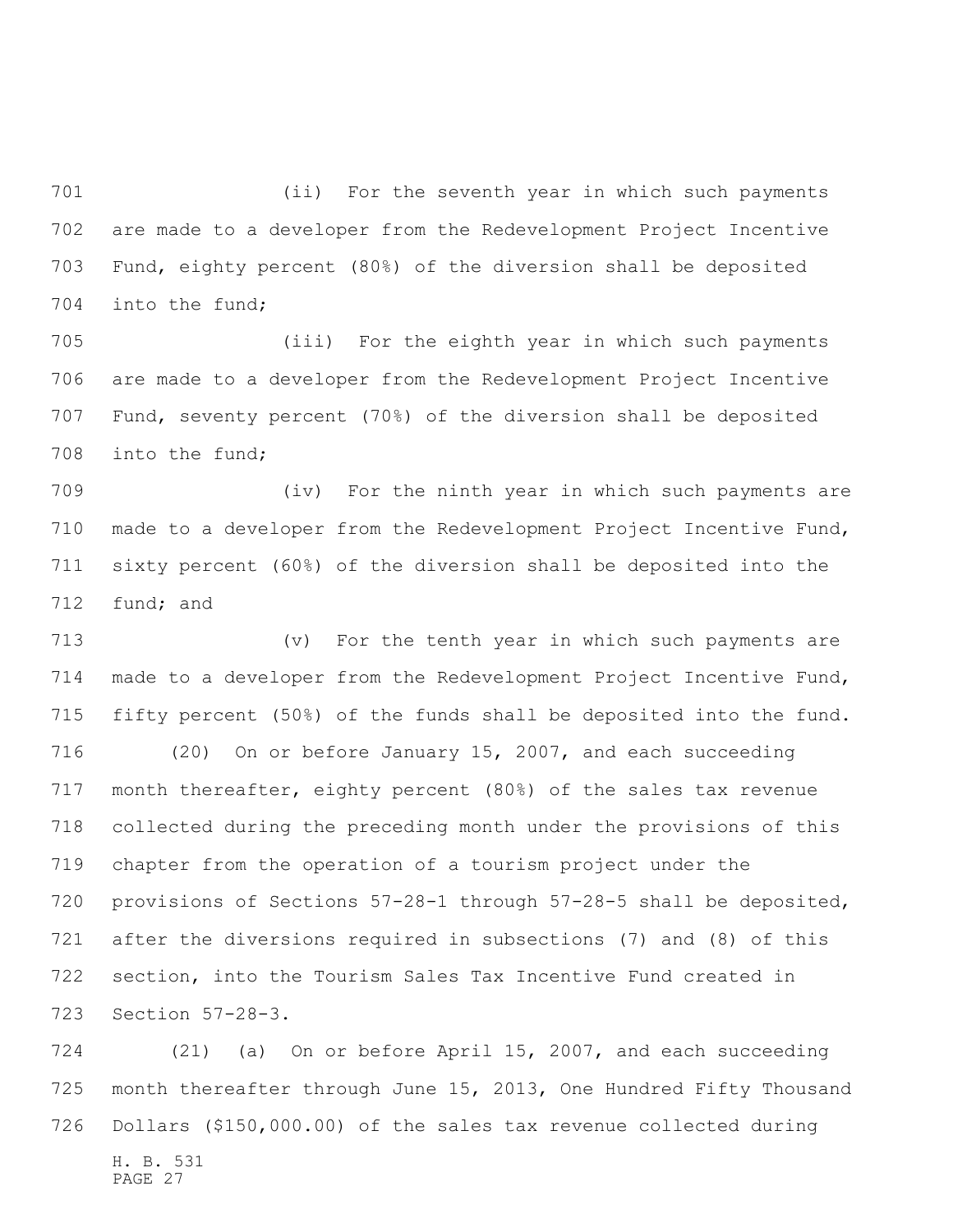the preceding month under the provisions of this chapter shall be deposited into the MMEIA Tax Incentive Fund created in Section 57-101-3.

 (b) On or before July 15, 2013, and each succeeding month thereafter, One Hundred Fifty Thousand Dollars (\$150,000.00) of the sales tax revenue collected during the preceding month under the provisions of this chapter shall be deposited into the Mississippi Development Authority Job Training Grant Fund created in Section 57-1-451.

 (22) Notwithstanding any other provision of this section to the contrary, on or before August 15, 2009, and each succeeding month thereafter, the sales tax revenue collected during the preceding month under the provisions of Section 27-65-201 shall be deposited, without diversion, into the Motor Vehicle Ad Valorem Tax Reduction Fund established in Section 27-51-105.

 (23) (a) On or before August 15, 2019, and each month thereafter through July 15, 2020, one percent (1%) of the total sales tax revenue collected during the preceding month from restaurants and hotels shall be allocated for distribution to the Mississippi Development Authority Tourism Advertising Fund established under Section 57-1-64, to be used exclusively for the purpose stated therein. On or before August 15, 2020, and each month thereafter through July 15, 2021, two percent (2%) of the total sales tax revenue collected during the preceding month from restaurants and hotels shall be allocated for distribution to the Mississippi Development Authority Tourism Advertising Fund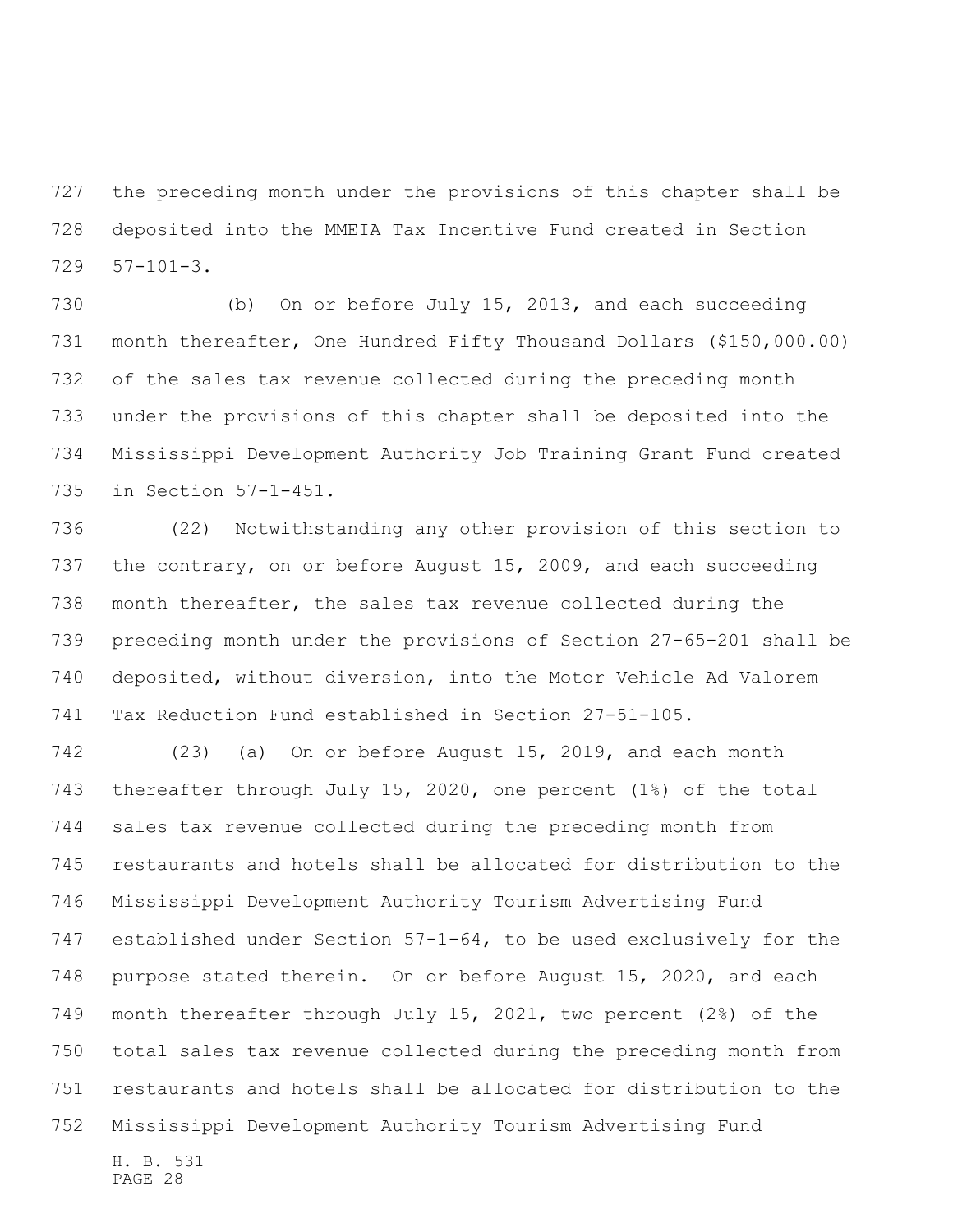established under Section 57-1-64, to be used exclusively for the purpose stated therein. On or before August 15, 2021, and each month thereafter, three percent (3%) of the total sales tax revenue collected during the preceding month from restaurants and hotels shall be allocated for distribution to the Mississippi Development Authority Tourism Advertising Fund established under Section 57-1-64, to be used exclusively for the purpose stated therein. The revenue diverted pursuant to this subsection shall not be available for expenditure until February 1, 2020.

 (b) The Joint Legislative Committee on Performance Evaluation and Expenditure Review (PEER) must provide an annual report to the Legislature indicating the amount of funds deposited into the Mississippi Development Authority Tourism Advertising Fund established under Section 57-1-64, and a detailed record of how the funds are spent.

 (24) The remainder of the amounts collected under the provisions of this chapter shall be paid into the State Treasury to the credit of the General Fund.

 (25) (a) It shall be the duty of the municipal officials of any municipality that expands its limits, or of any community that incorporates as a municipality, to notify the commissioner of that action thirty (30) days before the effective date. Failure to so notify the commissioner shall cause the municipality to forfeit the revenue that it would have been entitled to receive during this period of time when the commissioner had no knowledge of the action.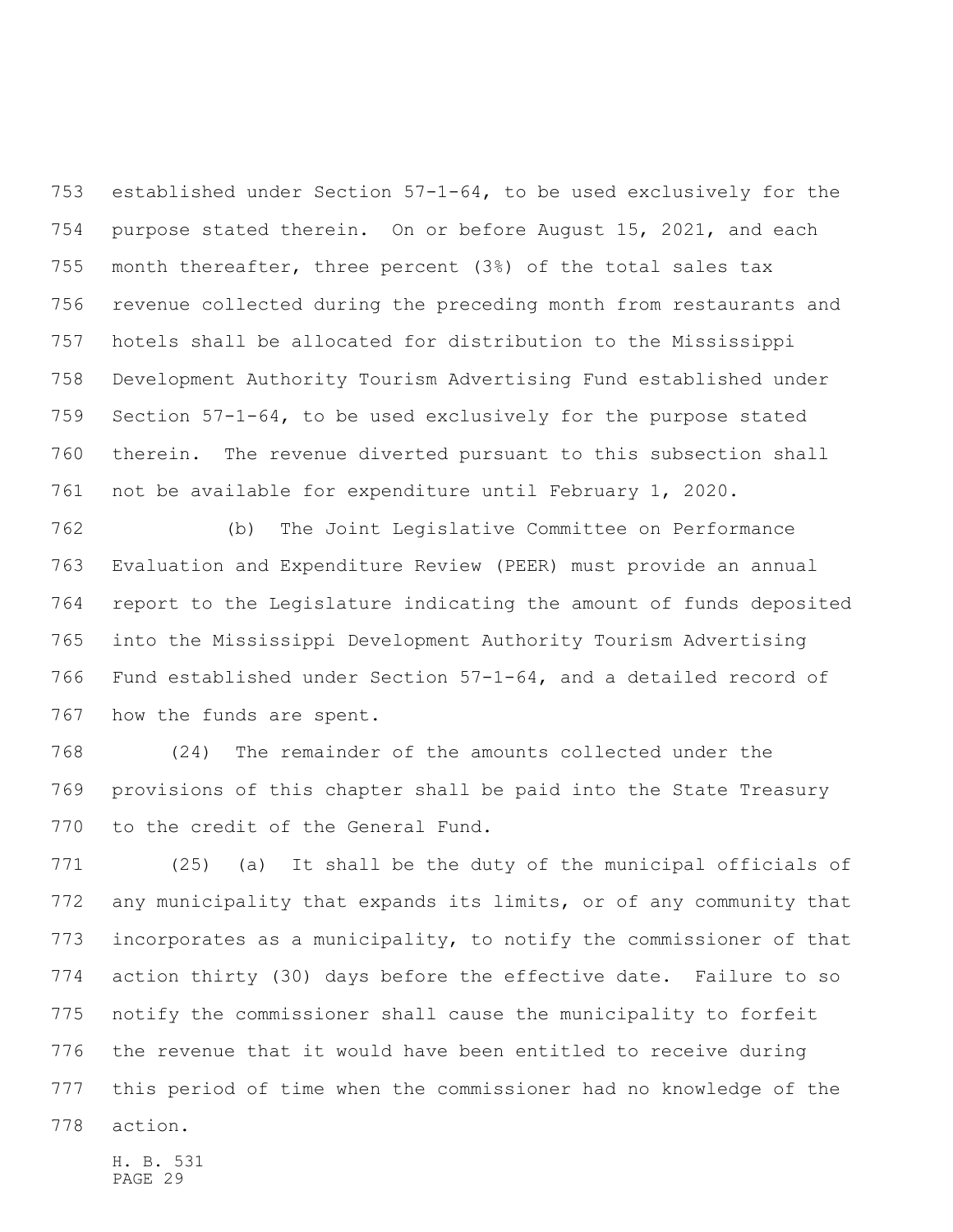(b) (i) Except as otherwise provided in subparagraph (ii) of this paragraph, if any funds have been erroneously disbursed to any municipality or any overpayment of tax is recovered by the taxpayer, the commissioner may make correction and adjust the error or overpayment with the municipality by withholding the necessary funds from any later payment to be made to the municipality.

 (ii) Subject to the provisions of Sections 27-65-51 and 27-65-53, if any funds have been erroneously disbursed to a municipality under subsection (1) of this section for a period of three (3) years or more, the maximum amount that may be recovered or withheld from the municipality is the total amount of funds erroneously disbursed for a period of three (3) years beginning with the date of the first erroneous disbursement. However, if during such period, a municipality provides written notice to the Department of Revenue indicating the erroneous disbursement of funds, then the maximum amount that may be recovered or withheld from the municipality is the total amount of funds erroneously disbursed for a period of one (1) year beginning with the date of the first erroneous disbursement.

 **SECTION 5.** Section 27-67-31, Mississippi Code of 1972, is amended as follows:

H. B. 531 27-67-31. All administrative provisions of the sales tax 802 law, and amendments thereto, including those which fix damages, penalties and interest for failure to comply with the provisions of said sales tax law, and all other requirements and duties

PAGE 30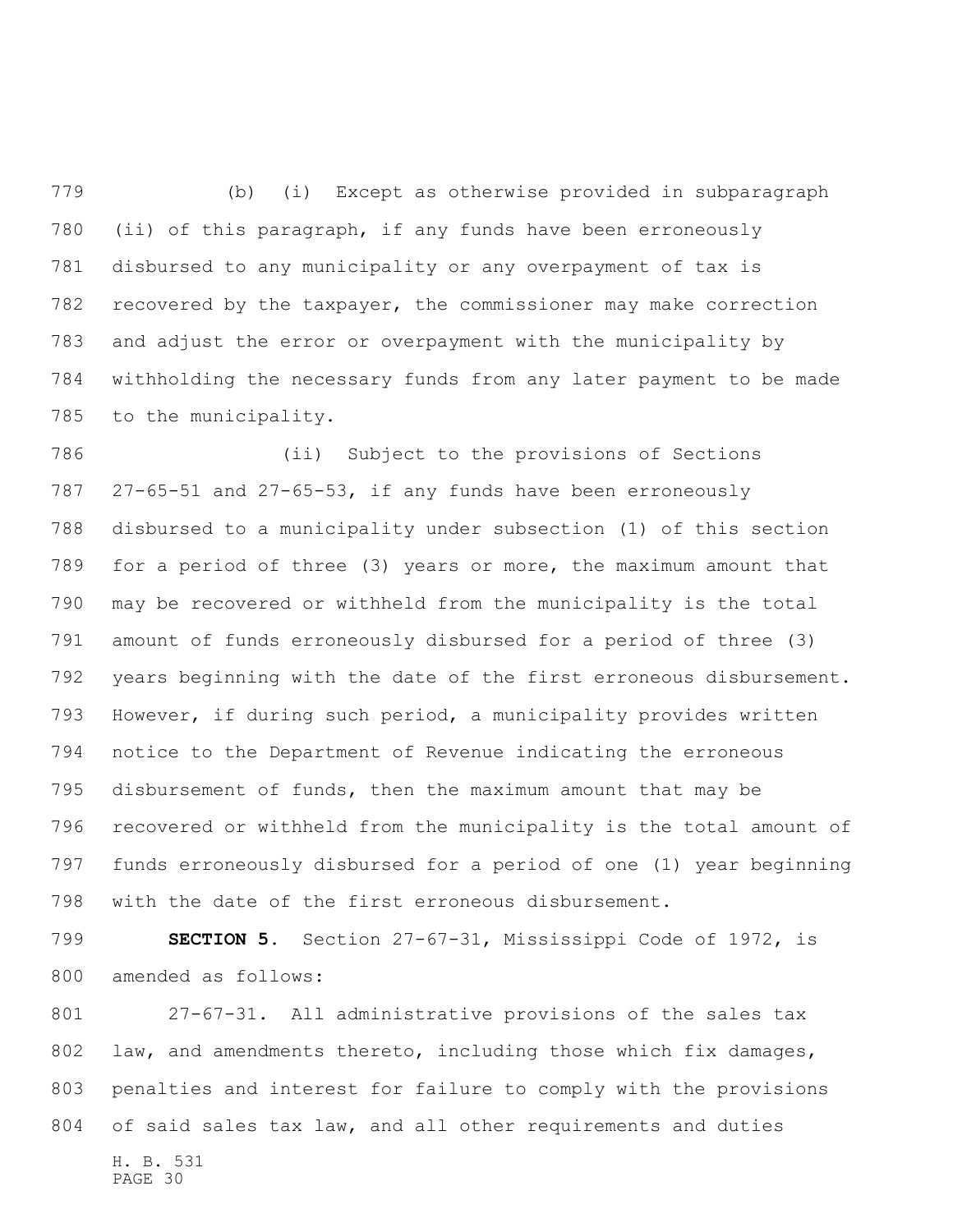imposed upon taxpayer, shall apply to all persons liable for use taxes under the provisions of this article. The commissioner shall exercise all power and authority and perform all duties with respect to taxpayers under this article as are provided in said sales tax law, except where there is conflict, then the provisions of this article shall control.

 The commissioner may require transportation companies to permit the examination of waybills, freight bills, or other documents covering shipments of tangible personal property into this state.

 On or before the fifteenth day of each month, the amount 816 received from taxes, damages and interest under the provisions of this article during the preceding month shall be paid and distributed as follows:

H. B. 531 (a) On or before July 15, 1994, through July 15, 2000, 820 and each succeeding month thereafter, two and two hundred sixty-six one-thousandths percent (2.266%) of the total use tax revenue collected during the preceding month under the provisions of this article shall be deposited in the School Ad Valorem Tax Reduction Fund created pursuant to Section 37-61-35. On or before August 15, 2000, and each succeeding month thereafter through August 15, 2022, two and two hundred sixty-six one-thousandths percent (2.266%) of the total use tax revenue collected during the preceding month under the provisions of this **\* \* \*** article shall be deposited into the School Ad Valorem Tax Reduction Fund created under Section 37-61-35 until such time that the total amount

PAGE 31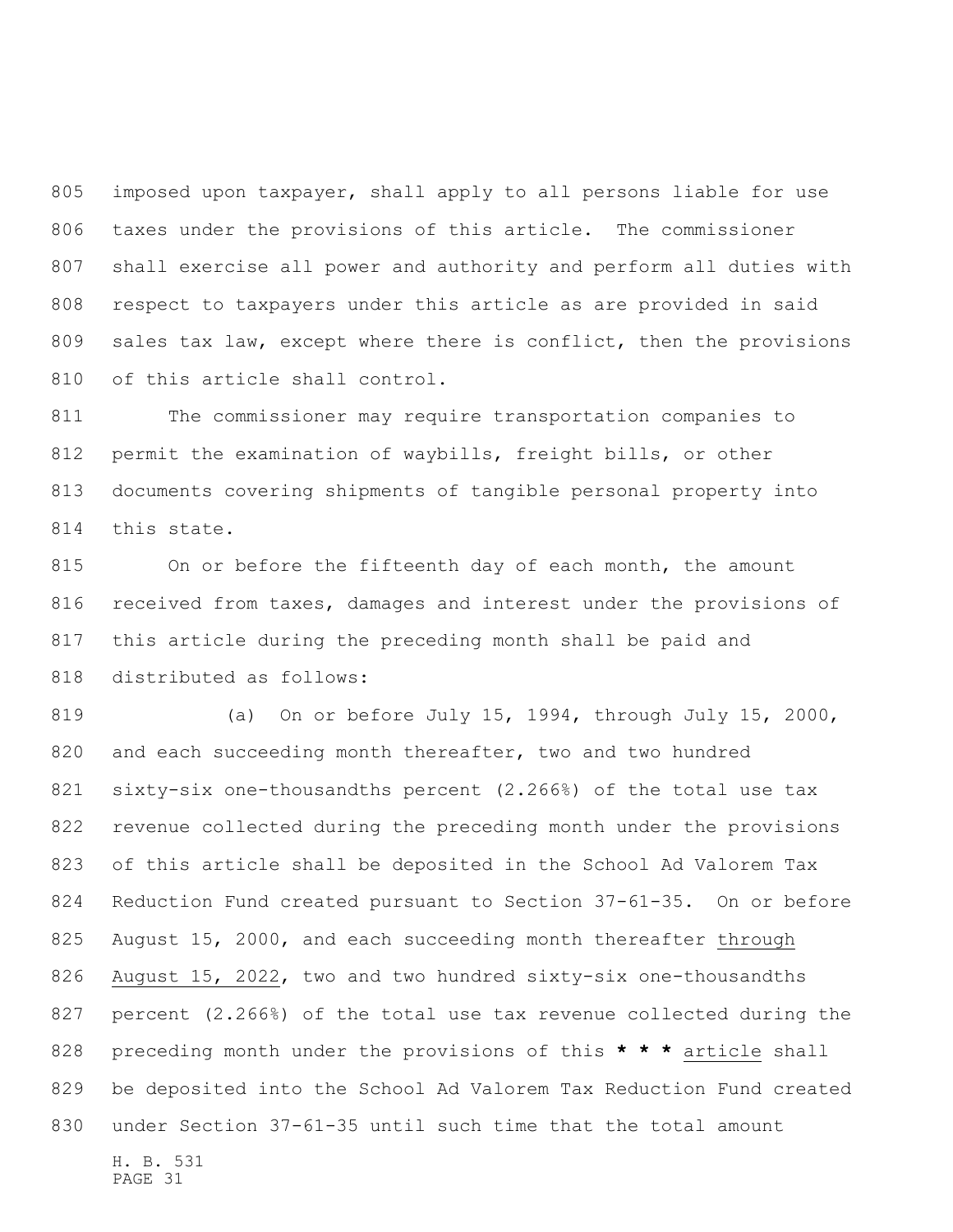deposited into the fund during a fiscal year equals Four Million Dollars (\$4,000,000.00). Thereafter, the amounts diverted under this paragraph (a) during the fiscal year in excess of Four Million Dollars (\$4,000,000.00) shall be deposited into the Education Enhancement Fund created under Section 37-61-33 for appropriation by the Legislature as other education needs and shall not be subject to the percentage appropriation requirements set forth in Section 37-61-33. On or before September 15, 2022, and each succeeding month thereafter, two and two hundred sixty-six one-thousandths percent (2.266%) of the total use tax revenue collected during the preceding month under the provisions of this article, except that imposed and levied as a result of Section 27-65-17(1)(n), and three and seventeen one-hundredths percent (3.17%) of the total use tax revenue collected during the preceding month under the provisions of this article imposed and levied as a result of Section 27-65-17(1)(n), shall be deposited into the School Ad Valorem Tax Reduction Fund created under Section 37-61-35 until such time that the total amount deposited into the fund during a fiscal year equals Four Million Dollars (\$4,000,000.00). Thereafter, the amounts diverted under this paragraph (a) during the fiscal year in excess of Four Million Dollars (\$4,000,000.00) shall be deposited into the Education Enhancement Fund created under Section 37-61-33 for appropriation by the Legislature as other education needs and shall not be subject to the percentage appropriation requirements set forth in Section 37-61-33.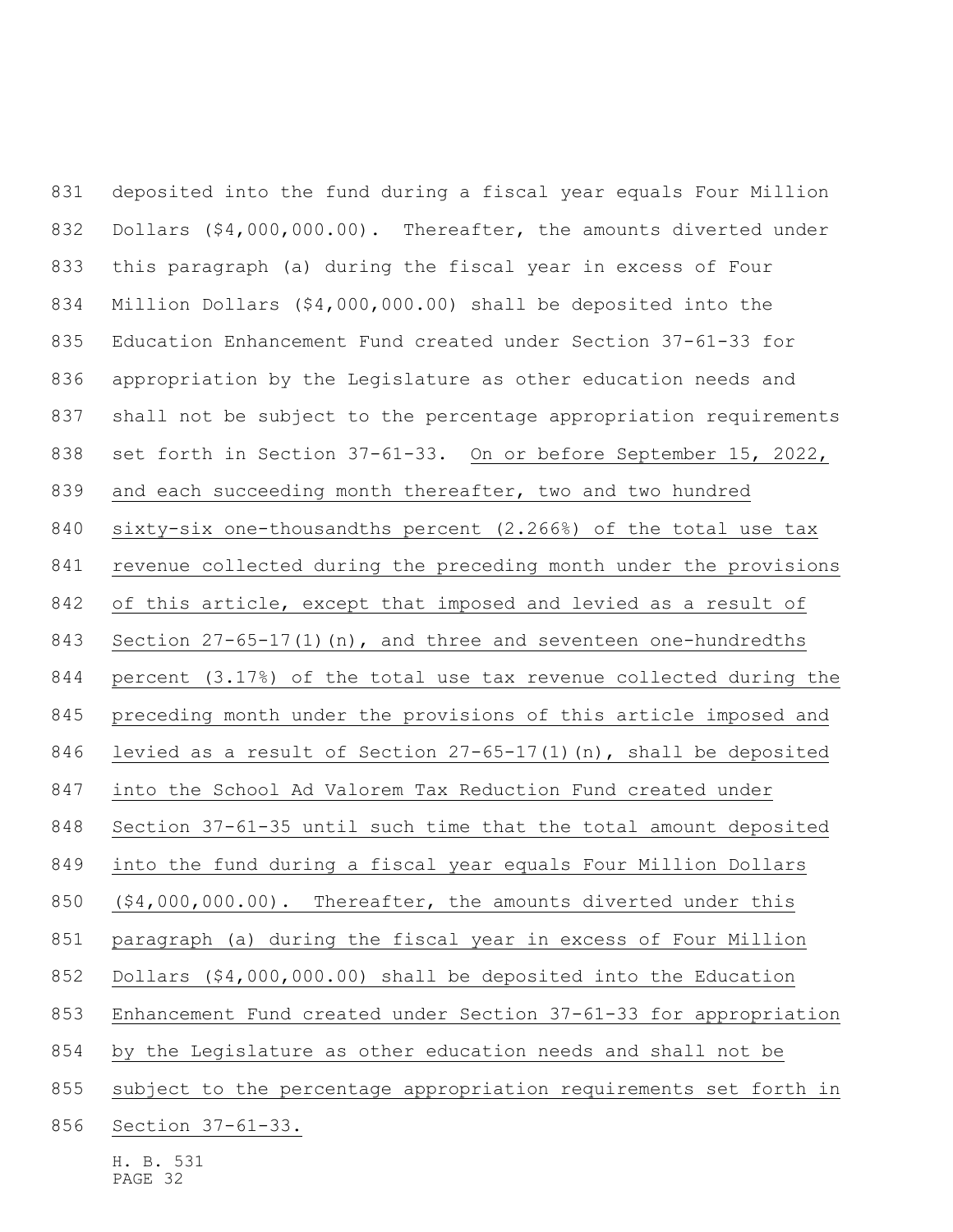(b) On or before July 15, 1994, and each succeeding 858 month thereafter through August 15, 2022, nine and seventy-three one-thousandths percent (9.073%) of the total use tax revenue collected during the preceding month under the provisions of this article shall be deposited into the Education Enhancement Fund created pursuant to Section 37-61-33. On or before September 15, 2022, and each succeeding month thereafter, nine and seventy-three one-thousandths percent (9.073%) of the total use tax revenue collected during the preceding month under the provisions of this article, except that imposed and levied as a result of Section 27-65-17(1)(n), and twelve and seventy one-hundredths percent (12.70%) of the total use tax revenue collected during the preceding month under the provisions of this article imposed and levied as a result of Section 27-65-17(1)(n), shall be deposited into the Education Enhancement Fund created under Section 37-61-33.

 (c) On or before July 15, 1997, and on or before the fifteenth day of each succeeding month thereafter, the revenue collected under the provisions of this article imposed and levied as a result of Section 27-65-17(2) and the corresponding levy in Section 27-65-23 on the rental or lease of private carriers of passengers and light carriers of property as defined in Section 27-51-101 shall be deposited into the Motor Vehicle Ad Valorem Tax Reduction Fund created pursuant to Section 27-51-105.

H. B. 531 PAGE 33 (d) On or before July 15, 1997, and on or before the fifteenth day of each succeeding month thereafter and after the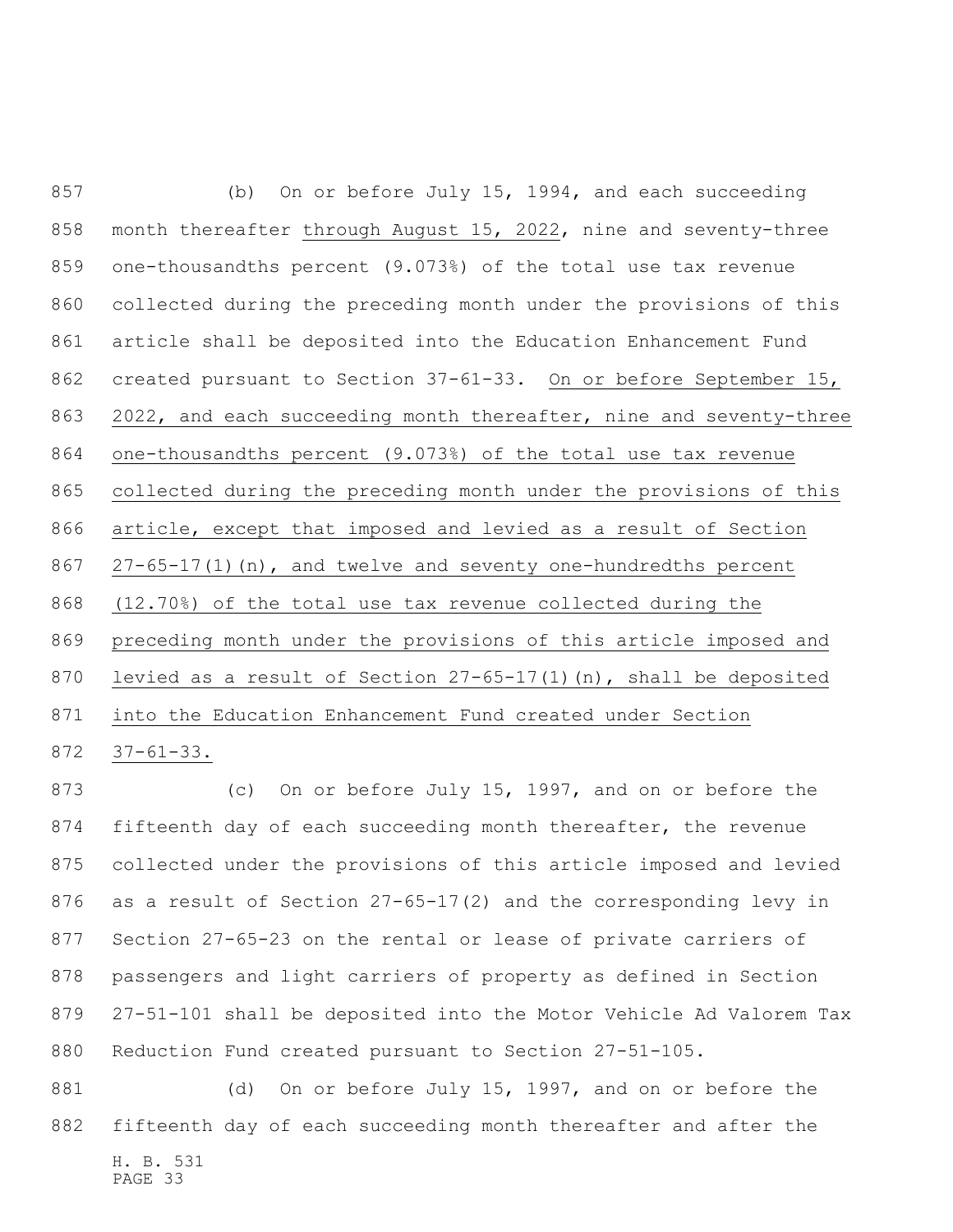deposits required by paragraphs (a) and (b) of this section are made, the remaining revenue collected under the provisions of this article imposed and levied as a result of Section 27-65-17(1) and the corresponding levy in Section 27-65-23 on the rental or lease of private carriers of passengers and light carriers of property as defined in Section 27-51-101 shall be deposited into the Motor Vehicle Ad Valorem Tax Reduction Fund created pursuant to Section 27-51-105.

H. B. 531 (e) On or before August 15, 2019, and each succeeding month thereafter through July 15, 2020, three and three-fourths percent (3-3/4%) of the total use tax revenue collected during the preceding month under the provisions of this article shall be deposited into the special fund created in Section 27-67-35(1). On or before August 15, 2020, and each succeeding month thereafter through July 15, 2021, seven and one-half percent (7-1/2%) of the total use tax revenue collected during the preceding month under the provisions of this article shall be deposited into the special 900 fund created in Section 27-67-35(1). On or before August 15, 901 2021, and each succeeding month thereafter through July 15, 2022, 902 eleven and one-fourth percent  $(11-1/4)$  of the total use tax revenue collected during the preceding month under the provisions of this article shall be deposited into the special fund created in Section 27-67-35(1). On or before August 15, 2022, **\* \* \*** fifteen percent (15%) of the total use tax revenue collected during the preceding month under the provisions of this article shall be deposited into the special fund created in Section

PAGE 34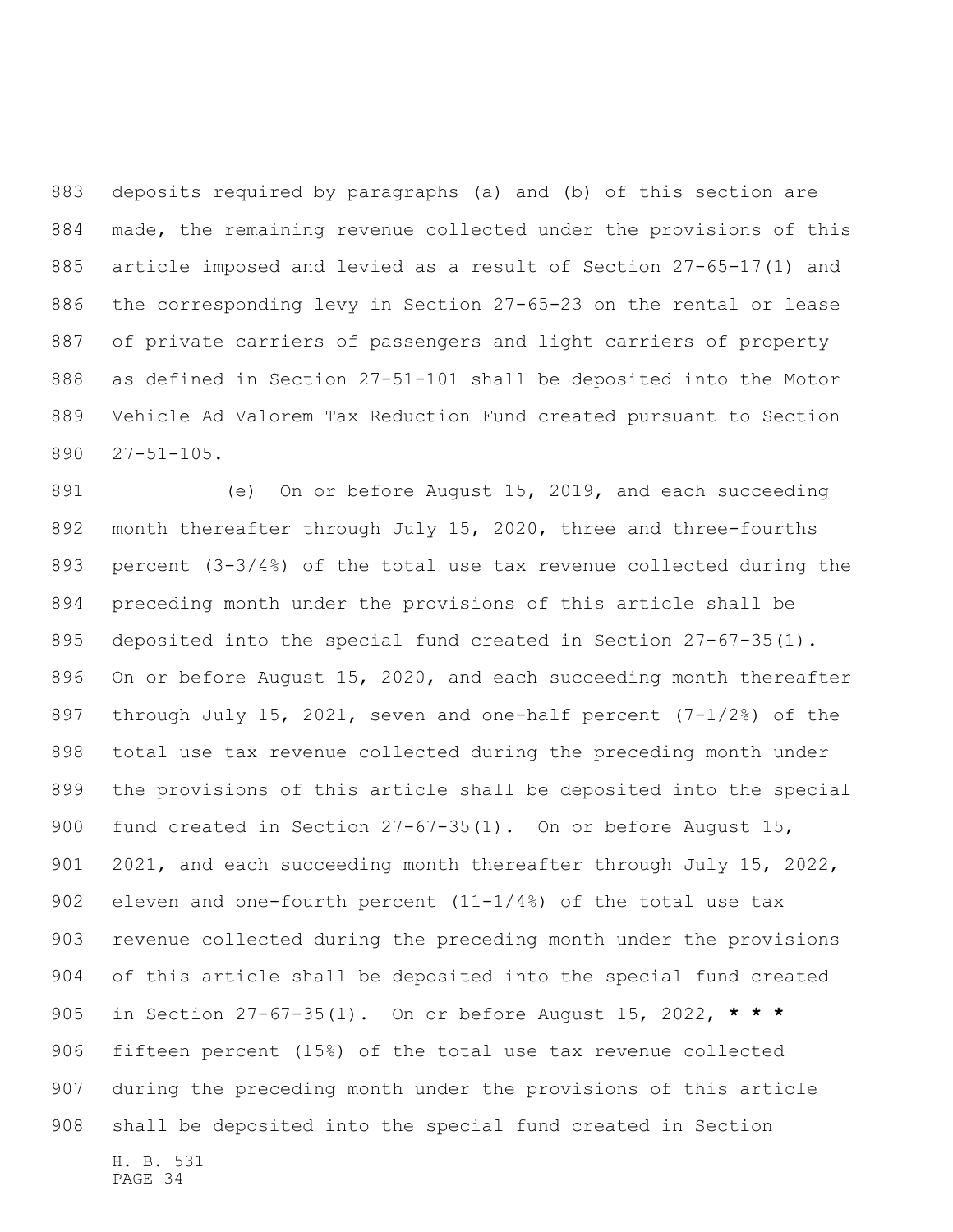27-67-35(1). On or before September 15, 2022, and each succeeding month thereafter, fifteen percent (15%) of the total use tax revenue collected during the preceding month under the provisions of this article, except that imposed and levied as a result of 913 Section 27-65-17(1)(n), and twenty-one percent (21%) of the total use tax revenue collected during the preceding month under the provisions of this article imposed and levied as a result of 916 Section 27-65-17(1)(n), shall be deposited into the special fund created in Section 27-67-35(1).

H. B. 531 PAGE 35 918 (f) On or before August 15, 2019, and each succeeding month thereafter through July 15, 2020, three and three-fourths percent (3-3/4%) of the total use tax revenue collected during the preceding month under the provisions of this article shall be deposited into the special fund created in Section 27-67-35(2). 923 On or before August 15, 2020, and each succeeding month thereafter through July 15, 2021, seven and one-half percent (7-1/2%) of the total use tax revenue collected during the preceding month under the provisions of this article shall be deposited into the special 927 fund created in Section 27-67-35(2). On or before August 15, 928 2021, and each succeeding month thereafter through July 15, 2022, 929 eleven and one-fourth percent  $(11-1/4)$  of the total use tax revenue collected during the preceding month under the provisions of this article shall be deposited into the special fund created in Section 27-67-35(2). On or before August 15, 2022, **\* \* \*** fifteen percent (15%) of the total use tax revenue collected during the preceding month under the provisions of this article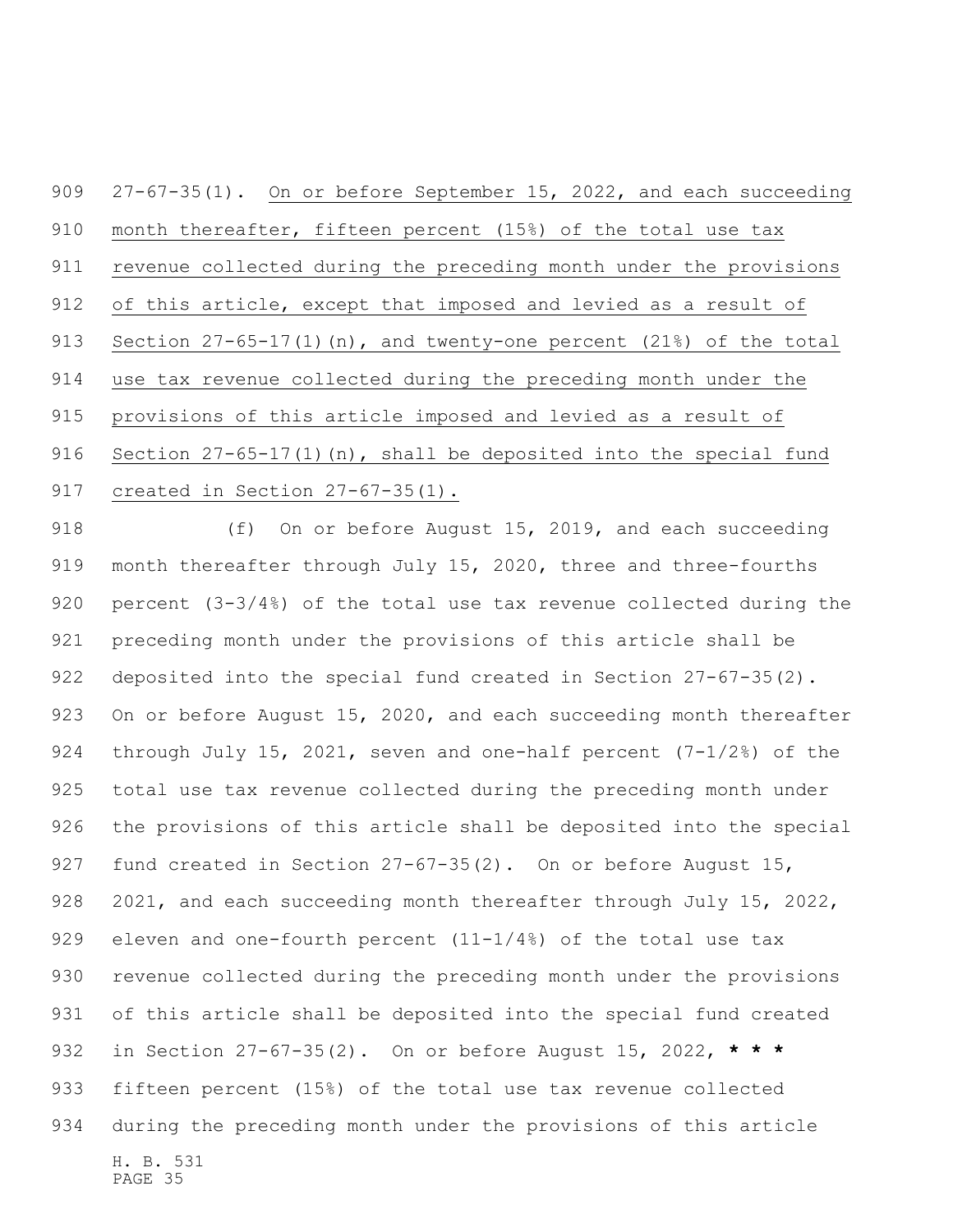shall be deposited into the special fund created in Section 936 27-67-35(2). On or before September 15, 2022, and each succeeding month thereafter, fifteen percent (15%) of the total use tax revenue collected during the preceding month under the provisions of this article, except that imposed and levied as a result of Section 27-65-17(1)(n), and twenty-one percent (21%) of the total use tax revenue collected during the preceding month under the provisions of this article imposed and levied as a result of 943 Section 27-65-17(1)(n), shall be deposited into the special fund created in Section 27-67-35(2).

H. B. 531 PAGE 36 (g) On or before August 15, 2019, and each succeeding month thereafter through July 15, 2020, Four Hundred Sixteen Thousand Six Hundred Sixty-six Dollars and Sixty-seven Cents 948 (\$416,666.67) or one and one-fourth percent  $(1-1/4)$  of the total use tax revenue collected during the preceding month under the provisions of this article, whichever is the greater amount, shall be deposited into the Local System Bridge Replacement and Rehabilitation Fund created in Section 65-37-13. On or before August 15, 2020, and each succeeding month thereafter through July 15, 2021, Eight Hundred Thirty-three Thousand Three Hundred Thirty-three Dollars and Thirty-four Cents (\$833,333.34) or two and one-half percent (2-1/2%) of the total use tax revenue collected during the preceding month under the provisions of this article, whichever is the greater amount, shall be deposited into the Local System Bridge Replacement and Rehabilitation Fund created in Section 65-37-13. On or before August 15, 2021, and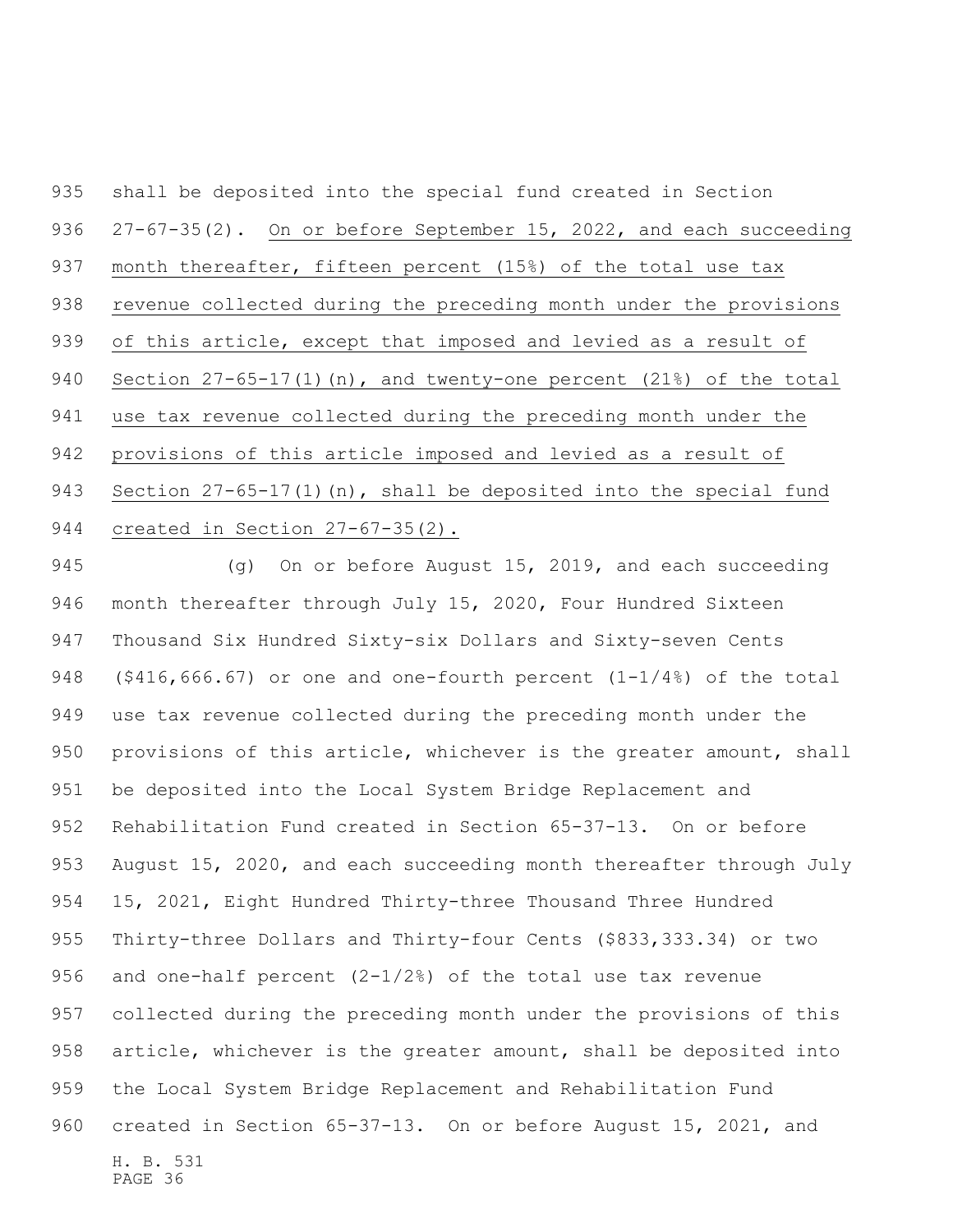each succeeding month thereafter through July 15, 2022, One Million Two Hundred Fifty Thousand Dollars (\$1,250,000.00) or three and three-fourths percent (3-3/4%) of the total use tax revenue collected during the preceding month under the provisions of this article, whichever is the greater amount, shall be deposited into the Local System Bridge Replacement and Rehabilitation Fund created in Section 65-37-13. On or before August 15, 2022, **\* \* \*** One Million Six Hundred Sixty-six Thousand Six Hundred Sixty-six Dollars and Sixty-seven Cents (\$1,666,666.67) or five percent (5%) of the total use tax revenue collected during the preceding month under the provisions of this article, whichever is the greater amount, shall be deposited into the Local System Bridge Replacement and Rehabilitation Fund created in Section 65-37-13. On or before September 15, 2022, and 975 each succeeding month thereafter, five percent (5%) of the total use tax revenue collected during the preceding month under the provisions of this article, except that imposed and levied as a 978 result of Section 27-65-17(1)(n), and seven percent (7%) of the total use tax revenue collected during the preceding month under the provisions of this article imposed and levied as a result of Section 27-65-17(1)(n), shall be deposited into the Local System Bridge Replacement and Rehabilitation Fund created in Section 65-37-13; however, if in any month the total amount of the diversion calculated from the percentages in the preceding clause is less than One Million Six Hundred Sixty-six Thousand Six Hundred Sixty-six Dollars and Sixty-seven Cents (\$1,666,666.67),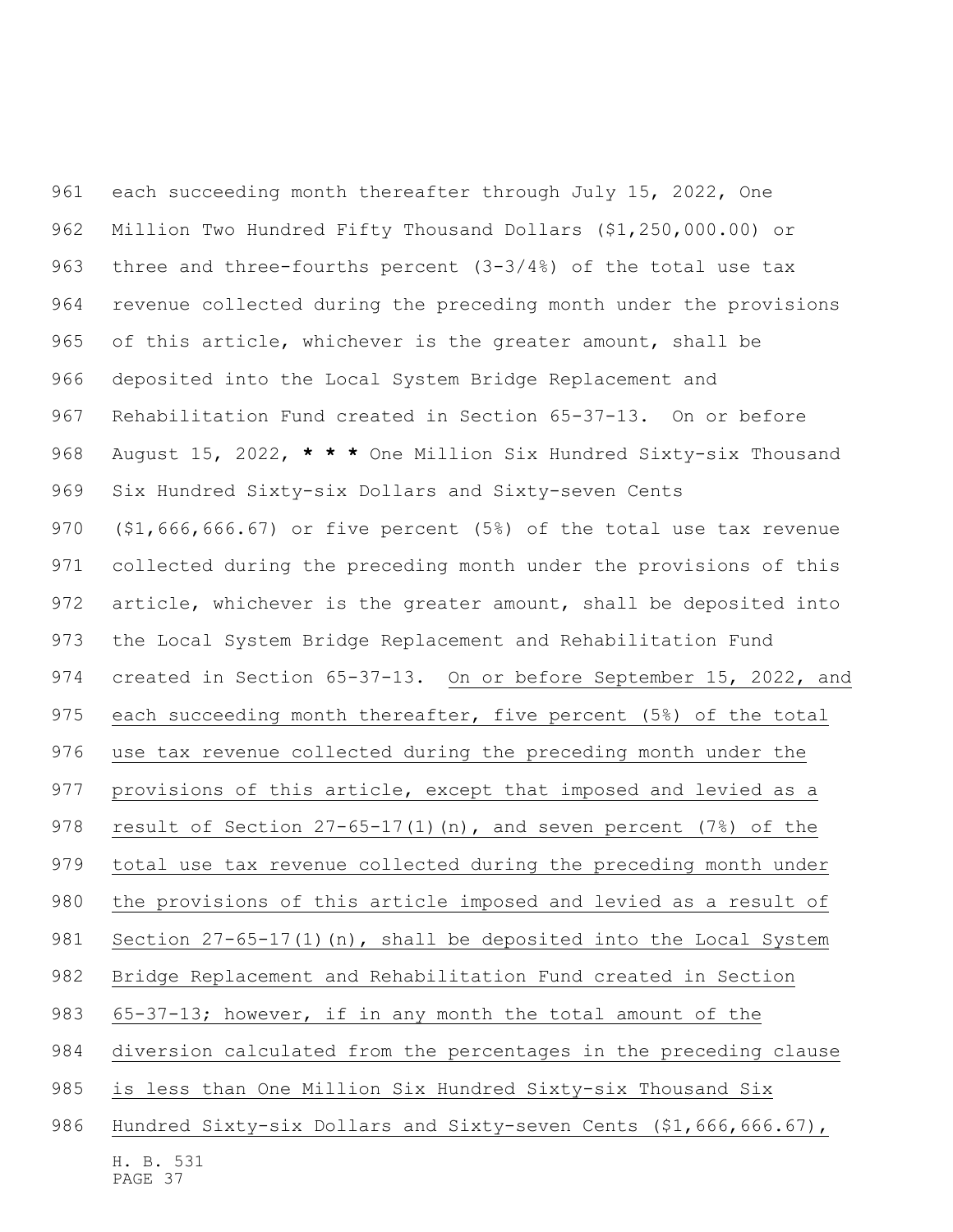then the amount deposited into the Local System Bridge Replacement 988 and Rehabilitation Fund under this paragraph (g) for that month shall be One Million Six Hundred Sixty-six Thousand Six Hundred 990 Sixty-six Dollars and Sixty-seven Cents (\$1,666,666.67).

 (h) On or before August 15, 2020, and each succeeding month thereafter through July 15, 2022, One Million Dollars (\$1,000,000.00) of the total use tax revenue collected during the preceding month under the provisions of this article shall be deposited into the Local System Bridge Replacement and Rehabilitation Fund created in Section 65-37-13. Amounts deposited into the Local System Bridge Replacement and Rehabilitation Fund under this paragraph (h) shall be in addition to amounts deposited into the fund under paragraph (g) of this section.

1001 (i) The remainder of the amount received from taxes, damages and interest under the provisions of this article shall be paid into the General Fund of the State Treasury by the commissioner.

 **SECTION 6.** (1) Each taxpayer who filed a 2021 Form 80-105 Mississippi income tax return shall receive a rebate of five percent (5%) of his 2021 tax liability; however, the rebate shall be no less than One Hundred Dollars (\$100.00) per taxpayer and no more than One Thousand Dollars (\$1,000.00) per tax return.

 (2) A special fund, to be designated the "2022 Income Tax Rebate Fund," is created within the State Treasury. The fund shall be maintained by the State Treasurer as a separate and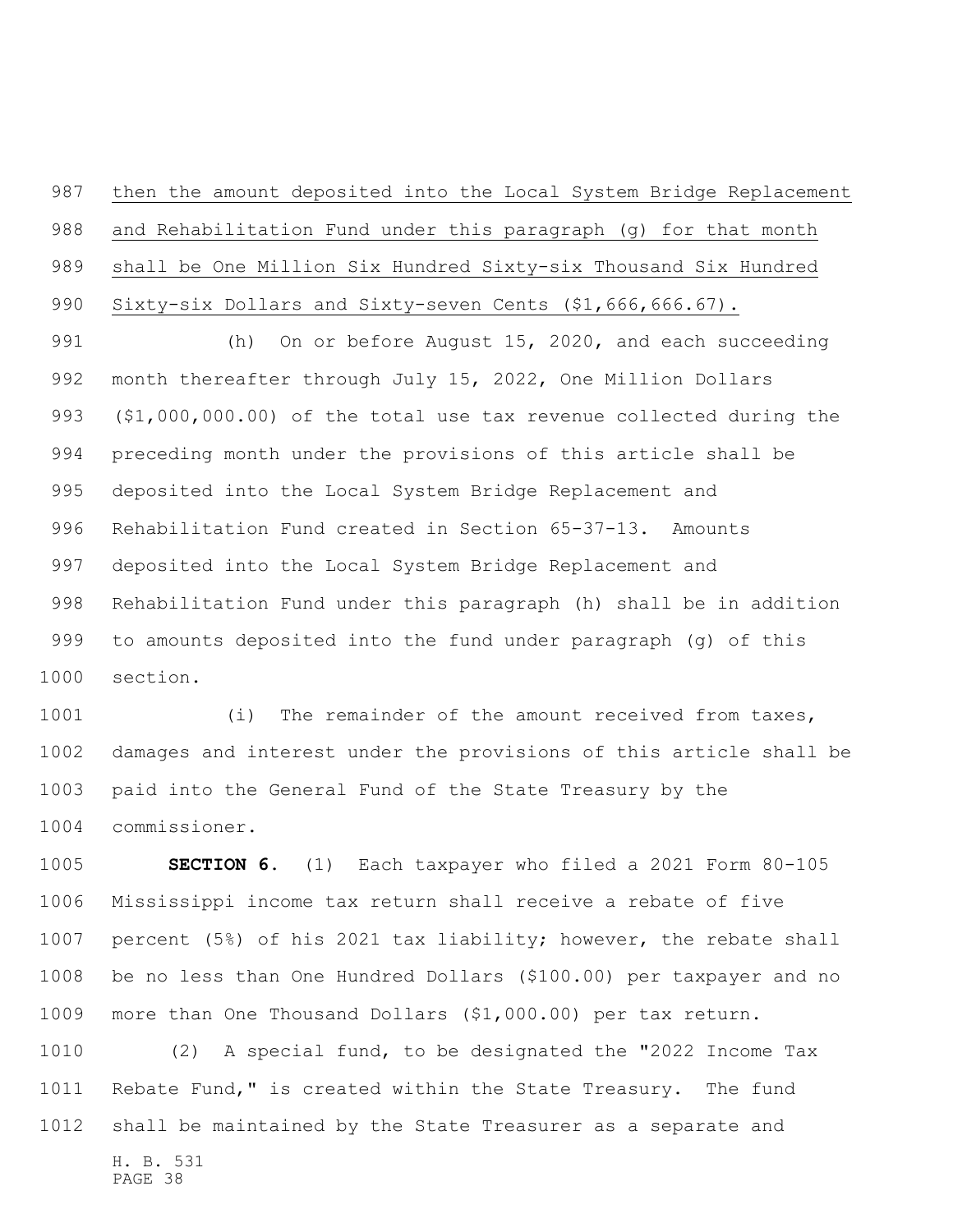special fund, separate and apart from the General Fund of the state. Monies in this special fund shall be appropriated by the Legislature and used by the Department of Revenue to pay taxpayers entitled to income tax rebates under this section. Before July 1, 2024, amounts remaining in the special fund at the end of a fiscal year shall not lapse into the State General Fund, and any interest earned or investment earnings on amounts in the fund shall be deposited to the credit of the fund. On July 1, 2024, any unobligated amounts remaining in the special fund shall be transferred to the State General Fund.

 (3) If the monies appropriated or transferred by the Legislature to the 2022 Income Tax Rebate Fund are found to be insufficient to fund the rebate authorized in this section, the State Fiscal Officer shall transfer to the 2022 Income Tax Rebate Fund out of the Capital Expense Fund any additional amount necessary to fund the rebate.

 **SECTION 7.** Section 27-55-11, Mississippi Code of 1972, is amended as follows:

 27-55-11. Any person in business as a distributor of gasoline or who acts as a distributor of gasoline, as defined in this article, shall pay for the privilege of engaging in such business or acting as such distributor an excise tax equal to Eighteen Cents (18¢) per gallon until the date specified in Section 65-39-35, and Fourteen and Four-tenths Cents (14.4¢) per gallon thereafter, on all gasoline and blend stock stored, sold, distributed, manufactured, refined, distilled, blended or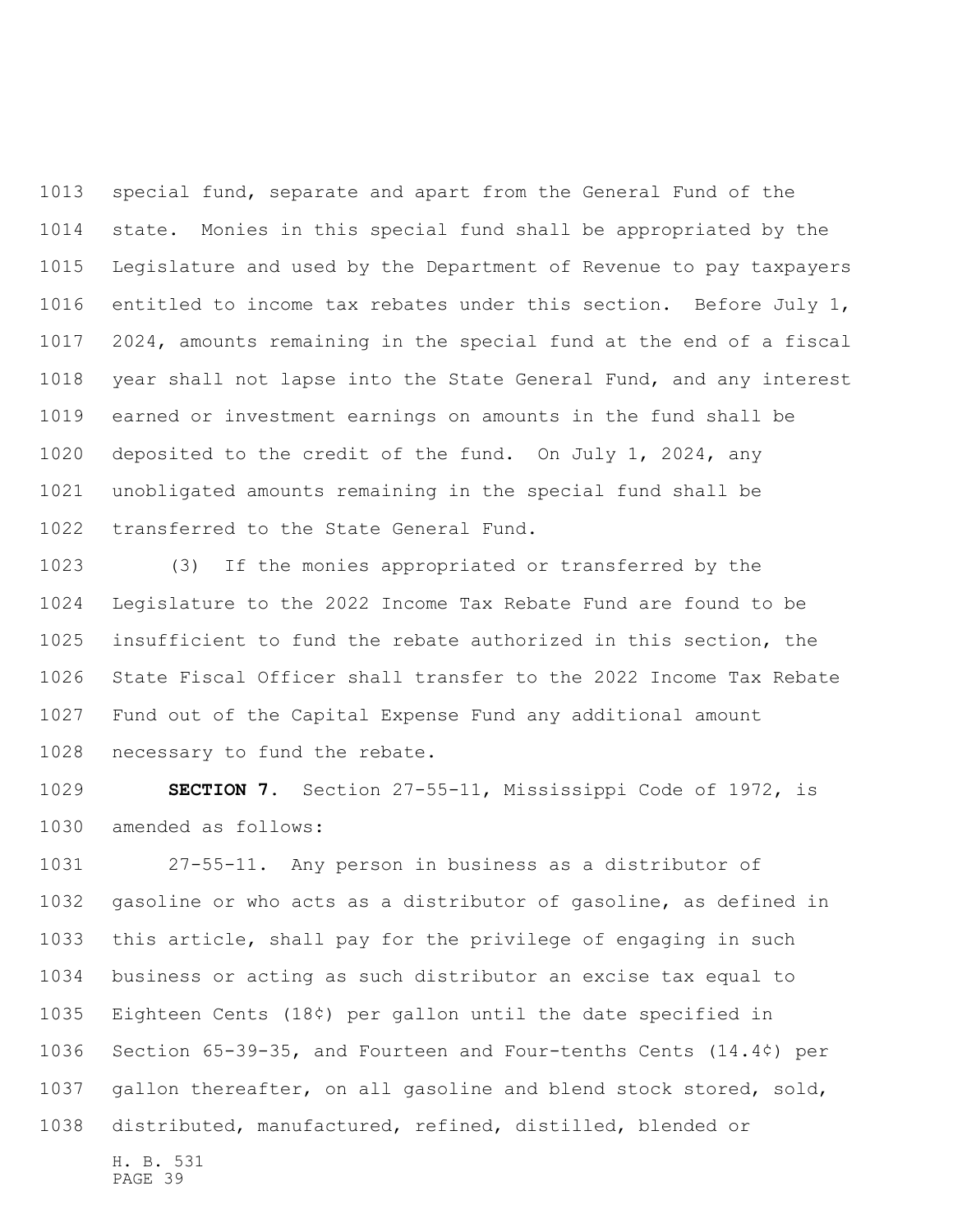compounded in this state or received in this state for sale, use on the highways, storage, distribution, or for any purpose.

 Any person in business as a distributor of aviation gasoline, or who acts as a distributor of aviation gasoline, shall pay for the privilege of engaging in such business or acting as such distributor an excise tax equal to Six and Four-tenths Cents (6.4¢) per gallon on all aviation gasoline stored, sold, distributed, manufactured, refined, distilled, blended or compounded in this state or received in this state for sale, storage, distribution or for any purpose.

 The excise taxes collected under this section shall be paid and distributed in accordance with Section 27-5-101.

H. B. 531 The tax herein imposed and assessed shall be collected and paid to the State of Mississippi but once in respect to any gasoline. The basis for determining the tax liability shall be the correct invoiced gallons, adjusted to sixty (60) degrees Fahrenheit at the refinery or point of origin of shipment when such shipment is made by tank car or by motor carrier. The point of origin of shipment of gasoline transported into this state by pipelines shall be deemed to be that point in this state where such gasoline is withdrawn from the pipeline for storage or distribution, and adjustment to sixty (60) degrees Fahrenheit shall there be made. The basis for determining the tax liability on gasoline shipped into this state in barge cargoes and by pipeline shall be the actual number of gallons adjusted to sixty (60) degrees Fahrenheit unloaded into storage tanks or other

PAGE 40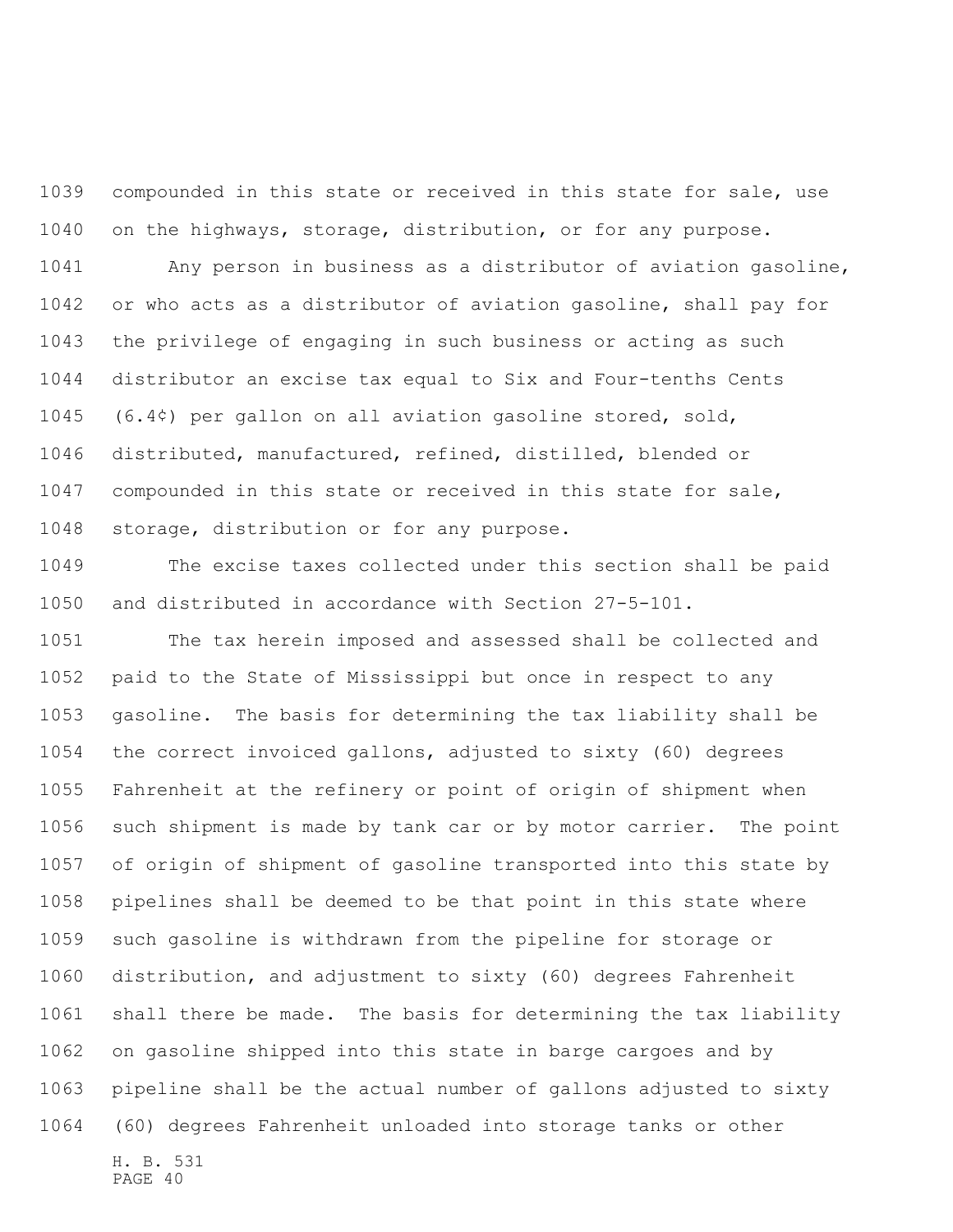containers in this state, such gallonage to be determined by measurement and/or gauge of storage tank or tanks or by any other method authorized by the commission. The tank or tanks into which barge cargoes of gasoline are discharged, or into which gasoline transported by pipeline is discharged, shall have correct gauge tables listing capacity, such gauge tables to be prepared by some recognized calibrating agency and to be approved by the commission.

 The tax levied herein shall accrue at the time gasoline is withdrawn from a refinery in this state except when withdrawal is by pipeline, barge, ship or vessel. The refiner shall pay to the commission the tax levied herein when gasoline is sold or delivered to persons who do not hold gasoline distributor permits. The refiner shall report to the commission all sales and deliveries of gasoline to bonded distributors of gasoline. The bonded distributor of gasoline who purchases, receives or acquires gasoline from a refinery in this state shall report such gasoline and pay the tax levied herein.

 Gasoline imported by common carrier shall be deemed to be received by the distributor of gasoline, and the tax levied herein shall accrue, when the car or tank truck containing such gasoline is unloaded by the carrier.

H. B. 531 PAGE 41 With respect to distributors or other persons who bring, ship, have transported, or have brought into this state gasoline by means other than through a common carrier, the tax accrues and the tax liability attaches on the distributor or other person for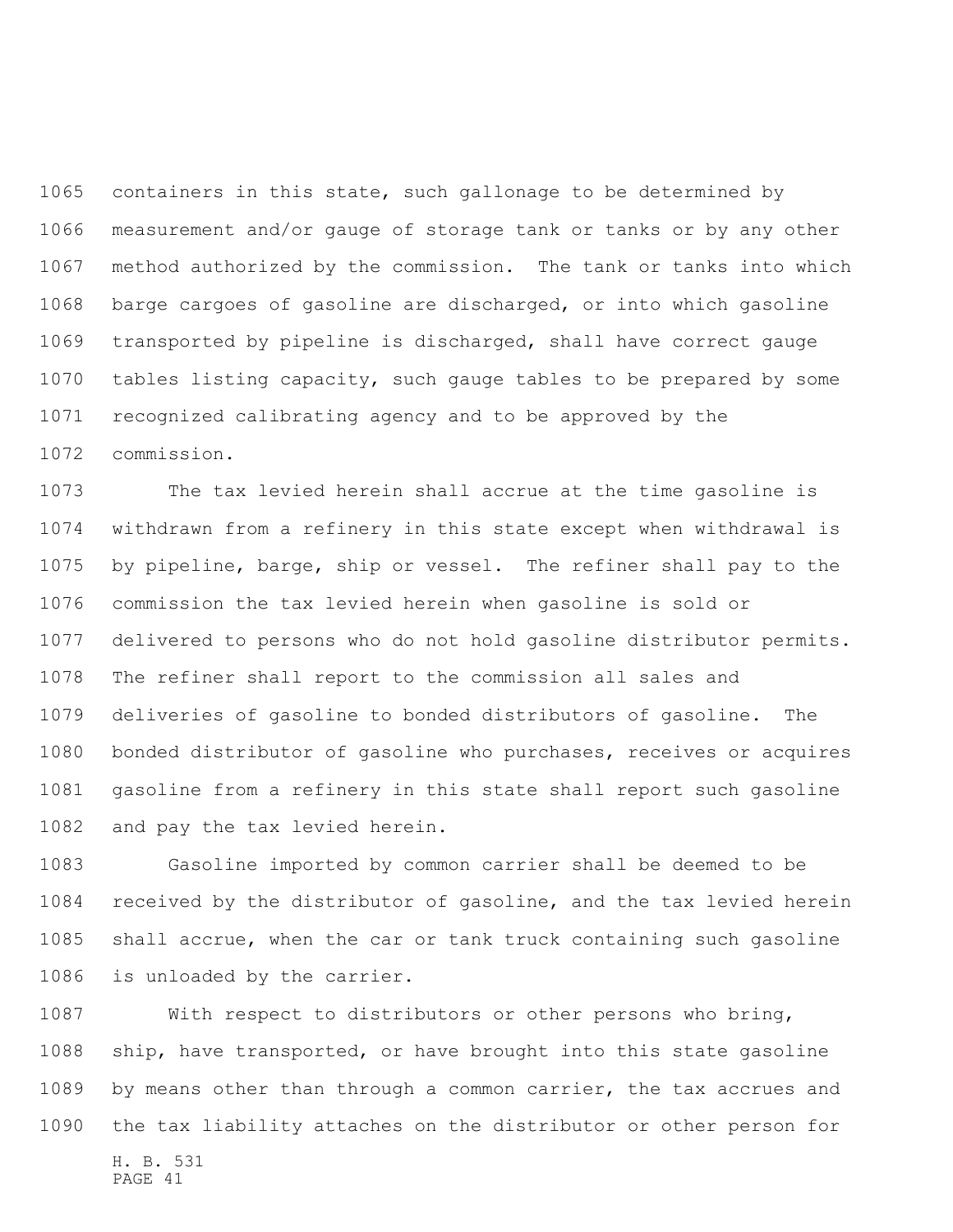each gallon of gasoline brought into the state at the time when and at the point where such gasoline is brought into the state.

 The tax levied herein shall accrue on blend stock at the time it is blended with gasoline. The blender shall pay to the commission the tax levied herein when blend stock is sold or delivered to persons who do not hold gasoline distributor permits. The blender shall report to the commission all sales and deliveries of blend stock to bonded distributors of gasoline. The bonded distributor of gasoline who purchases, receives or acquires blend stock from a blender in this state shall report blend stock and pay the tax levied herein.

 The tax levied in this section shall be suspended for six (6) months from the effective date of this act. A retailer of gasoline or aviation gasoline taxed under this section may seek a refund from the distributor for any taxes paid to the distributor for gasoline or aviation gasoline for which the tax is suspended. The distributor may claim a refund for such taxes from the department pursuant to emergency regulations promulgated by the department.

 **SECTION 8.** Section 27-55-519, Mississippi Code of 1972, is amended as follows:

H. B. 531 PAGE 42 27-55-519. (1) Any person engaged in business as a distributor of special fuel or who acts as a distributor of special fuel, as defined in this article, shall pay for the privilege of engaging in such business or acting as such distributor an excise tax on all special fuel stored, used, sold,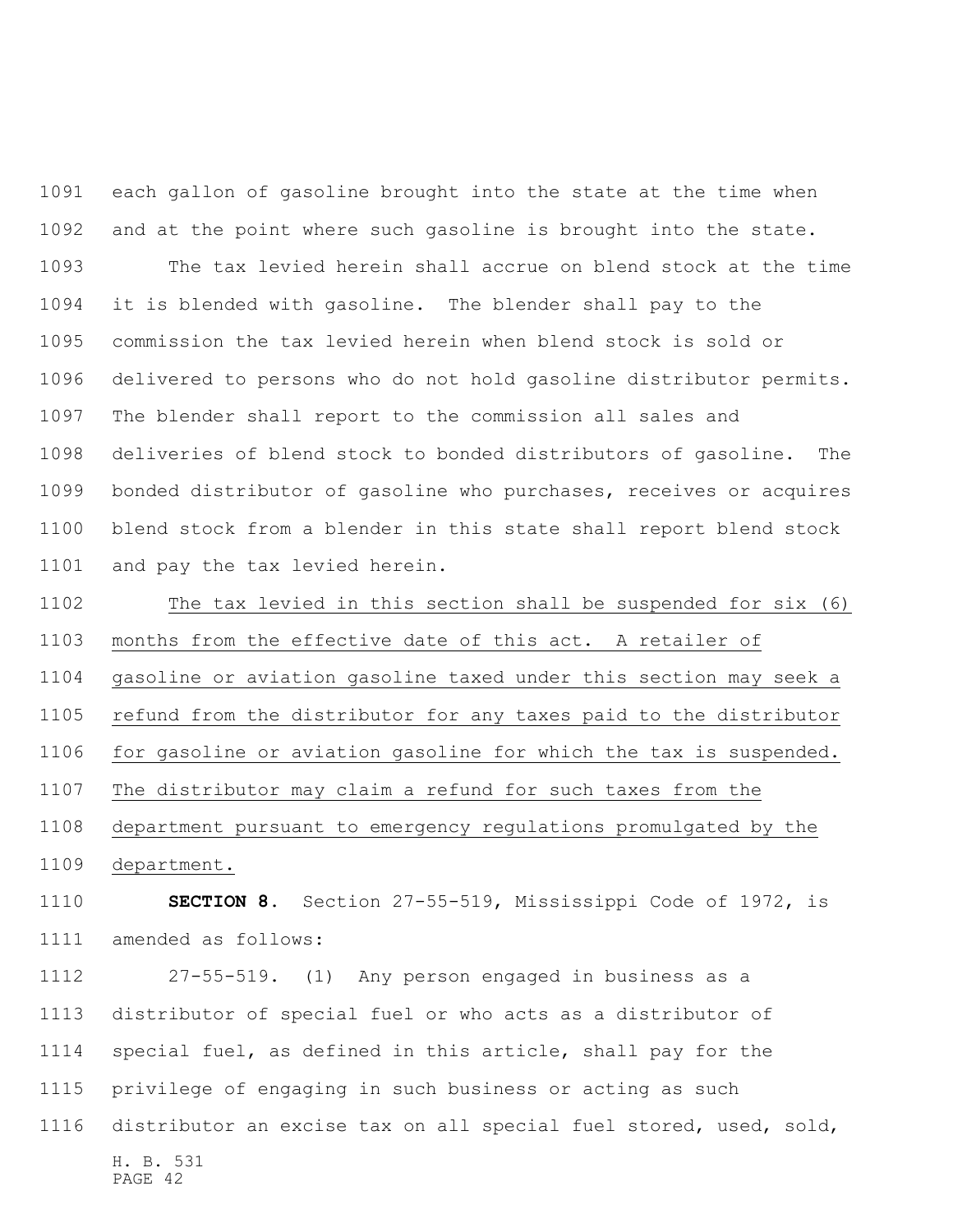distributed, manufactured, refined, distilled, blended or compounded in this state or received in this state for sale, storage, distribution or for any purpose, adjusted to sixty (60) degrees Fahrenheit.

The excise tax shall become due and payable when:

 (a) Special fuel is withdrawn from storage at a refinery, marine or pipeline terminal, except when withdrawal is by barge or pipeline.

 (b) Special fuel imported by a common carrier is unloaded by that carrier unless the special fuel is unloaded directly into the storage tanks of a refinery, marine or pipeline terminal.

 (c) Special fuel imported by any person other than a common carrier enters the State of Mississippi unless the special fuel is unloaded directly into the storage tanks of a refinery, marine or pipeline terminal.

 (d) Special fuel is blended in this state unless such blending occurs in a refinery, marine or pipeline terminal.

(e) Special fuel is acquired tax free.

(2) The special fuel excise tax shall be as follows:

 (a) Eighteen Cents (18¢) per gallon on undyed diesel fuel until the date specified in Section 65-39-35 and Fourteen and Three-fourths Cents (14.75¢) per gallon thereafter;

 (b) Five and Three-fourths Cents (5.75¢) per gallon on all special fuel except undyed diesel fuel and special fuel used as fuels in aircraft; and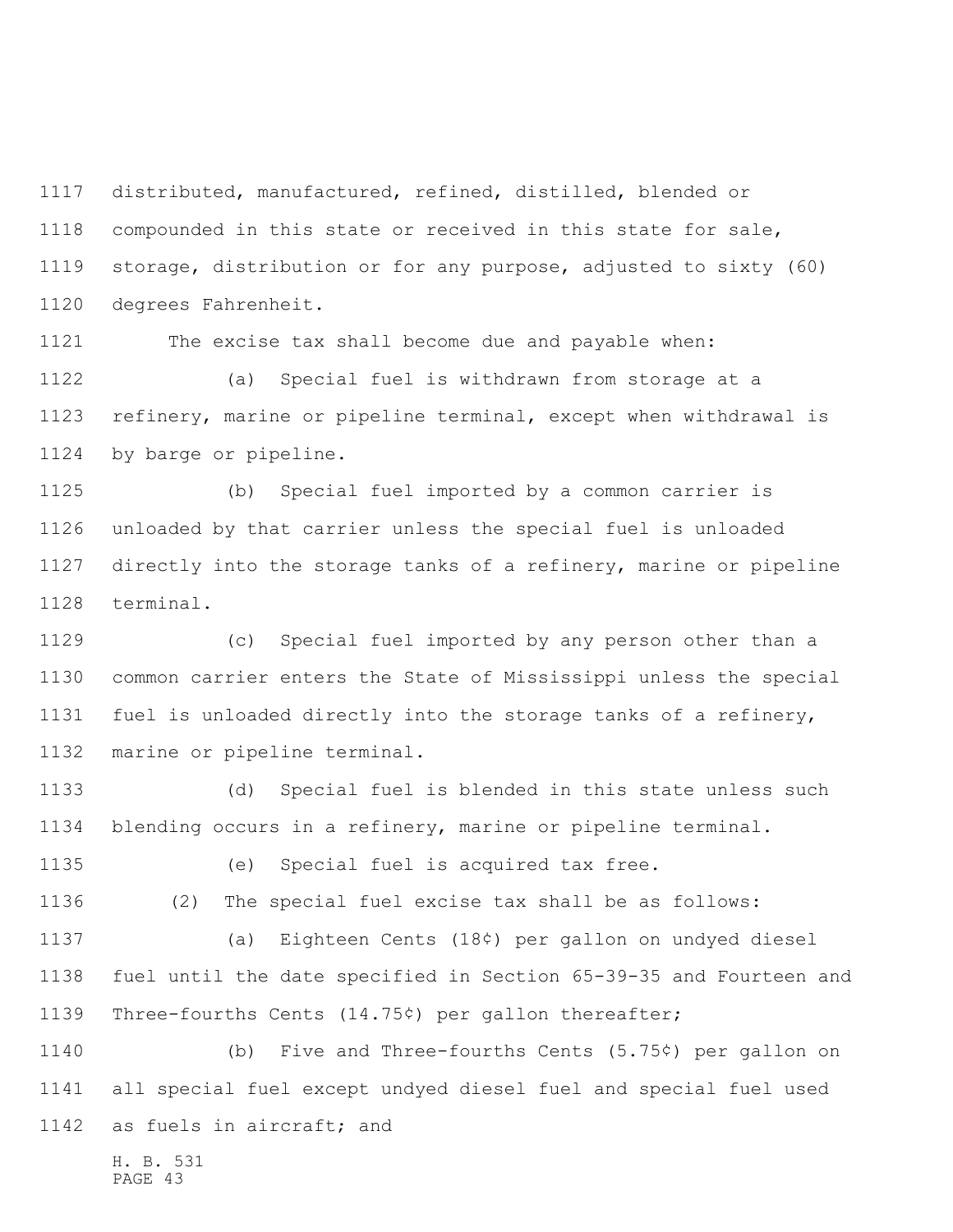(c) Five and One-fourth Cents (5.25¢) per gallon on special fuel used as fuel in aircraft.

 (3) The tax levied in this section shall be suspended for six (6) months from the effective date of this act. A retailer of special fuel taxed under this section may seek a refund from the distributor for any taxes paid to the distributor for special fuel for which the tax is suspended. The distributor may claim a refund for such taxes from the department pursuant to emergency regulations promulgated by the department.

 **SECTION 9.** Section 27-55-521, Mississippi Code of 1972, is amended as follows:

 27-55-521. (1) An excise tax at the rate of Eighteen Cents (18¢) per gallon until the date specified in Section 65-39-35, Mississippi Code of 1972, and Fourteen and Three-fourths Cents (14.75¢) per gallon thereafter is levied on any person engaged in business as a distributor of special fuel or who acts as such who sells:

 (a) Special fuel for use in performing contracts for construction, reconstruction, maintenance or repairs, where such contracts are entered into with the State of Mississippi, any political subdivision of the State of Mississippi, or any department, agency, institution of the State of Mississippi or any political subdivision thereof.

 (b) Dyed diesel fuel or kerosene to a state or local governmental entity for use on the highways in a motor vehicle.

(c) Special fuel for use on the highway.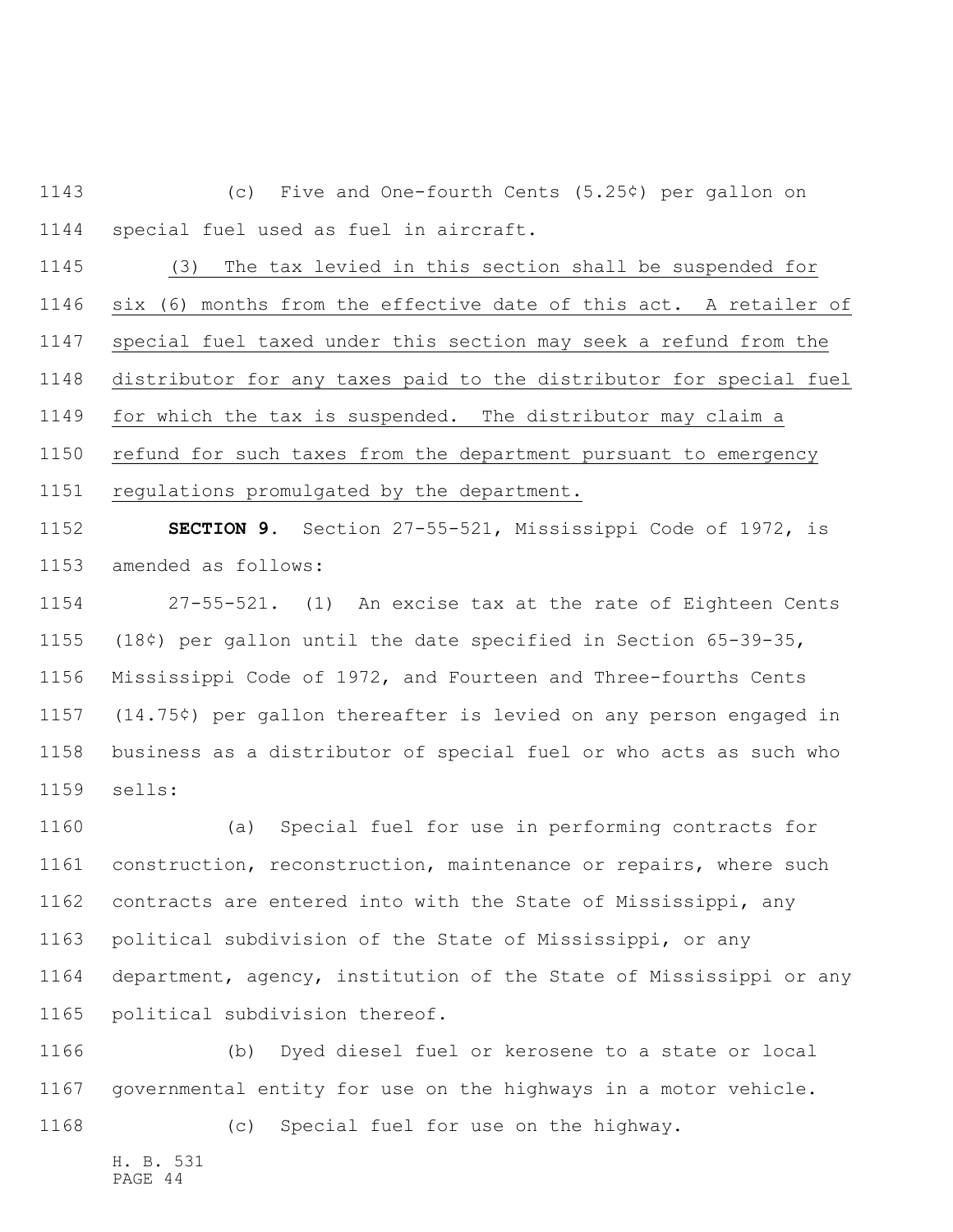(2) An excise tax at the rate of Eighteen Cents (18¢) per gallon until the date specified in Section 65-39-35, Mississippi Code of 1972, and Fourteen and Three-fourths Cents (14.75¢) per gallon thereafter is levied on any person who:

 (a) Uses dyed diesel fuel or kerosene in a motor vehicle on the highways of this state in violation of Section 27-55-539.

 (b) Purchases or acquires undyed diesel fuel or kerosene for nonhighway use and subsequently uses such diesel fuel or kerosene in a motor vehicle on the highways of this state.

 (c) Purchases or acquires special fuel for use in performing contracts as specified in this section.

 (3) The tax levied in this section shall be suspended for six (6) months from the effective date of this act. A retailer of special fuel taxed under this section may seek a refund from the distributor for any taxes paid to the distributor

 for special fuel for which the tax is suspended. The distributor may claim a refund for such taxes from the department pursuant to emergency regulations promulgated by the department.

 **SECTION 10.** Section 27-7-17, Mississippi Code of 1972, as amended by Senate Bill No. 2095, 2022 Regular Session, and House Bill No. 1529, 2022 Regular Session, is amended as follows:

 **Through February 1, 2022, this section shall read as follows:** 27-7-17. In computing taxable income, there shall be allowed as deductions:

(1) **Business deductions.**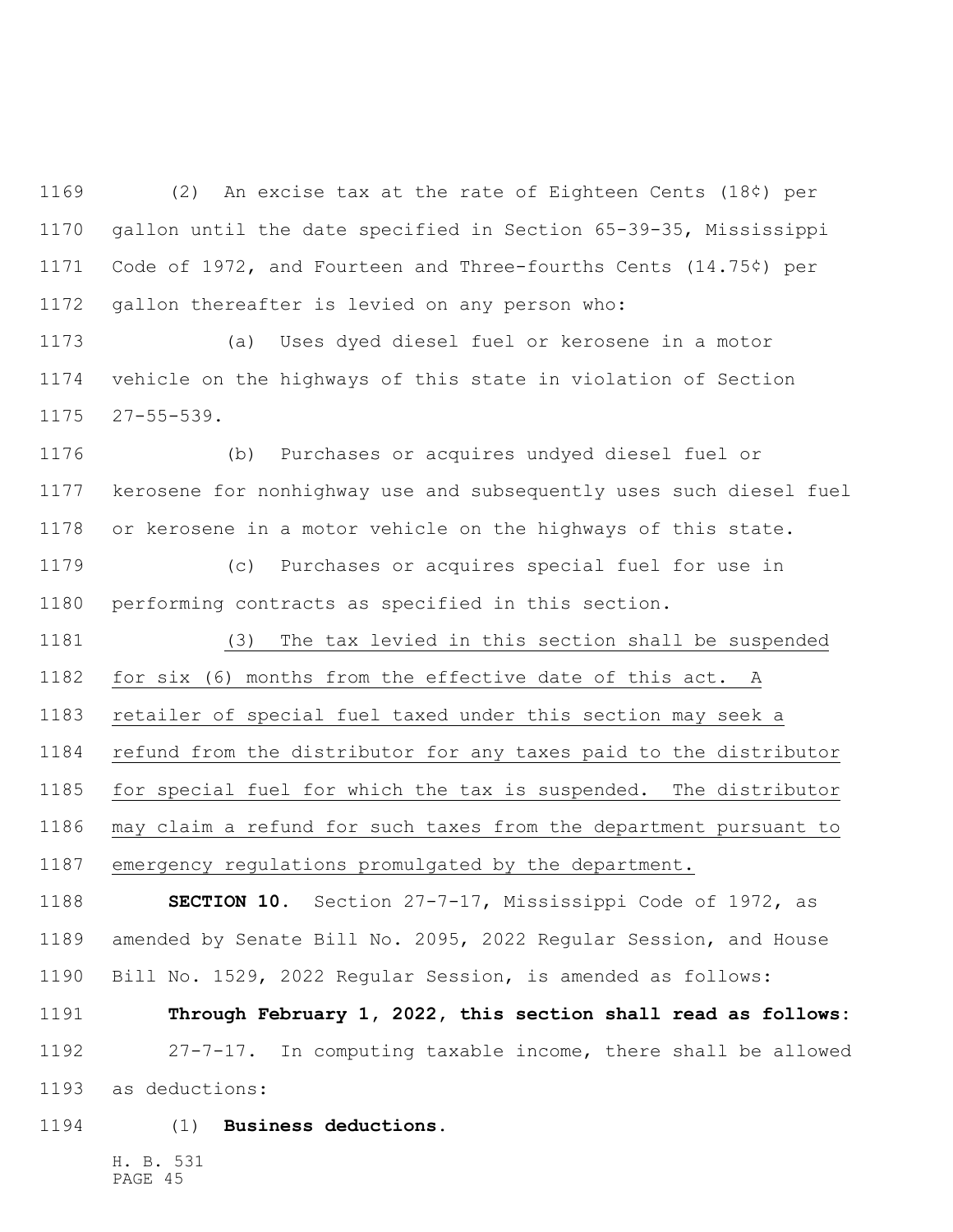(a) **Business expenses.** All the ordinary and necessary expenses paid or incurred during the taxable year in carrying on any trade or business, including a reasonable allowance for salaries or other compensation for personal services actually rendered; nonreimbursable traveling expenses incident to current employment, including a reasonable amount expended for meals and lodging while away from home in the pursuit of a trade or business; and rentals or other payments required to be made as a condition of the continued use or possession, for purposes of the trade or business of property to which the taxpayer has not taken or is not taking title or in which he had no equity. Expense incurred in connection with earning and distributing nontaxable income is not an allowable deduction. Limitations on entertainment expenses shall conform to the provisions of the Internal Revenue Code of 1986.

H. B. 531 PAGE 46 (b) **Interest.** All interest paid or accrued during the taxable year on business indebtedness, except interest upon the indebtedness for the purchase of tax-free bonds, or any stocks, the dividends from which are nontaxable under the provisions of this article; provided, however, in the case of securities dealers, interest payments or accruals on loans, the proceeds of which are used to purchase tax-exempt securities, shall be deductible if income from otherwise tax-free securities is reported as income. Investment interest expense shall be limited to investment income. Interest expense incurred for the purchase of treasury stock, to pay dividends, or incurred as a result of an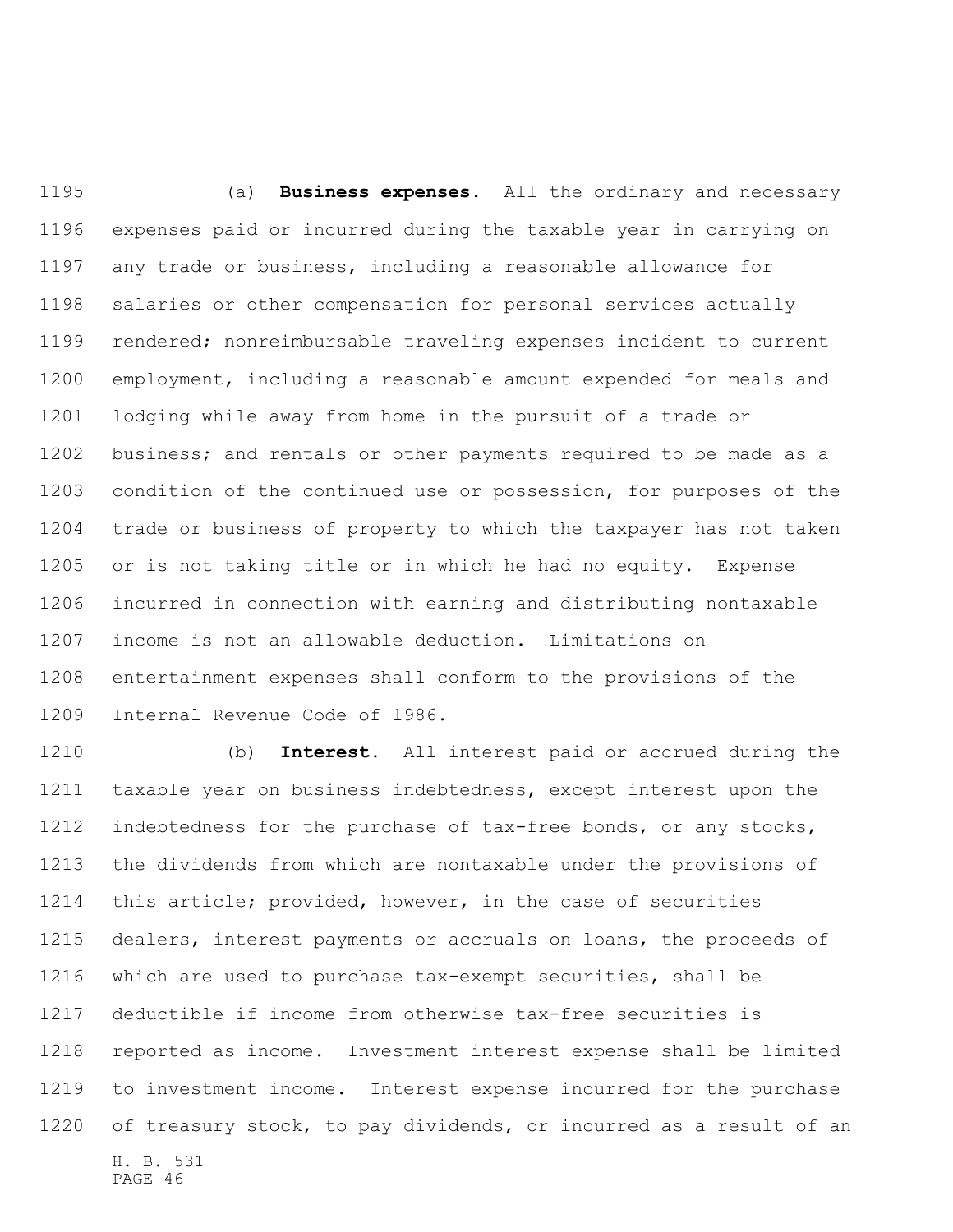undercapitalized affiliated corporation may not be deducted unless an ordinary and necessary business purpose can be established to the satisfaction of the commissioner. For the purposes of this paragraph, the phrase "interest upon the indebtedness for the purchase of tax-free bonds" applies only to the indebtedness incurred for the purpose of directly purchasing tax-free bonds and does not apply to any other indebtedness incurred in the regular course of the taxpayer's business. Any corporation, association, organization or other entity taxable under Section 27-7-23(c) shall allocate interest expense as provided in Section  $27-7-23(c)(3)(1)$ .

 (c) **Taxes.** Taxes paid or accrued within the taxable year, except state and federal income taxes, excise taxes based on or measured by net income, estate and inheritance taxes, gift taxes, cigar and cigarette taxes, gasoline taxes, and sales and use taxes unless incurred as an item of expense in a trade or business or in the production of taxable income. In the case of an individual, taxes permitted as an itemized deduction under the provisions of subsection (3)(a) of this section are to be claimed thereunder.

## (d) **Business losses.**

 (i) Losses sustained during the taxable year not compensated for by insurance or otherwise, if incurred in trade or business, or nonbusiness transactions entered into for profit.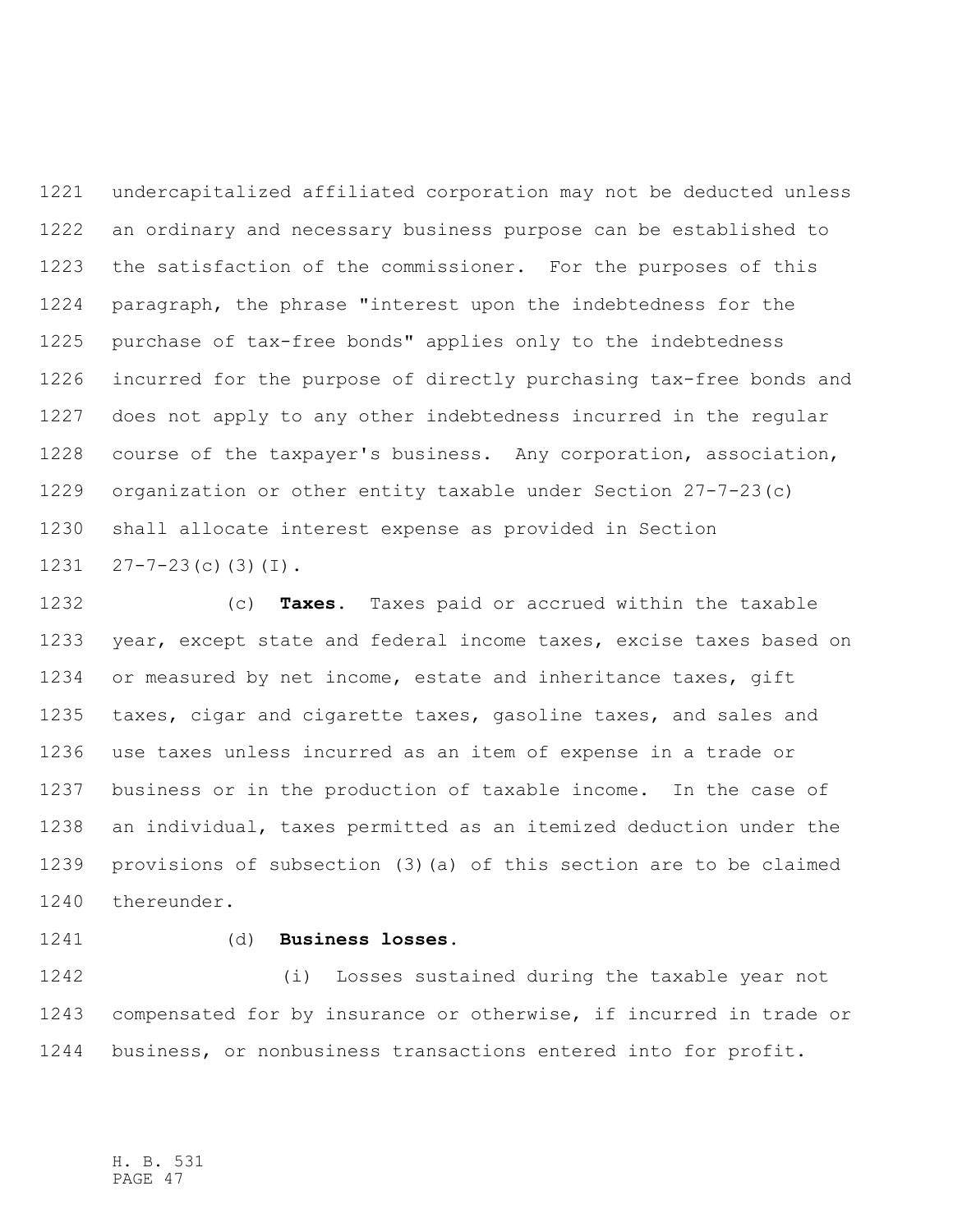(ii) Limitations on losses from passive activities and rental real estate shall conform to the provisions of the Internal Revenue Code of 1986.

 (e) **Bad debts.** Losses from debts ascertained to be worthless and charged off during the taxable year, if sustained in 1250 the conduct of the regular trade or business of the taxpayer; provided, that such losses shall be allowed only when the taxpayer has reported as income, on the accrual basis, the amount of such debt or account.

 (f) **Depreciation.** A reasonable allowance for exhaustion, wear and tear of property used in the trade or business, or rental property, and depreciation upon buildings based upon their reasonable value as of March 16, 1912, if acquired prior thereto, and upon cost if acquired subsequent to that date. In the case of new or used aircraft, equipment, engines, or other parts and tools used for aviation, allowance for bonus depreciation conforms with the federal bonus depreciation rates and reasonable allowance for depreciation under this section is no less than one hundred percent (100%).

 (g) **Depletion.** In the case of mines, oil and gas wells, other natural deposits and timber, a reasonable allowance for depletion and for depreciation of improvements, based upon cost, including cost of development, not otherwise deducted, or fair market value as of March 16, 1912, if acquired prior to that date, such allowance to be made upon regulations prescribed by the commissioner, with the approval of the Governor.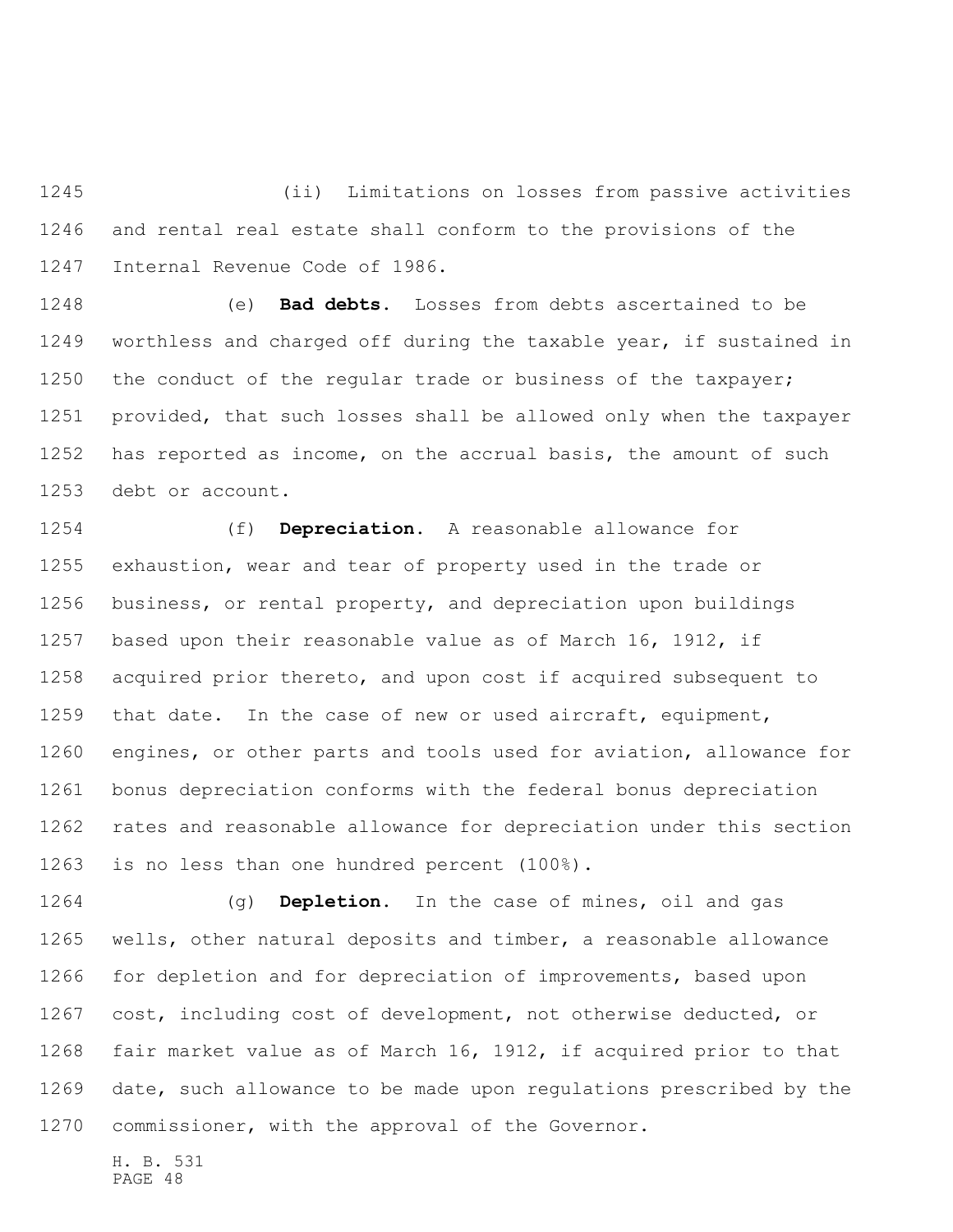(h) **Contributions or gifts.** Except as otherwise provided in paragraph (p) of this subsection or subsection (3)(a) of this section for individuals, contributions or gifts made by corporations within the taxable year to corporations, organizations, associations or institutions, including Community Chest funds, foundations and trusts created solely and exclusively for religious, charitable, scientific or educational purposes, or for the prevention of cruelty to children or animals, no part of the net earnings of which inure to the benefit of any private stockholder or individual. This deduction shall be allowed in an amount not to exceed twenty percent (20%) of the net income. Such contributions or gifts shall be allowable as deductions only if verified under rules and regulations prescribed by the commissioner, with the approval of the Governor. Contributions made in any form other than cash shall be allowed as a deduction, subject to the limitations herein provided, in an amount equal to the actual market value of the contributions at the time the contribution is actually made and consummated.

 (i) **Reserve funds - insurance companies.** In the case of insurance companies the net additions required by law to be made within the taxable year to reserve funds when such reserve funds are maintained for the purpose of liquidating policies at maturity.

 (j) **Annuity income.** The sums, other than dividends, paid within the taxpayer year on policy or annuity contracts when such income has been included in gross income.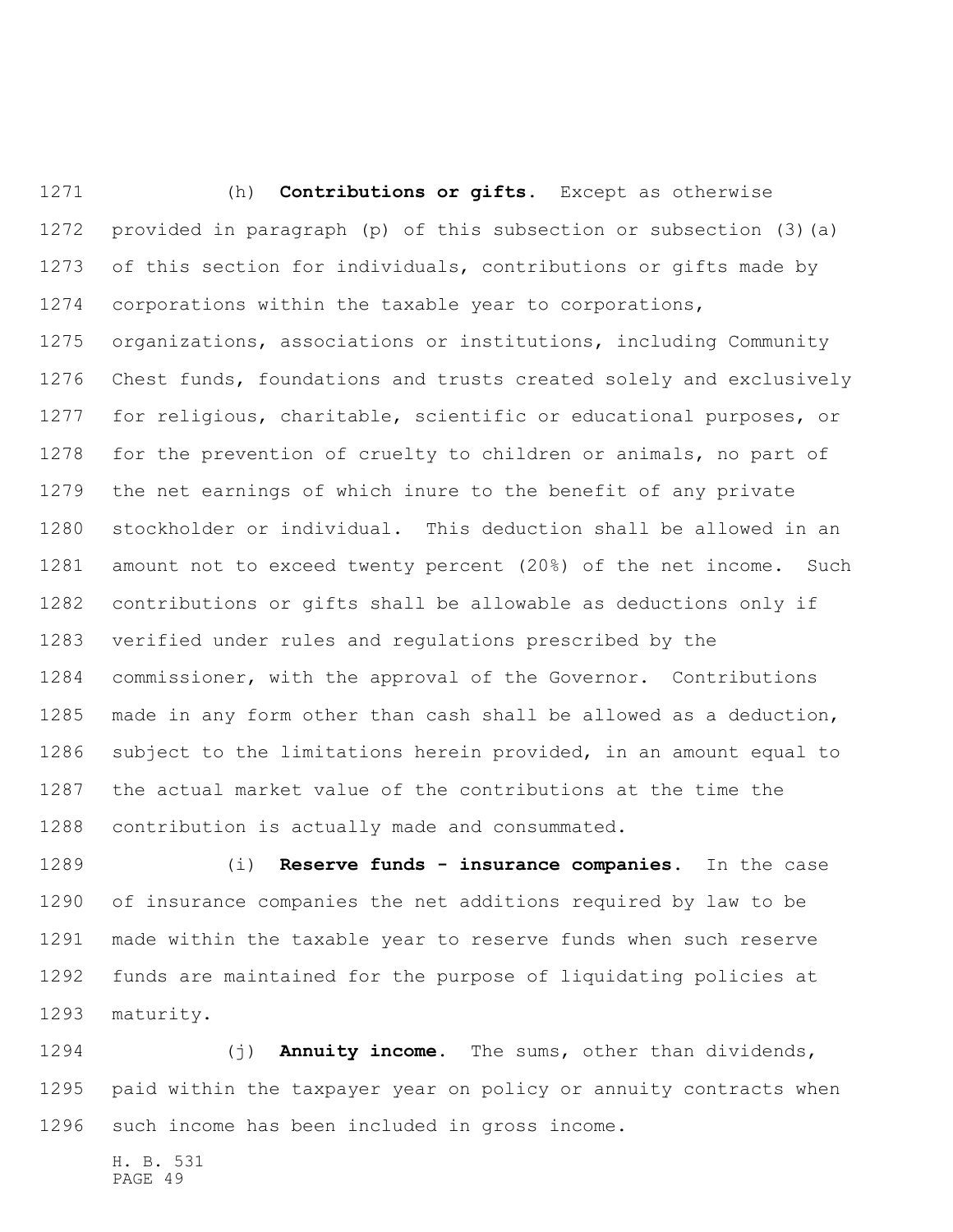(k) **Contributions to employee pension plans.** Contributions made by an employer to a plan or a trust forming part of a pension plan, stock bonus plan, disability or death-benefit plan, or profit-sharing plan of such employer for the exclusive benefit of some or all of his, their, or its employees, or their beneficiaries, shall be deductible from his, 1303 their, or its income only to the extent that, and for the taxable year in which, the contribution is deductible for federal income tax purposes under the Internal Revenue Code of 1986 and any other provisions of similar purport in the Internal Revenue Laws of the United States, and the rules, regulations, rulings and determinations promulgated thereunder, provided that: 1309 (i) The plan or trust be irrevocable. (ii) The plan or trust constitute a part of a pension plan, stock bonus plan, disability or death-benefit plan, or profit-sharing plan for the exclusive benefit of some or all of

 (iii) No part of the corpus or income of the plan or trust can be used for purposes other than for the exclusive benefit of employees and/or officers, or their beneficiaries.

the employer's employees and/or officers, or their beneficiaries,

for the purpose of distributing the corpus and income of the plan

or trust to such employees and/or officers, or their

beneficiaries.

H. B. 531 PAGE 50 Contributions to all plans or to all trusts of real or personal property (or real and personal property combined) or to insured plans created under a retirement plan for which provision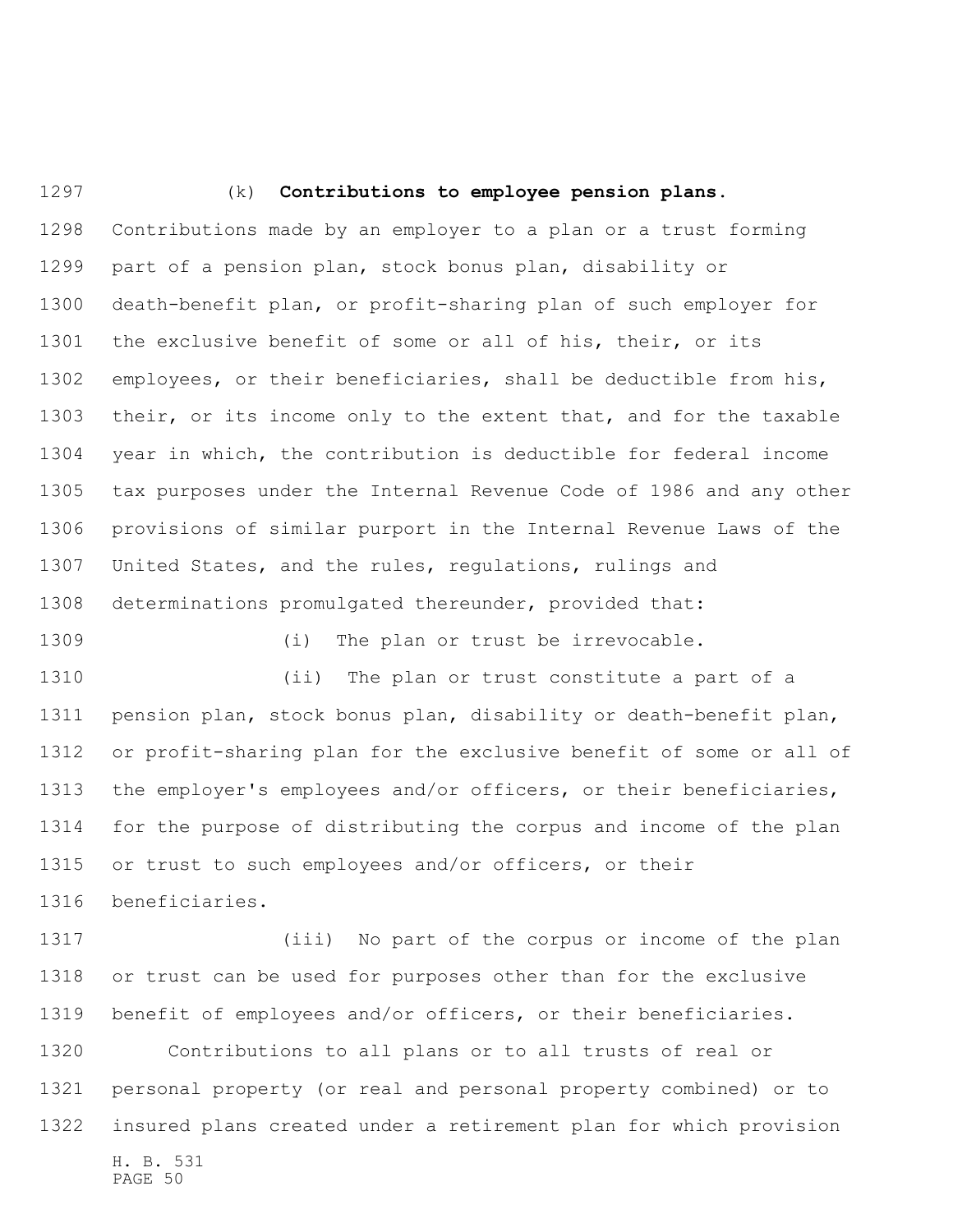has been made under the laws of the United States of America, making such contributions deductible from income for federal income tax purposes, shall be deductible only to the same extent under the Income Tax Laws of the State of Mississippi.

 (l) **Net operating loss carrybacks and carryovers.** A net operating loss for any taxable year ending after December 31, 1993, and taxable years thereafter, shall be a net operating loss carryback to each of the three (3) taxable years preceding the taxable year of the loss. If the net operating loss for any taxable year is not exhausted by carrybacks to the three (3) taxable years preceding the taxable year of the loss, then there shall be a net operating loss carryover to each of the fifteen (15) taxable years following the taxable year of the loss beginning with any taxable year after December 31, 1991.

 For any taxable year ending after December 31, 1997, the period for net operating loss carrybacks and net operating loss carryovers shall be the same as those established by the Internal Revenue Code and the rules, regulations, rulings and determinations promulgated thereunder as in effect at the taxable year end or on December 31, 2000, whichever is earlier.

H. B. 531 PAGE 51 A net operating loss for any taxable year ending after December 31, 2001, and taxable years thereafter, shall be a net operating loss carryback to each of the two (2) taxable years preceding the taxable year of the loss. If the net operating loss for any taxable year is not exhausted by carrybacks to the two (2) taxable years preceding the taxable year of the loss, then there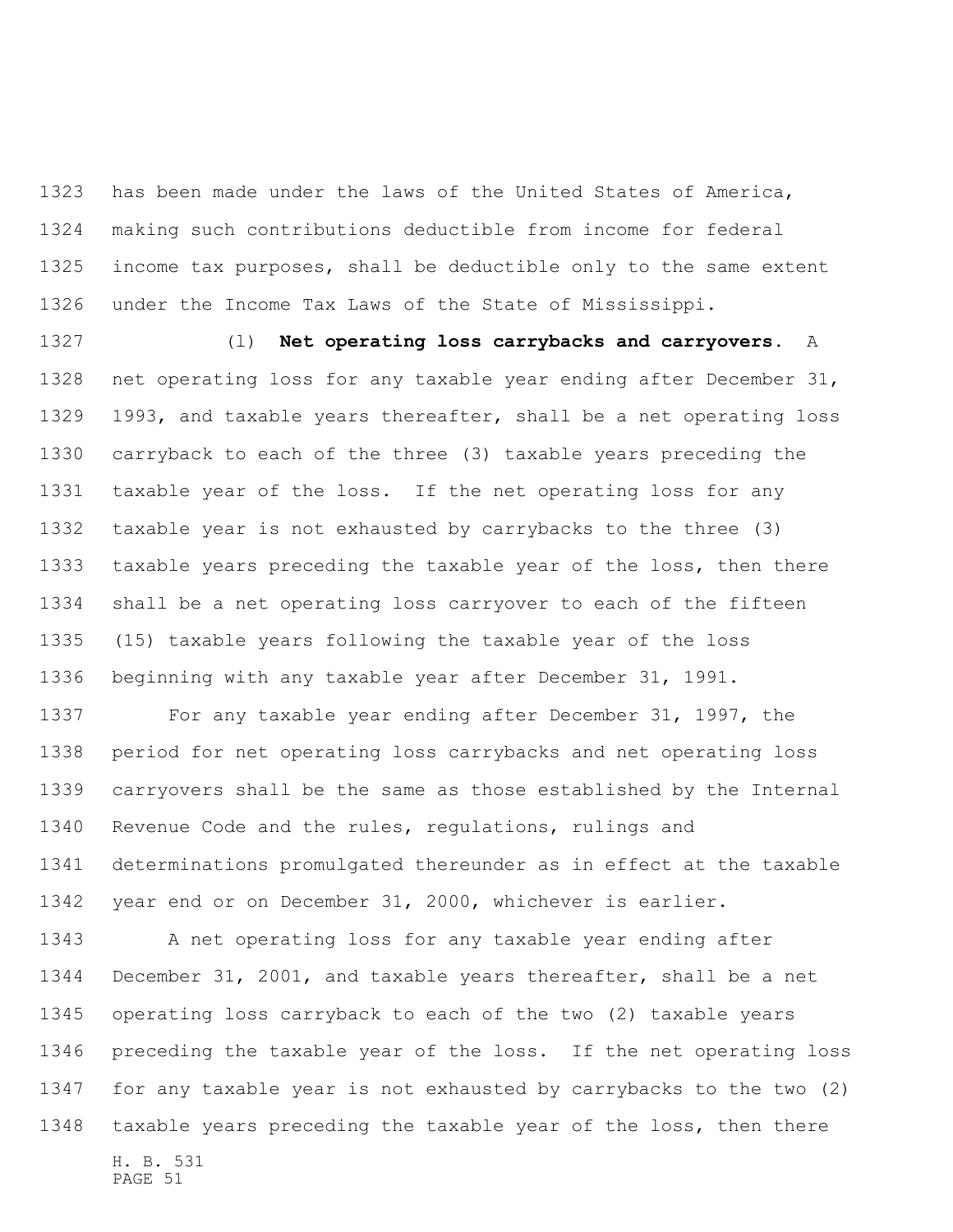shall be a net operating loss carryover to each of the twenty (20) taxable years following the taxable year of the loss beginning with any taxable year after the taxable year of the loss. The term "net operating loss," for the purposes of this paragraph, shall be the excess of the deductions allowed over the gross income; provided, however, the following deductions shall

not be allowed in computing same:

 (i) No net operating loss deduction shall be allowed.

 (ii) No personal exemption deduction shall be allowed.

 (iii) Allowable deductions which are not attributable to taxpayer's trade or business shall be allowed only to the extent of the amount of gross income not derived from such trade or business.

 Any taxpayer entitled to a carryback period as provided by this paragraph may elect to relinquish the entire carryback period with respect to a net operating loss for any taxable year ending after December 31, 1991. The election shall be made in the manner prescribed by the Department of Revenue and shall be made by the due date, including extensions of time, for filing the taxpayer's return for the taxable year of the net operating loss for which 1371 the election is to be in effect. The election, once made for any taxable year, shall be irrevocable for that taxable year.

H. B. 531 (m) **Amortization of pollution or environmental control facilities.** Allowance of deduction. Every taxpayer, at his

PAGE 52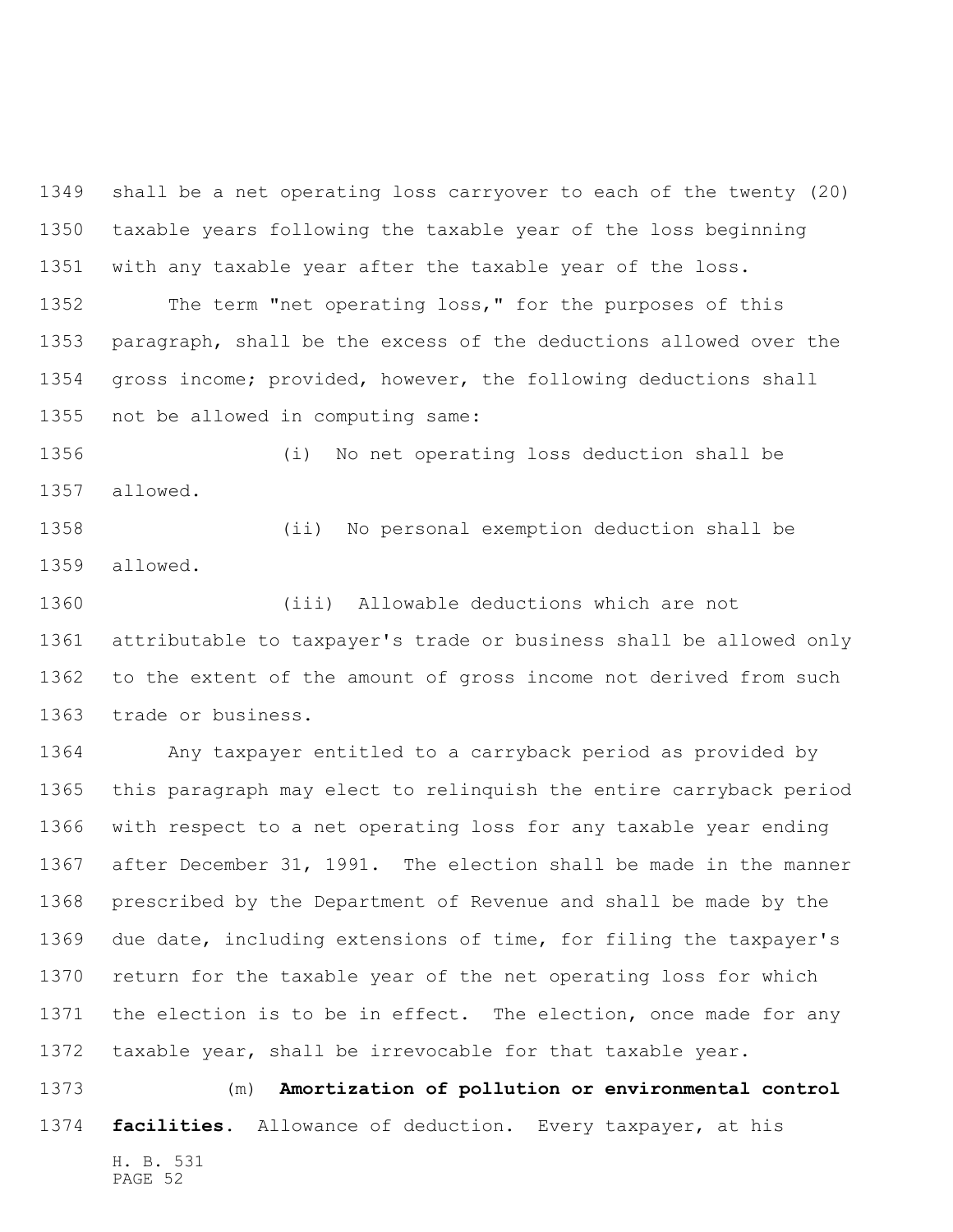election, shall be entitled to a deduction for pollution or environmental control facilities to the same extent as that allowed under the Internal Revenue Code and the rules, 1378 regulations, rulings and determinations promulgated thereunder.

 (n) **Dividend distributions - real estate investment trusts.** "Real estate investment trust" (hereinafter referred to as REIT) shall have the meaning ascribed to such term in Section 856 of the federal Internal Revenue Code of 1986, as amended. A REIT is allowed a dividend distributed deduction if the dividend distributions meet the requirements of Section 857 or are otherwise deductible under Section 858 or 860, federal Internal Revenue Code of 1986, as amended. In addition:

 (i) A dividend distributed deduction shall only be allowed for dividends paid by a publicly traded REIT. A qualified REIT subsidiary shall be allowed a dividend distributed deduction if its owner is a publicly traded REIT.

 (ii) Income generated from real estate contributed or sold to a REIT by a shareholder or related party shall not give rise to a dividend distributed deduction, unless the shareholder or related party would have received the dividend distributed deduction under this chapter.

 (iii) A holding corporation receiving a dividend from a REIT shall not be allowed the deduction in Section 1398  $27-7-15(4)(t)$ .

 (iv) Any REIT not allowed the dividend distributed deduction in the federal Internal Revenue Code of 1986, as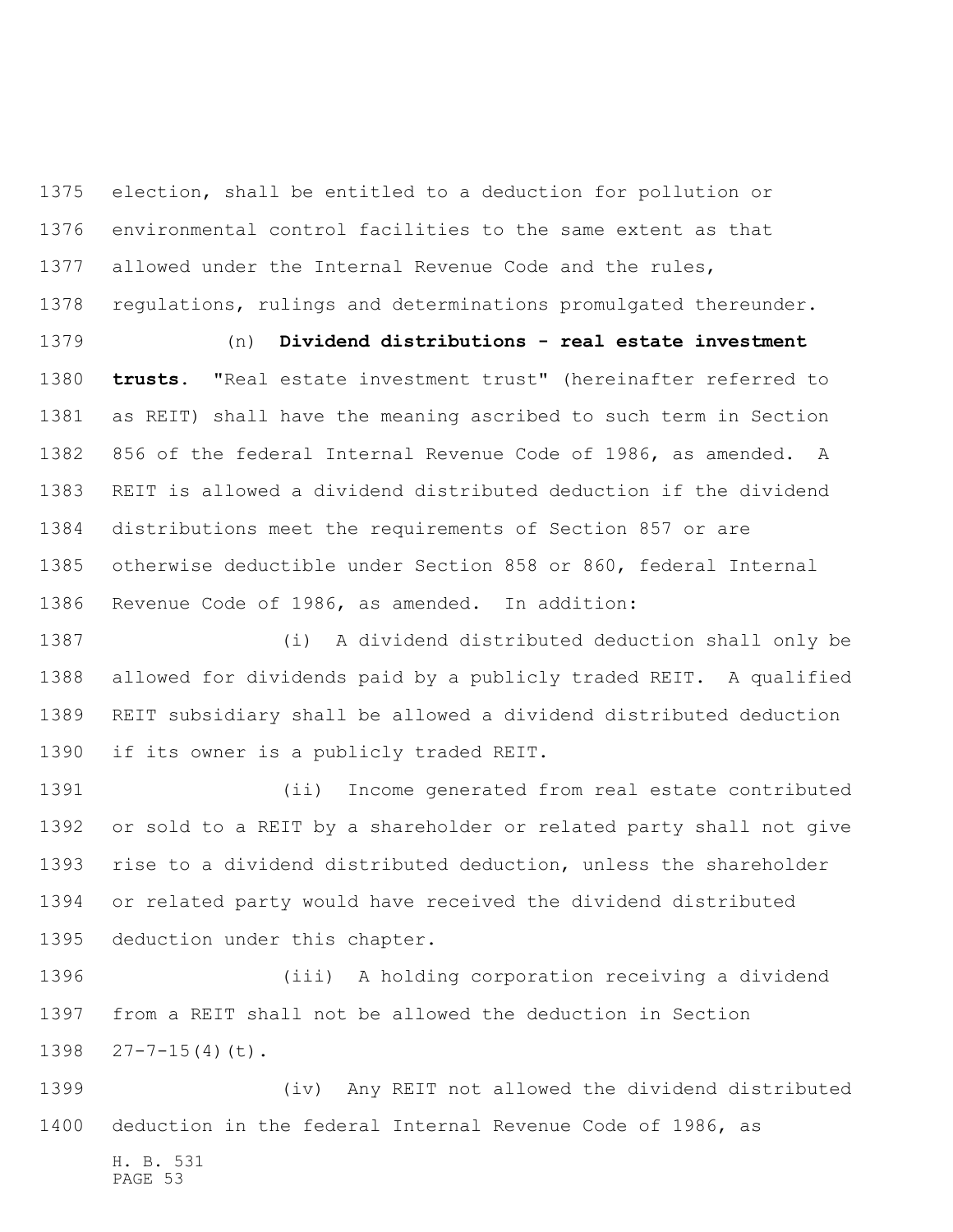amended, shall not be allowed a dividend distributed deduction under this chapter.

 The commissioner is authorized to promulgate rules and regulations consistent with the provisions in Section 269 of the federal Internal Revenue Code of 1986, as amended, so as to prevent the evasion or avoidance of state income tax.

 (o) **Contributions to college savings trust fund accounts.** Contributions or payments to a Mississippi Affordable College Savings Program account are deductible as provided under Section 37-155-113. Payments made under a prepaid tuition contract entered into under the Mississippi Prepaid Affordable College Tuition Program are deductible as provided under Section 37-155-17.

 (p) **Contributions of human pharmaceutical products.** To the extent that a "major supplier" as defined in Section 27-13-13(2)(d) contributes human pharmaceutical products in excess of Two Hundred Fifty Million Dollars (\$250,000,000.00) as determined under Section 170 of the Internal Revenue Code, the charitable contribution limitation associated with those donations shall follow the federal limitation but cannot result in the Mississippi net income being reduced below zero.

 (q) **Contributions to ABLE trust fund accounts.** Contributions or payments to a Mississippi Achieving a Better Life Experience (ABLE) Program account are deductible as provided under Section 43-28-13.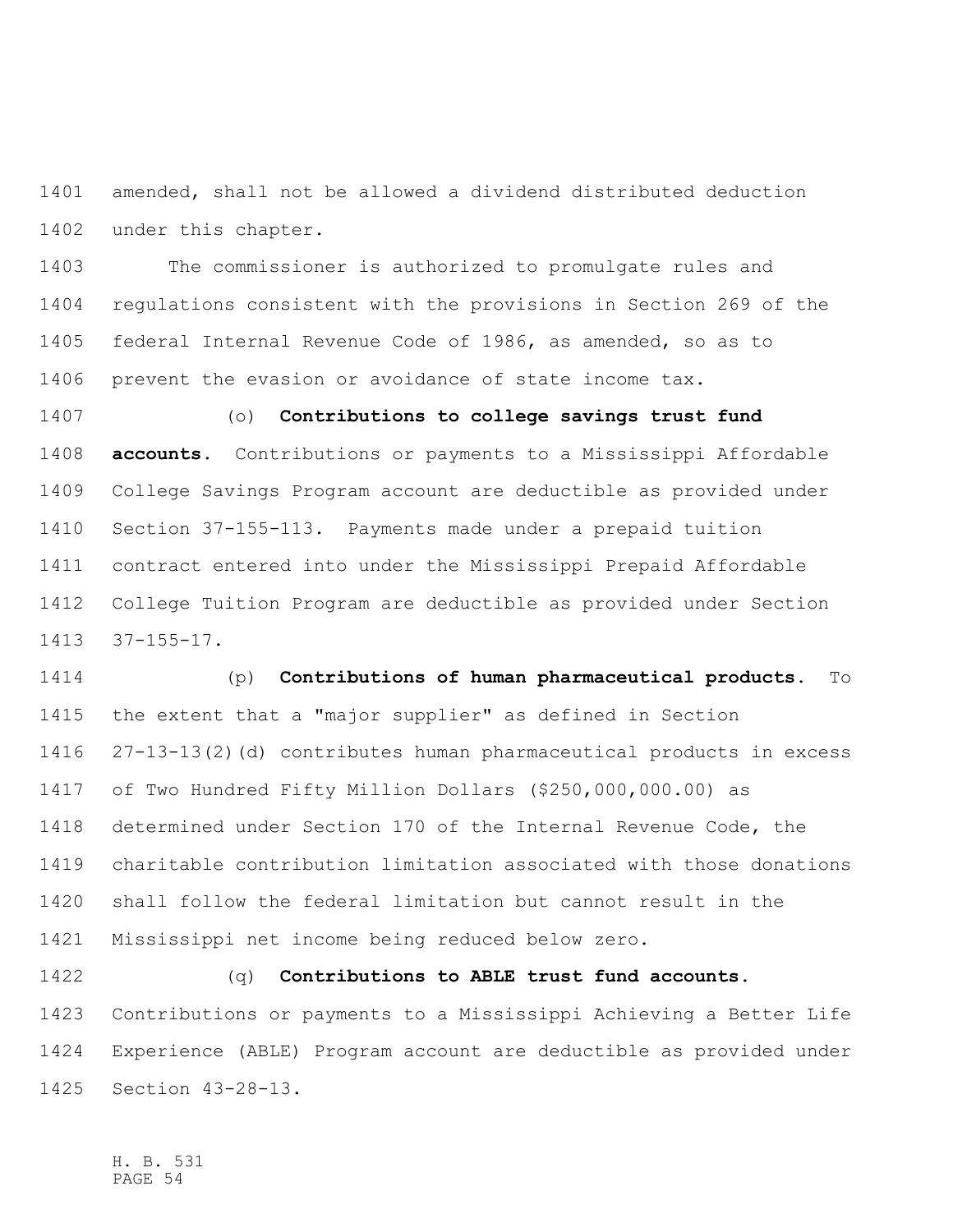(2) **Restrictions on the deductibility of certain intangible expenses and interest expenses with a related member.** (a) As used in this subsection (2): (i) "Intangible expenses and costs" include: 1. Expenses, losses and costs for, related to, or in connection directly or indirectly with the direct or indirect acquisition, use, maintenance or management, ownership, sale, exchange or any other disposition of intangible property to the extent such amounts are allowed as deductions or costs in determining taxable income under this chapter; 2. Expenses or losses related to or incurred in connection directly or indirectly with factoring transactions or discounting transactions; 3. Royalty, patent, technical and copyright fees; **4.** Licensing fees; and 5. Other similar expenses and costs. (ii) "Intangible property" means patents, patent applications, trade names, trademarks, service marks, copyrights and similar types of intangible assets. (iii) "Interest expenses and cost" means amounts directly or indirectly allowed as deductions for purposes of determining taxable income under this chapter to the extent such interest expenses and costs are directly or indirectly for, related to, or in connection with the direct or indirect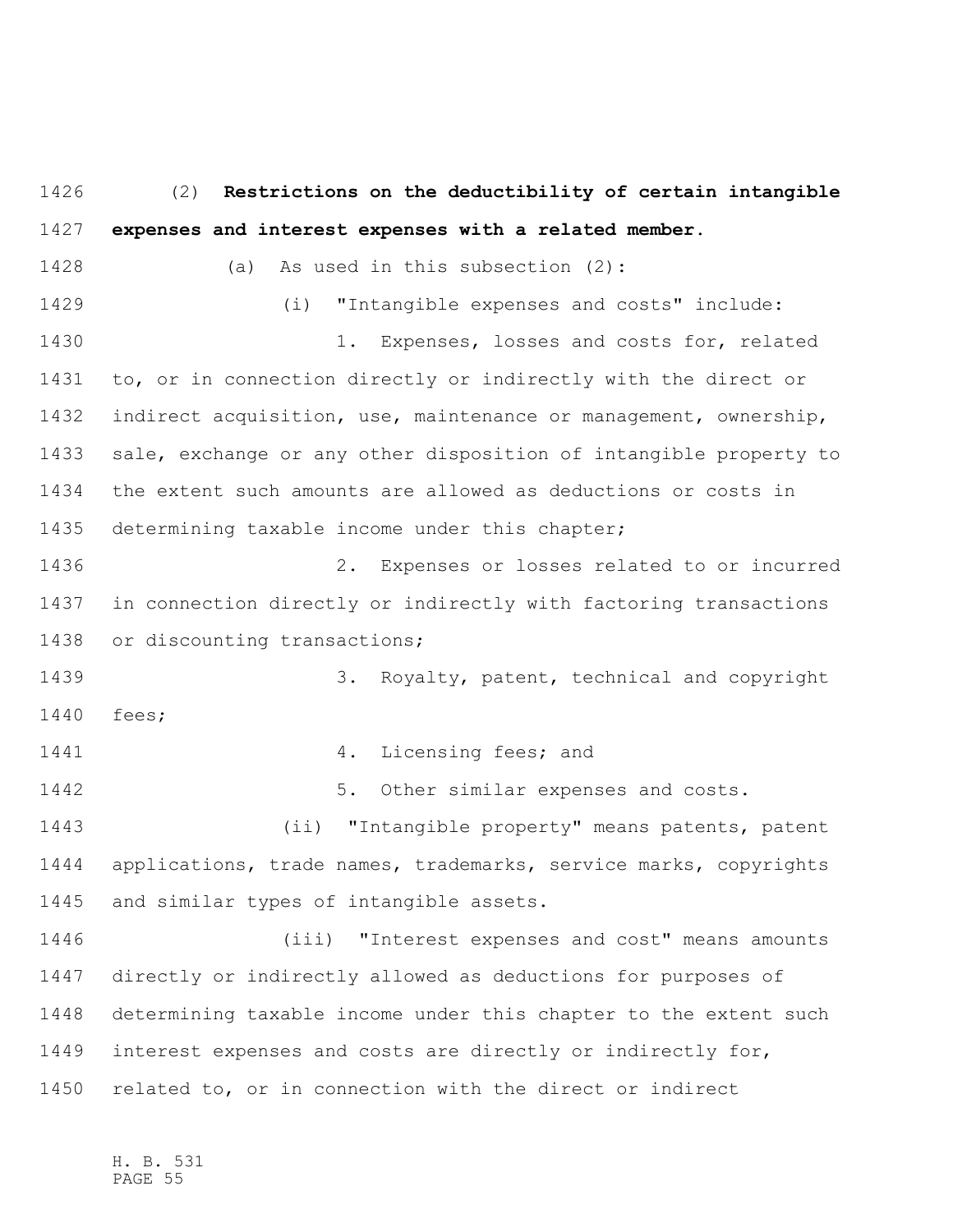acquisition, maintenance, management, ownership, sale, exchange or disposition of intangible property.

 (iv) "Related member" means an entity or person that, with respect to the taxpayer during all or any portion of the taxable year, is a related entity, a component member as defined in the Internal Revenue Code, or is an entity or a person to or from whom there is attribution of stock ownership in accordance with Section 1563(e) of the Internal Revenue Code. 1459 (v) "Related entity" means: 1460 1. A stockholder who is an individual or a member of the stockholder's family, as defined in regulations prescribed by the commissioner, if the stockholder and the members of the stockholder's family own, directly, indirectly, 1464 beneficially or constructively, in the aggregate, at least fifty percent (50%) of the value of the taxpayer's outstanding stock; 2. A stockholder, or a stockholder's partnership, limited liability company, estate, trust or corporation, if the stockholder and the stockholder's partnerships, limited liability companies, estates, trusts and corporations own, directly, indirectly, beneficially or constructively, in the aggregate, at least fifty percent (50%) of the value of the taxpayer's outstanding stock; 1473 3. A corporation, or a party related to the corporation in a manner that would require an attribution of stock

 from the corporation to the party or from the party to the corporation, if the taxpayer owns, directly, indirectly,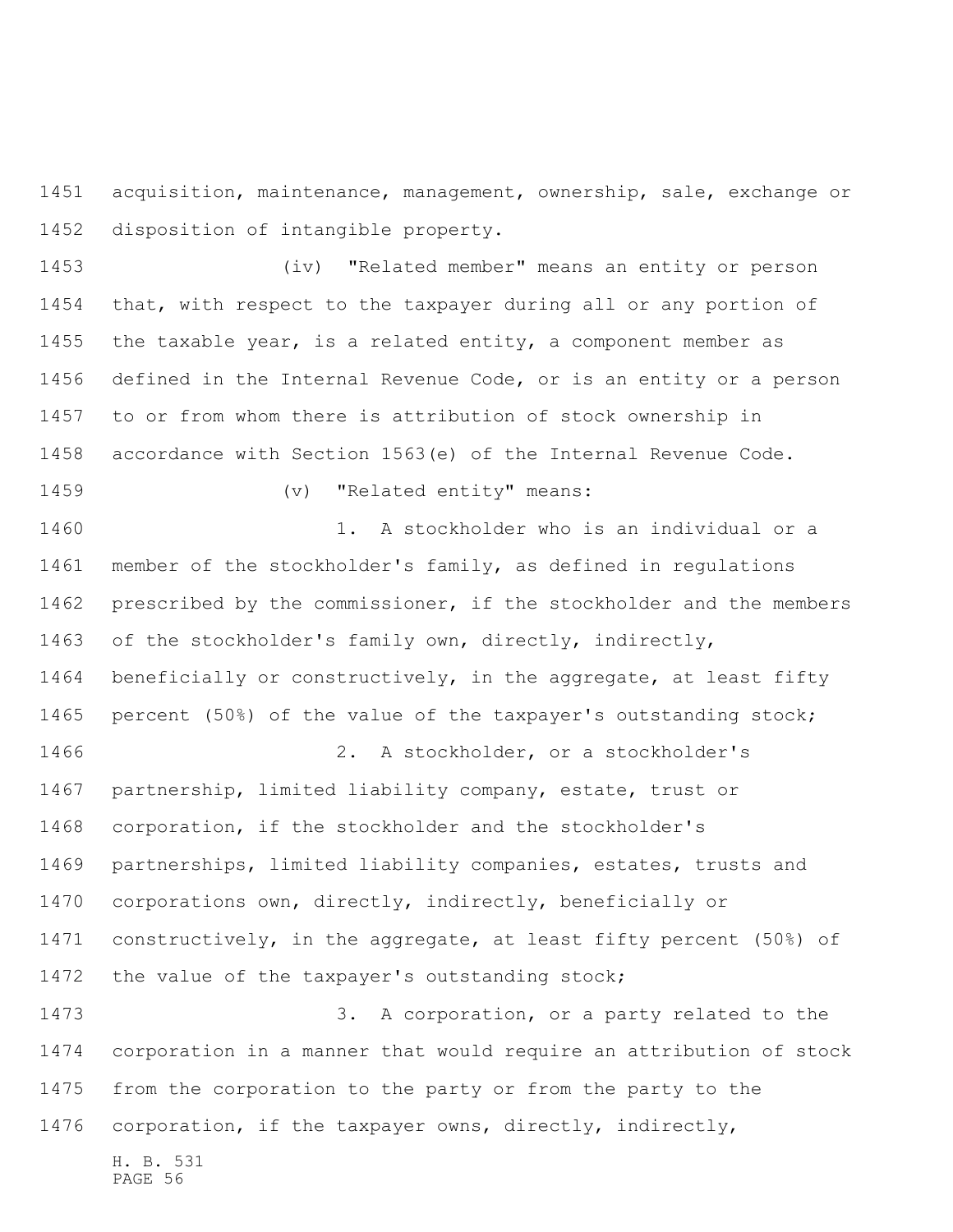beneficially or constructively, at least fifty percent (50%) of the value of the corporation's outstanding stock under regulation prescribed by the commissioner;

 4. Any entity or person which would be a related member under this section if the taxpayer were considered a corporation for purposes of this section.

 (b) In computing net income, a taxpayer shall add back otherwise deductible interest expenses and costs and intangible expenses and costs directly or indirectly paid, accrued to or incurred, in connection directly or indirectly with one or more direct or indirect transactions with one or more related members.

 (c) The adjustments required by this subsection shall not apply to such portion of interest expenses and costs and intangible expenses and costs that the taxpayer can establish meets one (1) of the following:

 (i) The related member directly or indirectly paid, accrued or incurred such portion to a person during the same income year who is not a related member; or

 (ii) The transaction giving rise to the interest expenses and costs or intangible expenses and costs between the taxpayer and related member was done primarily for a valid business purpose other than the avoidance of taxes, and the related member is not primarily engaged in the acquisition, use, maintenance or management, ownership, sale, exchange or any other disposition of intangible property.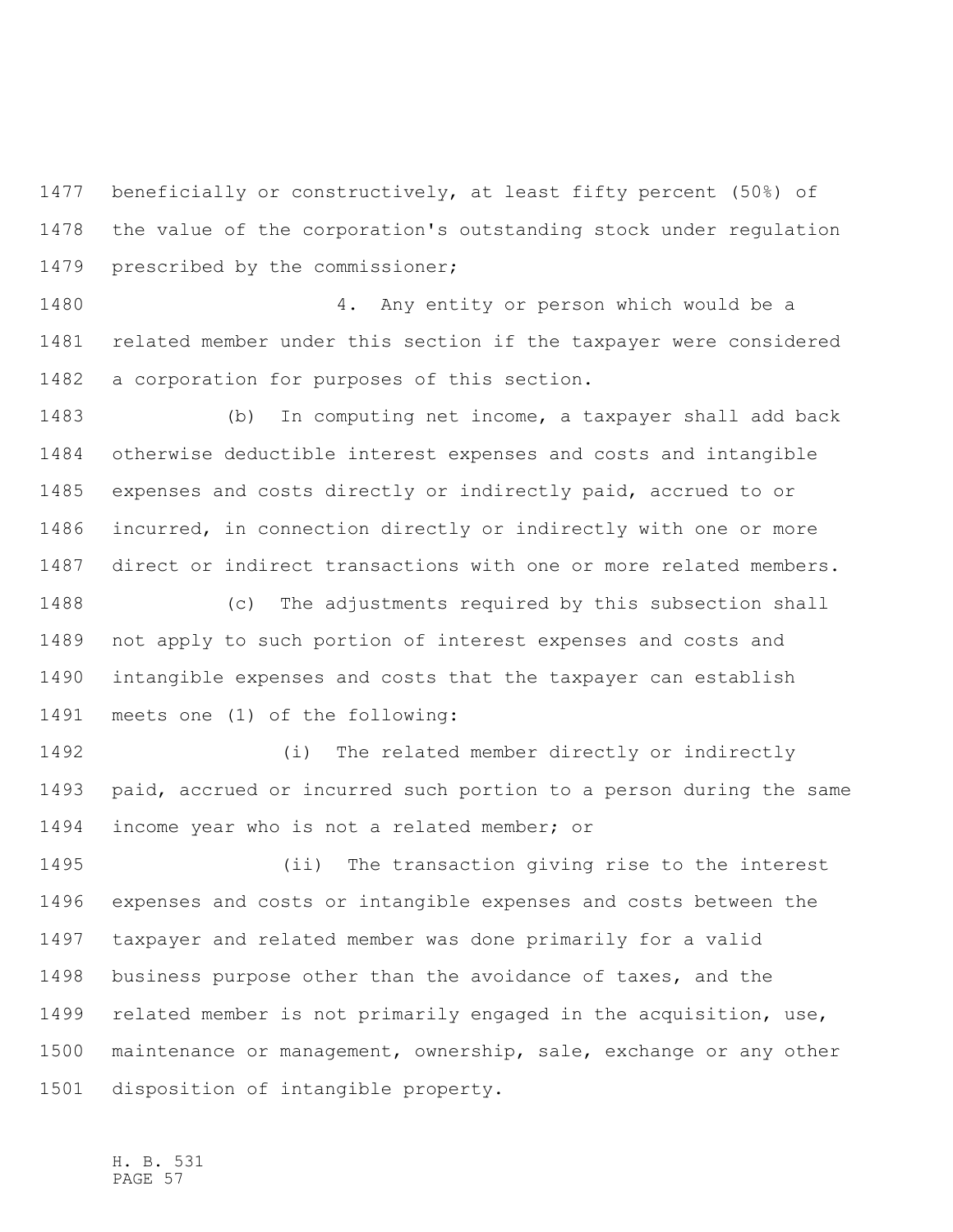(d) Nothing in this subsection shall require a taxpayer to add to its net income more than once any amount of interest expenses and costs or intangible expenses and costs that the taxpayer pays, accrues or incurs to a related member.

 (e) The commissioner may prescribe such regulations as necessary or appropriate to carry out the purposes of this subsection, including, but not limited to, clarifying definitions of terms, rules of stock attribution, factoring and discount transactions.

## (3) **Individual nonbusiness deductions.**

 (a) The amount allowable for individual nonbusiness itemized deductions for federal income tax purposes where the individual is eligible to elect, for the taxable year, to itemize deductions on his federal return except the following:

 (i) The deduction for state income taxes paid or other taxes allowed for federal purposes in lieu of state income taxes paid;

 (ii) The deduction for gaming losses from gaming establishments;

 (iii) The deduction for taxes collected by licensed gaming establishments pursuant to Section 27-7-901;

 (iv) The deduction for taxes collected by gaming establishments pursuant to Section 27-7-903.

H. B. 531 PAGE 58 (b) In lieu of the individual nonbusiness itemized deductions authorized in paragraph (a), for all purposes other than ordinary and necessary expenses paid or incurred during the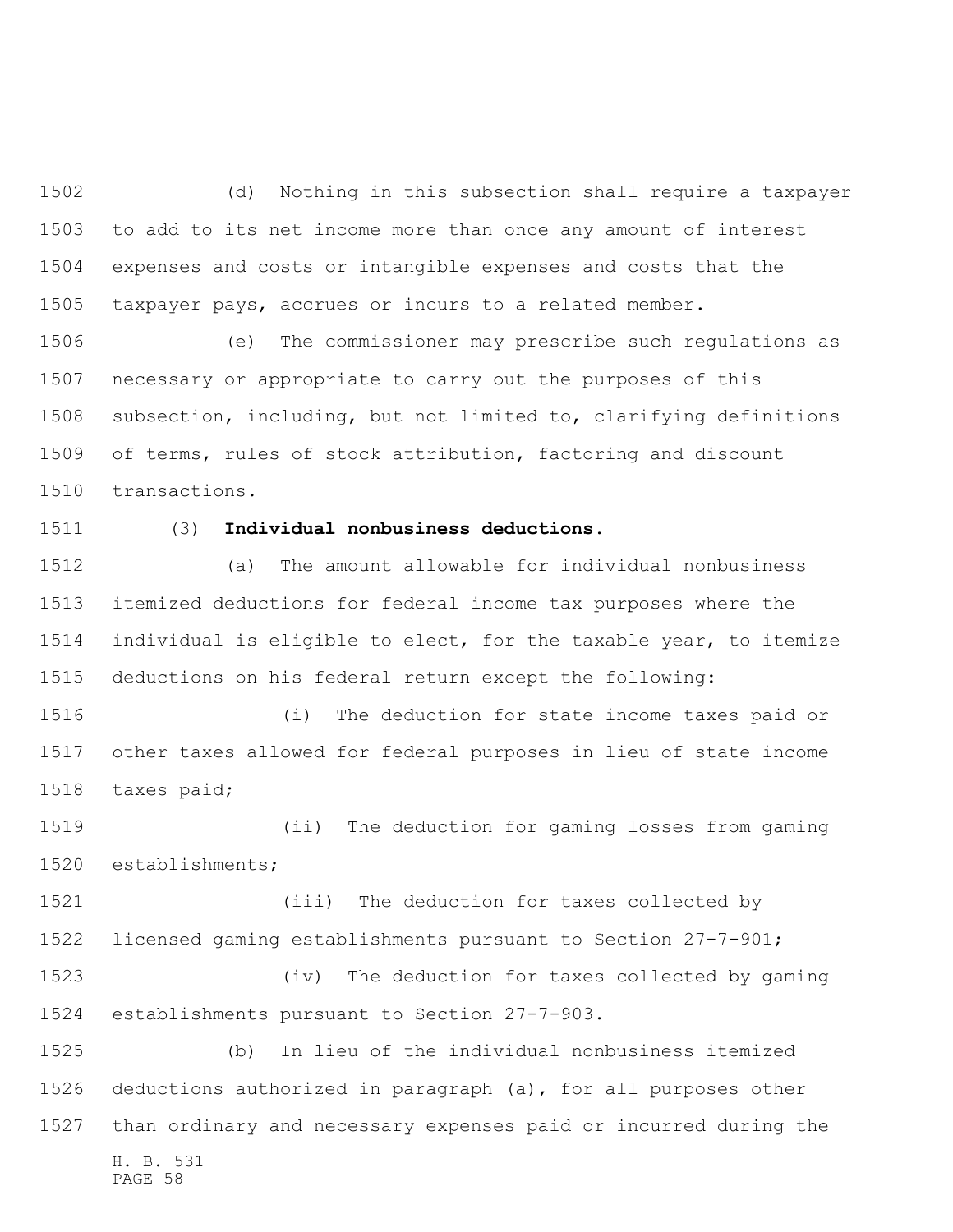taxable year in carrying on any trade or business, an optional standard deduction of:

 (i) Three Thousand Four Hundred Dollars (\$3,400.00) through calendar year 1997, Four Thousand Two Hundred Dollars (\$4,200.00) for the calendar year 1998 and Four Thousand Six Hundred Dollars (\$4,600.00) for each calendar year thereafter in the case of married individuals filing a joint or combined return;

 (ii) One Thousand Seven Hundred Dollars (\$1,700.00) through calendar year 1997, Two Thousand One Hundred Dollars (\$2,100.00) for the calendar year 1998 and Two Thousand Three Hundred Dollars (\$2,300.00) for each calendar year thereafter in the case of married individuals filing separate returns;

 (iii) Three Thousand Four Hundred Dollars (\$3,400.00) in the case of a head of family; or (iv) Two Thousand Three Hundred Dollars (\$2,300.00) in the case of an individual who is not married. In the case of a husband and wife living together, having separate incomes, and filing combined returns, the standard deduction authorized may be divided in any manner they choose. In the case of separate returns by a husband and wife, the standard deduction shall not be allowed to either if the taxable income of one of the spouses is determined without regard to the standard deduction.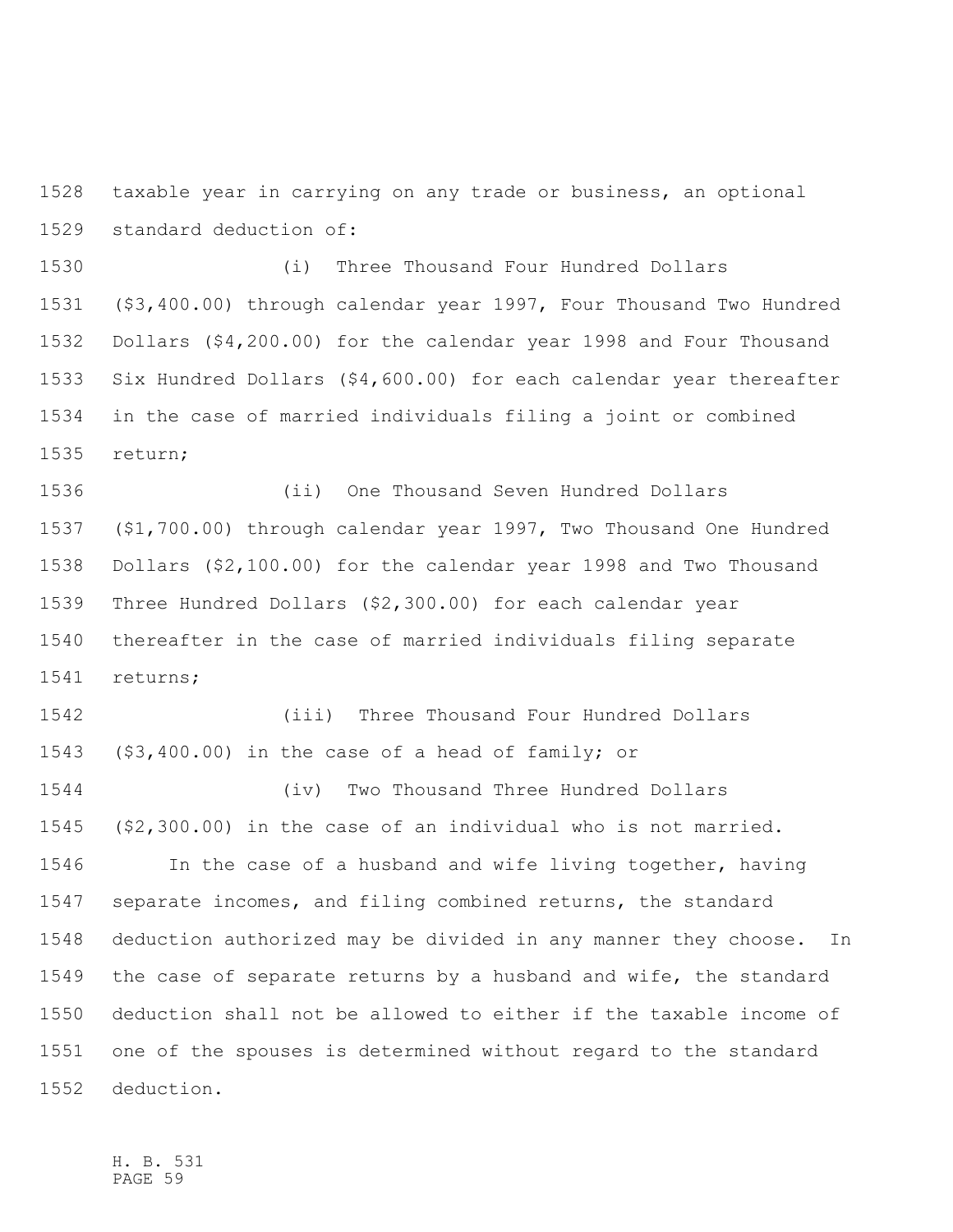(c) A nonresident individual shall be allowed the same individual nonbusiness deductions as are authorized for resident individuals in paragraph (a) or (b) of this subsection; however, the nonresident individual is entitled only to that proportion of the individual nonbusiness deductions as his net income from sources within the State of Mississippi bears to his total or entire net income from all sources.

 (4) Nothing in this section shall permit the same item to be deducted more than once, either in fact or in effect.

 (5) Notwithstanding any other provision in Title 27, Mississippi Code of 1972, there shall be allowed an income tax deduction for otherwise deductible expenses if:

 (a) The payment(s) for such deductible expenses are made with the grant or loan program of the Paycheck Protection

Program as authorized under (i) the Coronavirus Aid, Relief, and

Economic Security (CARES) Act and the Consolidated Appropriations

Act of 2021, (ii) the COVID-19 Economic Injury Disaster Loan

Program, (iii) the 2020 COVID-19 Mississippi Business Assistance

Act, (iv) the Rental Assistance Grant Program, (v) the Shuttered

Venue Operators Grant Program and Restaurant Revitalization Fund

authorized by the Economic Aid to Hard-Hit Small Businesses,

Nonprofits, and Venues Act, and amended by the federal American

Rescue Plan Act, and/or (vi) the Mississippi Agriculture

Stabilization Act; and

(b) Such deductible expenses shall be allowed as

deductions for federal income tax purposes.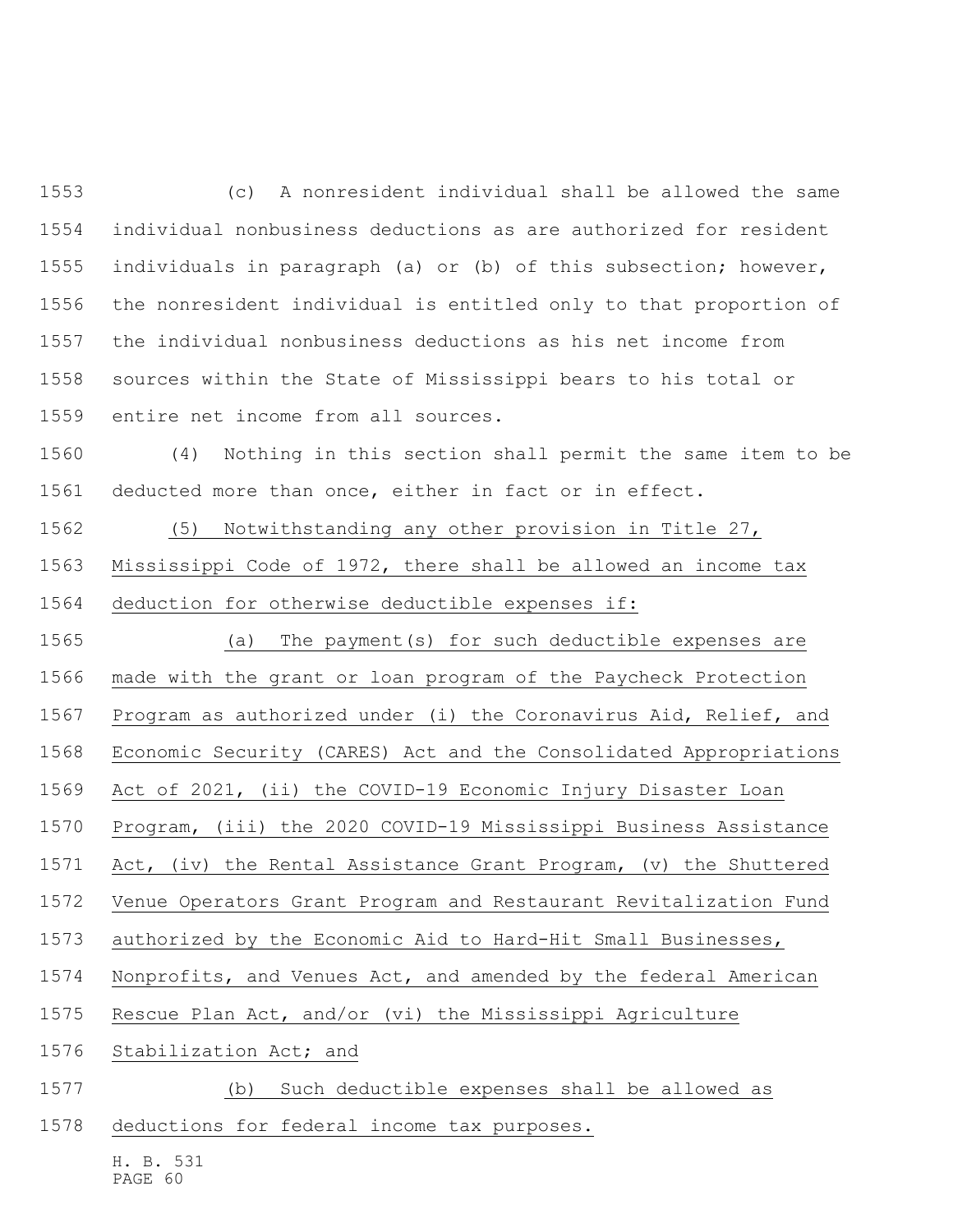**From and after February 2, 2022, this section shall read as follows:**

 27-7-17. In computing taxable income, there shall be allowed as deductions:

## (1) **Business deductions.**

 (a) **Business expenses.** All the ordinary and necessary expenses paid or incurred during the taxable year in carrying on any trade or business, including a reasonable allowance for salaries or other compensation for personal services actually rendered; nonreimbursable traveling expenses incident to current employment, including a reasonable amount expended for meals and lodging while away from home in the pursuit of a trade or business; and rentals or other payments required to be made as a condition of the continued use or possession, for purposes of the trade or business of property to which the taxpayer has not taken or is not taking title or in which he had no equity. Expense incurred in connection with earning and distributing nontaxable income is not an allowable deduction. Limitations on entertainment expenses shall conform to the provisions of the Internal Revenue Code of 1986. There shall also be allowed a deduction for expenses as provided in Section 26 of Senate Bill No. 2095, 2022 Regular Session.

H. B. 531 (b) **Interest.** All interest paid or accrued during the taxable year on business indebtedness, except interest upon the indebtedness for the purchase of tax-free bonds, or any stocks, the dividends from which are nontaxable under the provisions of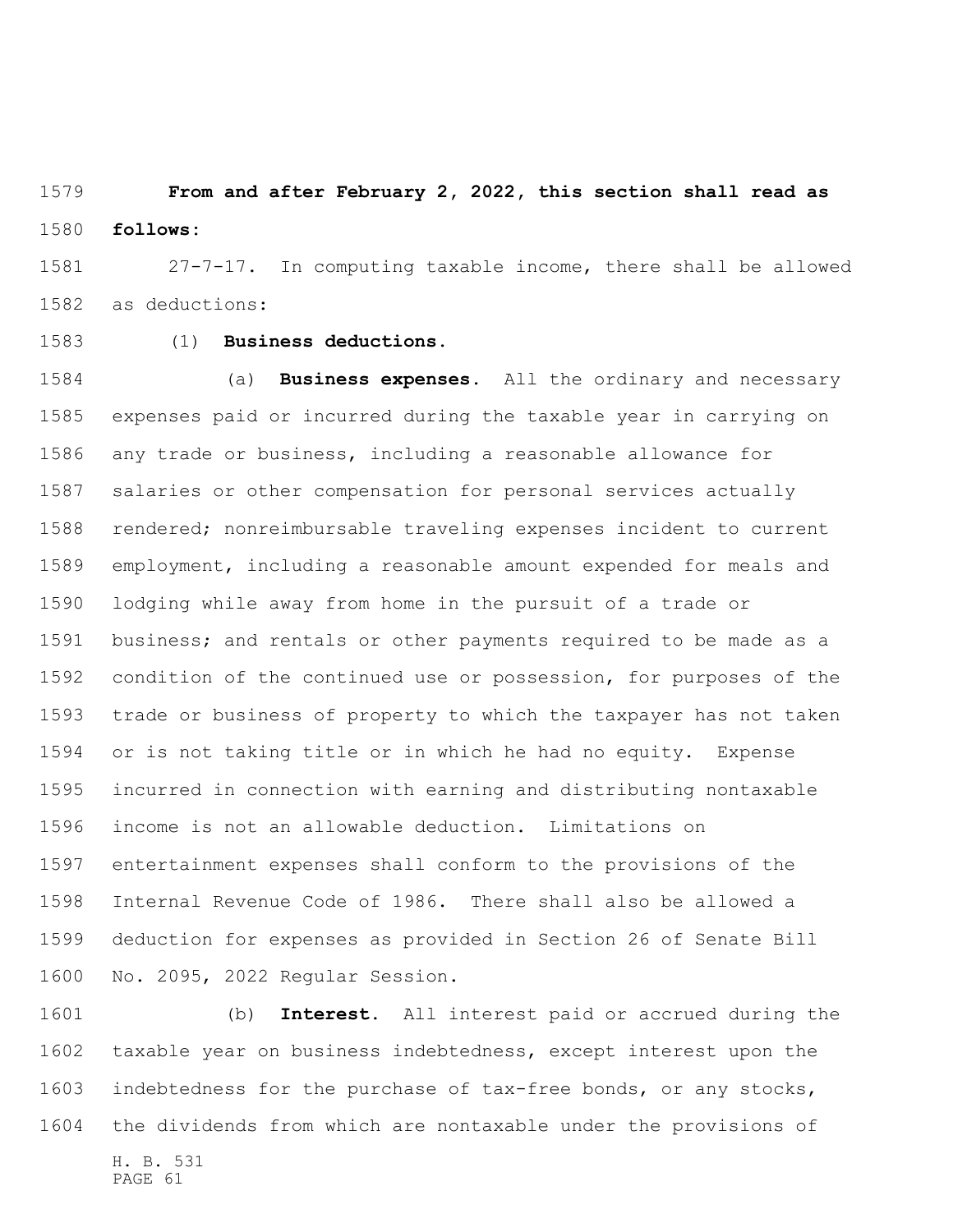this article; provided, however, in the case of securities dealers, interest payments or accruals on loans, the proceeds of which are used to purchase tax-exempt securities, shall be deductible if income from otherwise tax-free securities is reported as income. Investment interest expense shall be limited to investment income. Interest expense incurred for the purchase of treasury stock, to pay dividends, or incurred as a result of an undercapitalized affiliated corporation may not be deducted unless an ordinary and necessary business purpose can be established to the satisfaction of the commissioner. For the purposes of this paragraph, the phrase "interest upon the indebtedness for the purchase of tax-free bonds" applies only to the indebtedness incurred for the purpose of directly purchasing tax-free bonds and does not apply to any other indebtedness incurred in the regular course of the taxpayer's business. Any corporation, association, organization or other entity taxable under Section 27-7-23(c) shall allocate interest expense as provided in Section  $27 - 7 - 23$  (c) (3) (I).

 (c) **Taxes.** Taxes paid or accrued within the taxable year, except state and federal income taxes, excise taxes based on 1625 or measured by net income, estate and inheritance taxes, gift taxes, cigar and cigarette taxes, gasoline taxes, and sales and use taxes unless incurred as an item of expense in a trade or business or in the production of taxable income. In the case of an individual, taxes permitted as an itemized deduction under the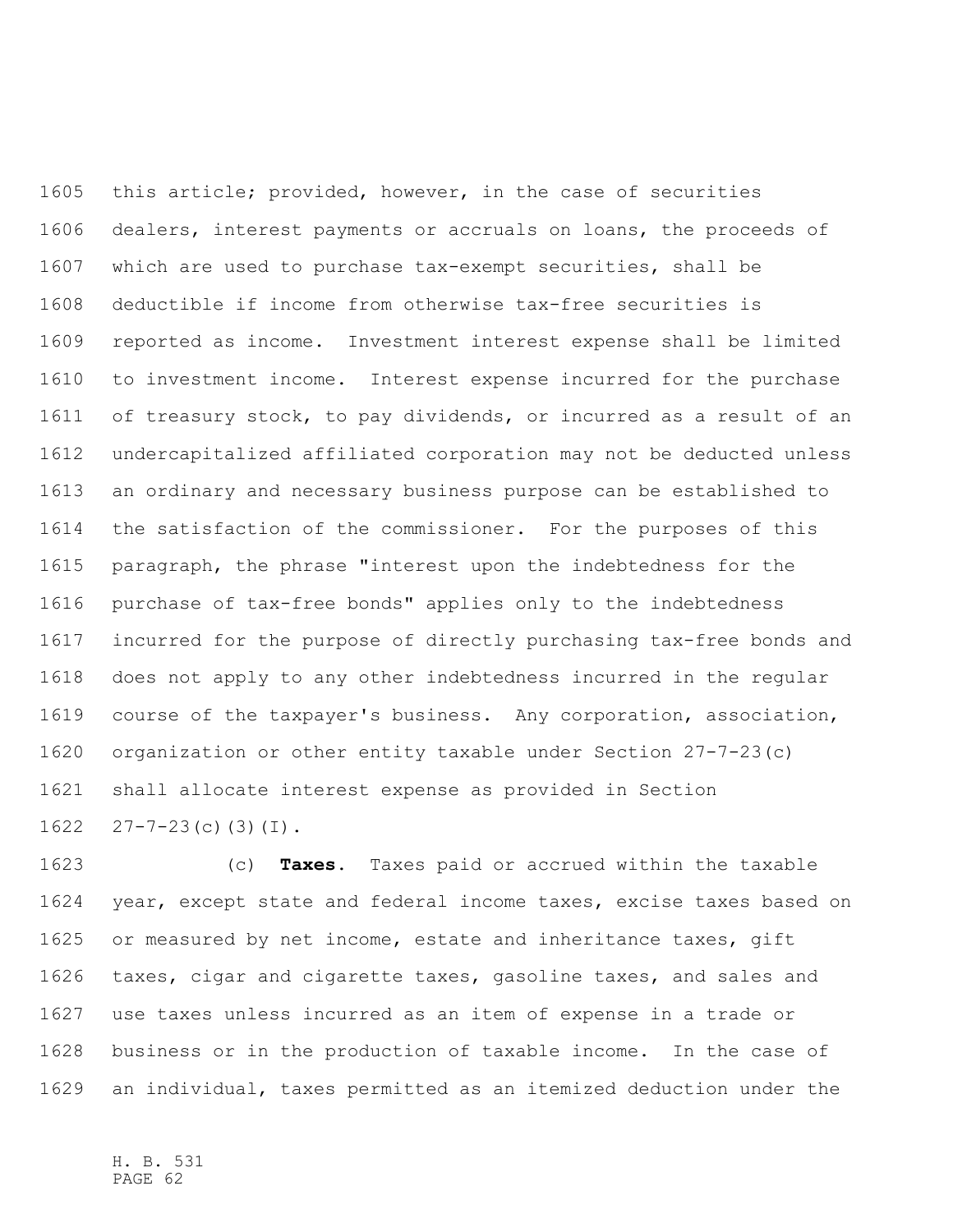provisions of subsection (3)(a) of this section are to be claimed thereunder.

## (d) **Business losses.**

 (i) Losses sustained during the taxable year not compensated for by insurance or otherwise, if incurred in trade or business, or nonbusiness transactions entered into for profit.

 (ii) Limitations on losses from passive activities and rental real estate shall conform to the provisions of the Internal Revenue Code of 1986.

 (e) **Bad debts.** Losses from debts ascertained to be worthless and charged off during the taxable year, if sustained in 1641 the conduct of the regular trade or business of the taxpayer; provided, that such losses shall be allowed only when the taxpayer has reported as income, on the accrual basis, the amount of such debt or account.

 (f) **Depreciation.** A reasonable allowance for exhaustion, wear and tear of property used in the trade or business, or rental property, and depreciation upon buildings based upon their reasonable value as of March 16, 1912, if acquired prior thereto, and upon cost if acquired subsequent to that date. In the case of new or used aircraft, equipment, engines, or other parts and tools used for aviation, allowance for bonus depreciation conforms with the federal bonus depreciation rates and reasonable allowance for depreciation under this section is no less than one hundred percent (100%).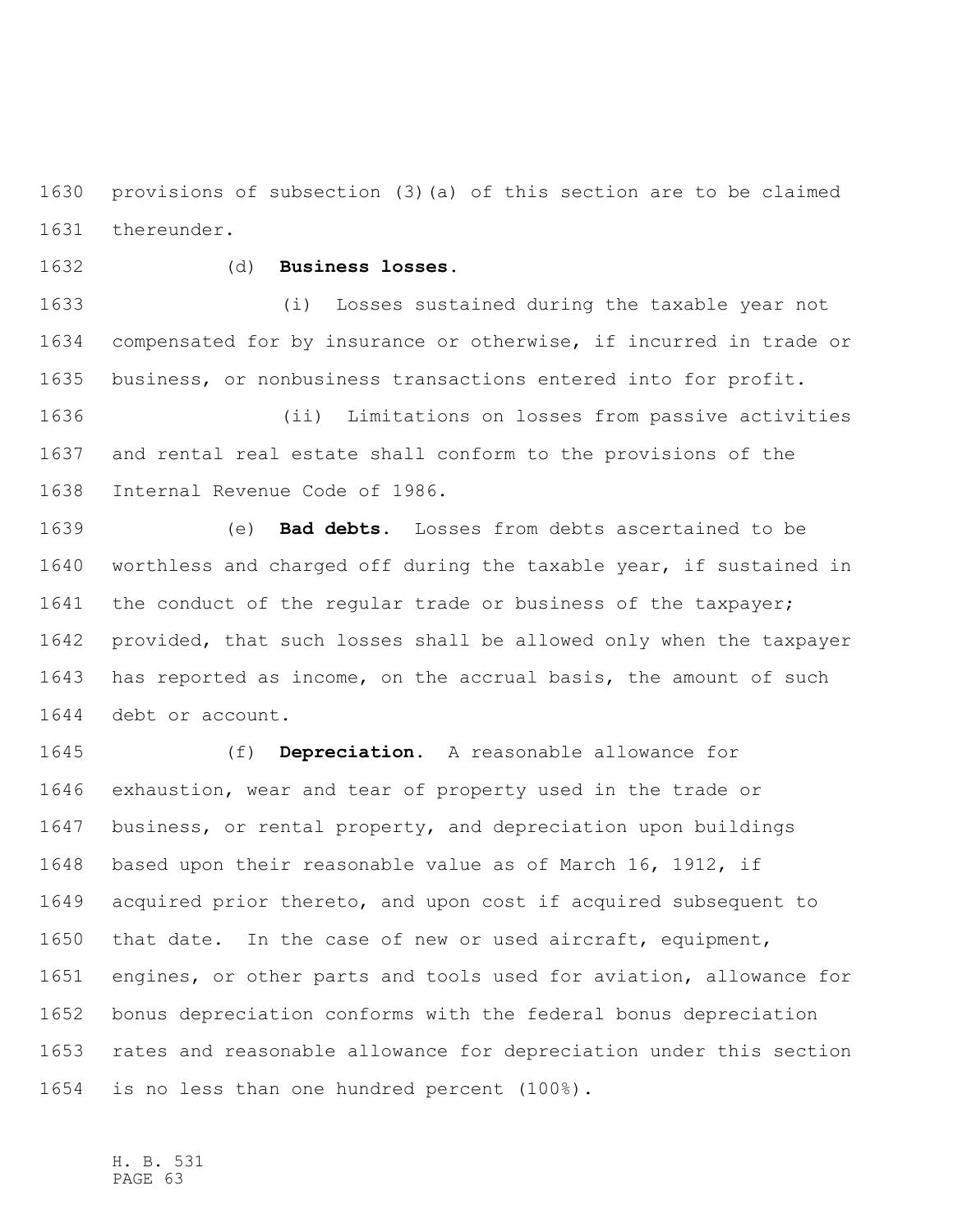(g) **Depletion.** In the case of mines, oil and gas wells, other natural deposits and timber, a reasonable allowance for depletion and for depreciation of improvements, based upon cost, including cost of development, not otherwise deducted, or fair market value as of March 16, 1912, if acquired prior to that date, such allowance to be made upon regulations prescribed by the commissioner, with the approval of the Governor.

 (h) **Contributions or gifts.** Except as otherwise provided in paragraph (p) of this subsection or subsection (3)(a) of this section for individuals, contributions or gifts made by corporations within the taxable year to corporations, organizations, associations or institutions, including Community Chest funds, foundations and trusts created solely and exclusively for religious, charitable, scientific or educational purposes, or for the prevention of cruelty to children or animals, no part of the net earnings of which inure to the benefit of any private stockholder or individual. This deduction shall be allowed in an amount not to exceed twenty percent (20%) of the net income. Such contributions or gifts shall be allowable as deductions only if verified under rules and regulations prescribed by the commissioner, with the approval of the Governor. Contributions made in any form other than cash shall be allowed as a deduction, subject to the limitations herein provided, in an amount equal to the actual market value of the contributions at the time the contribution is actually made and consummated.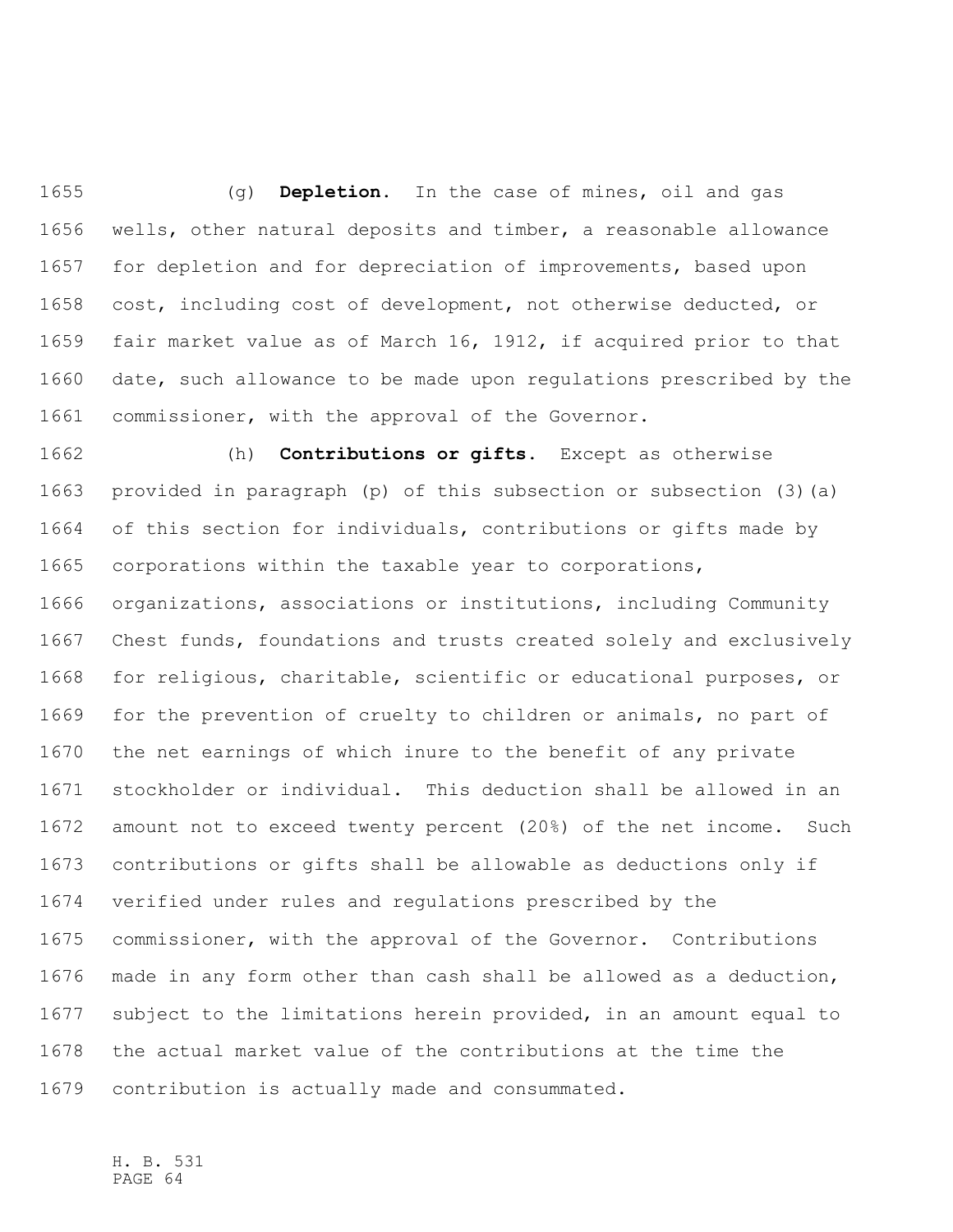(i) **Reserve funds - insurance companies.** In the case of insurance companies the net additions required by law to be made within the taxable year to reserve funds when such reserve funds are maintained for the purpose of liquidating policies at maturity.

 (j) **Annuity income.** The sums, other than dividends, paid within the taxpayer year on policy or annuity contracts when such income has been included in gross income.

 (k) **Contributions to employee pension plans.** Contributions made by an employer to a plan or a trust forming part of a pension plan, stock bonus plan, disability or death-benefit plan, or profit-sharing plan of such employer for the exclusive benefit of some or all of his, their, or its employees, or their beneficiaries, shall be deductible from his, their, or its income only to the extent that, and for the taxable year in which, the contribution is deductible for federal income tax purposes under the Internal Revenue Code of 1986 and any other provisions of similar purport in the Internal Revenue Laws of the United States, and the rules, regulations, rulings and determinations promulgated thereunder, provided that:

(i) The plan or trust be irrevocable.

H. B. 531 PAGE 65 (ii) The plan or trust constitute a part of a pension plan, stock bonus plan, disability or death-benefit plan, or profit-sharing plan for the exclusive benefit of some or all of the employer's employees and/or officers, or their beneficiaries, for the purpose of distributing the corpus and income of the plan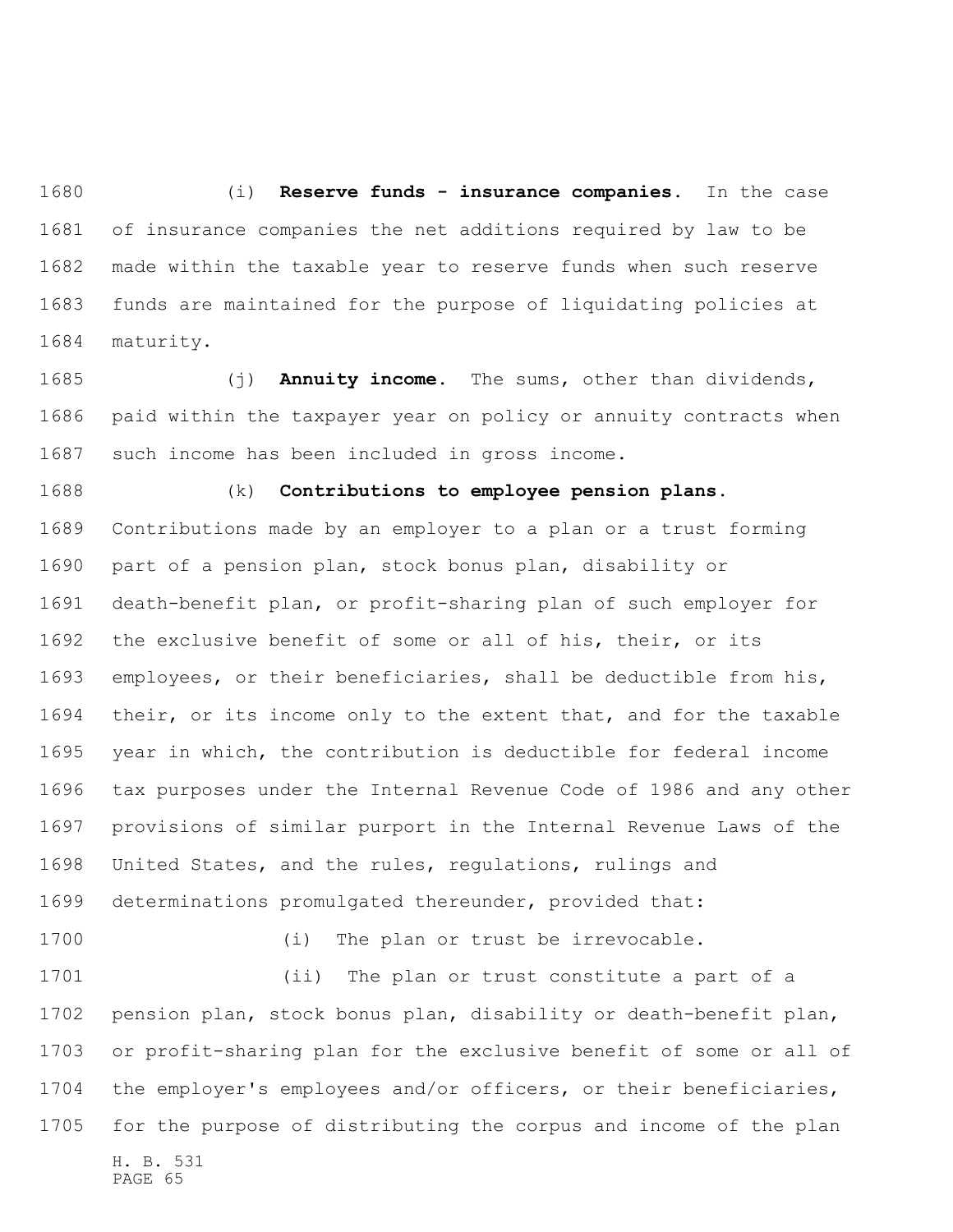or trust to such employees and/or officers, or their beneficiaries.

 (iii) No part of the corpus or income of the plan or trust can be used for purposes other than for the exclusive benefit of employees and/or officers, or their beneficiaries.

 Contributions to all plans or to all trusts of real or personal property (or real and personal property combined) or to insured plans created under a retirement plan for which provision has been made under the laws of the United States of America, making such contributions deductible from income for federal income tax purposes, shall be deductible only to the same extent under the Income Tax Laws of the State of Mississippi.

 (l) **Net operating loss carrybacks and carryovers.** A net operating loss for any taxable year ending after December 31, 1993, and taxable years thereafter, shall be a net operating loss carryback to each of the three (3) taxable years preceding the taxable year of the loss. If the net operating loss for any taxable year is not exhausted by carrybacks to the three (3) taxable years preceding the taxable year of the loss, then there shall be a net operating loss carryover to each of the fifteen (15) taxable years following the taxable year of the loss beginning with any taxable year after December 31, 1991.

 For any taxable year ending after December 31, 1997, the period for net operating loss carrybacks and net operating loss carryovers shall be the same as those established by the Internal Revenue Code and the rules, regulations, rulings and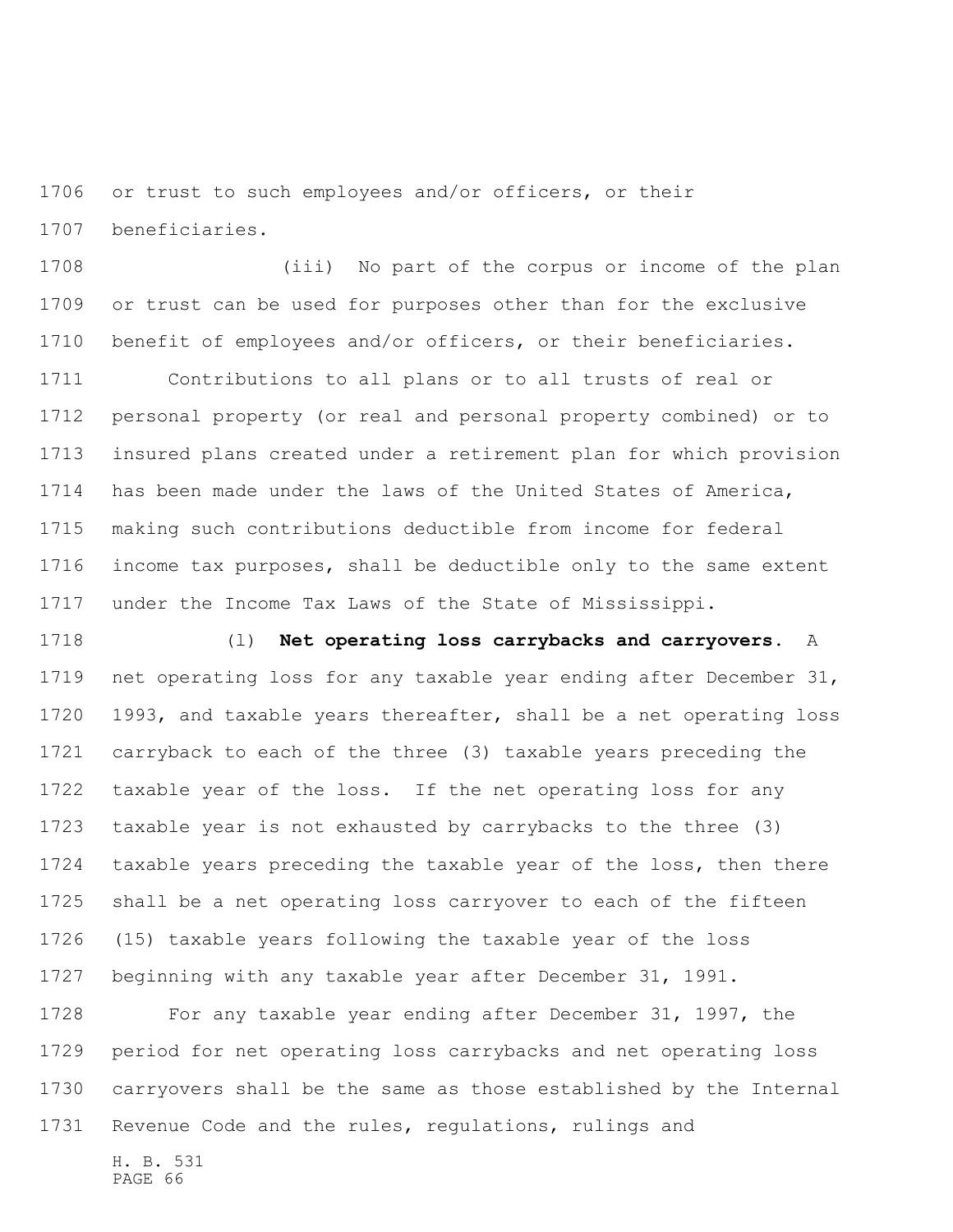determinations promulgated thereunder as in effect at the taxable year end or on December 31, 2000, whichever is earlier.

 A net operating loss for any taxable year ending after December 31, 2001, and taxable years thereafter, shall be a net operating loss carryback to each of the two (2) taxable years preceding the taxable year of the loss. If the net operating loss for any taxable year is not exhausted by carrybacks to the two (2) taxable years preceding the taxable year of the loss, then there shall be a net operating loss carryover to each of the twenty (20) taxable years following the taxable year of the loss beginning with any taxable year after the taxable year of the loss.

 The term "net operating loss," for the purposes of this paragraph, shall be the excess of the deductions allowed over the gross income; provided, however, the following deductions shall not be allowed in computing same:

 (i) No net operating loss deduction shall be allowed.

 (ii) No personal exemption deduction shall be allowed.

 (iii) Allowable deductions which are not attributable to taxpayer's trade or business shall be allowed only to the extent of the amount of gross income not derived from such trade or business.

H. B. 531 PAGE 67 Any taxpayer entitled to a carryback period as provided by this paragraph may elect to relinquish the entire carryback period with respect to a net operating loss for any taxable year ending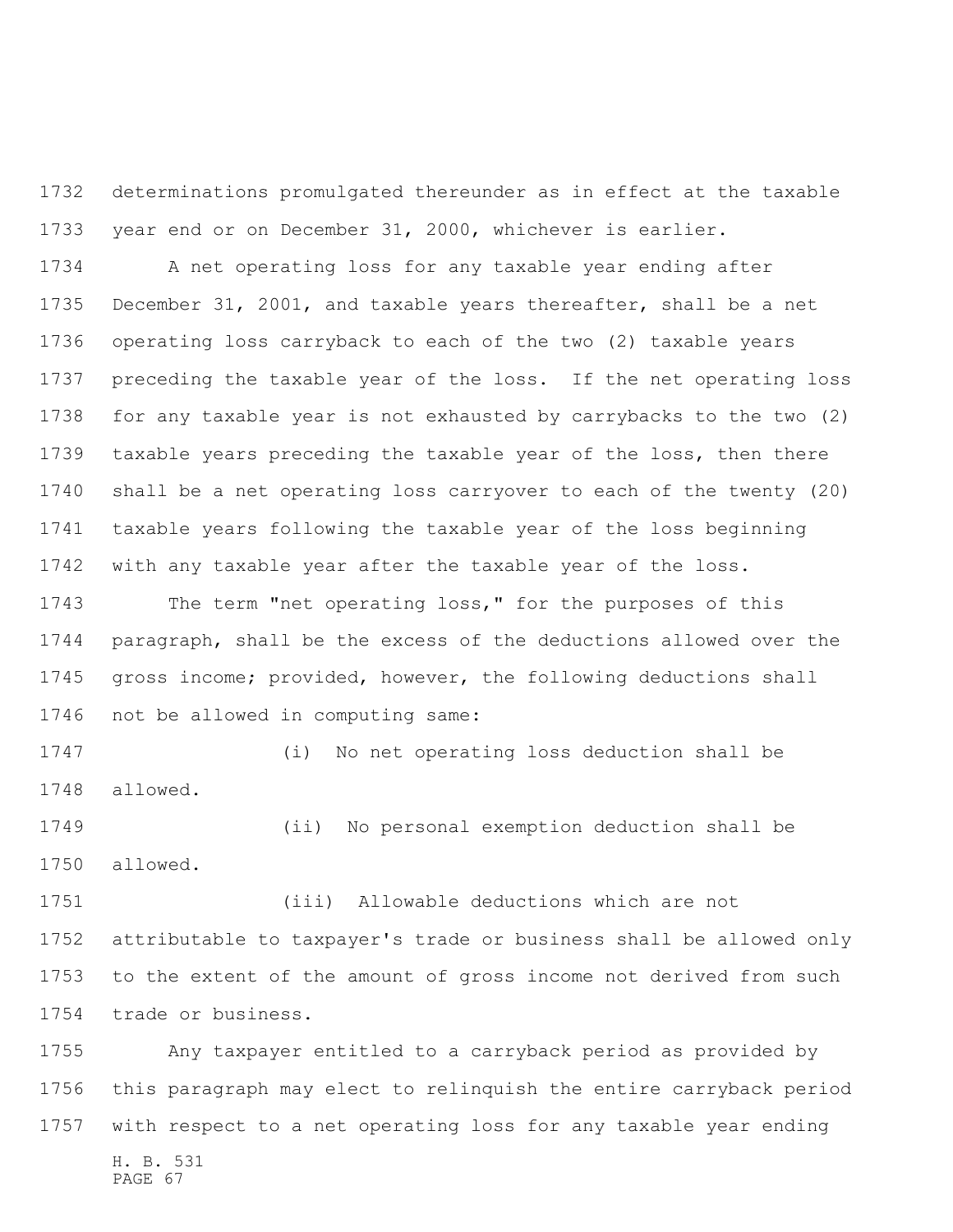after December 31, 1991. The election shall be made in the manner prescribed by the Department of Revenue and shall be made by the due date, including extensions of time, for filing the taxpayer's return for the taxable year of the net operating loss for which 1762 the election is to be in effect. The election, once made for any taxable year, shall be irrevocable for that taxable year.

 (m) **Amortization of pollution or environmental control facilities.** Allowance of deduction. Every taxpayer, at his election, shall be entitled to a deduction for pollution or environmental control facilities to the same extent as that allowed under the Internal Revenue Code and the rules, regulations, rulings and determinations promulgated thereunder.

 (n) **Dividend distributions - real estate investment trusts.** "Real estate investment trust" (hereinafter referred to as REIT) shall have the meaning ascribed to such term in Section 856 of the federal Internal Revenue Code of 1986, as amended. A REIT is allowed a dividend distributed deduction if the dividend distributions meet the requirements of Section 857 or are otherwise deductible under Section 858 or 860, federal Internal Revenue Code of 1986, as amended. In addition:

 (i) A dividend distributed deduction shall only be allowed for dividends paid by a publicly traded REIT. A qualified REIT subsidiary shall be allowed a dividend distributed deduction if its owner is a publicly traded REIT.

H. B. 531 PAGE 68 (ii) Income generated from real estate contributed or sold to a REIT by a shareholder or related party shall not give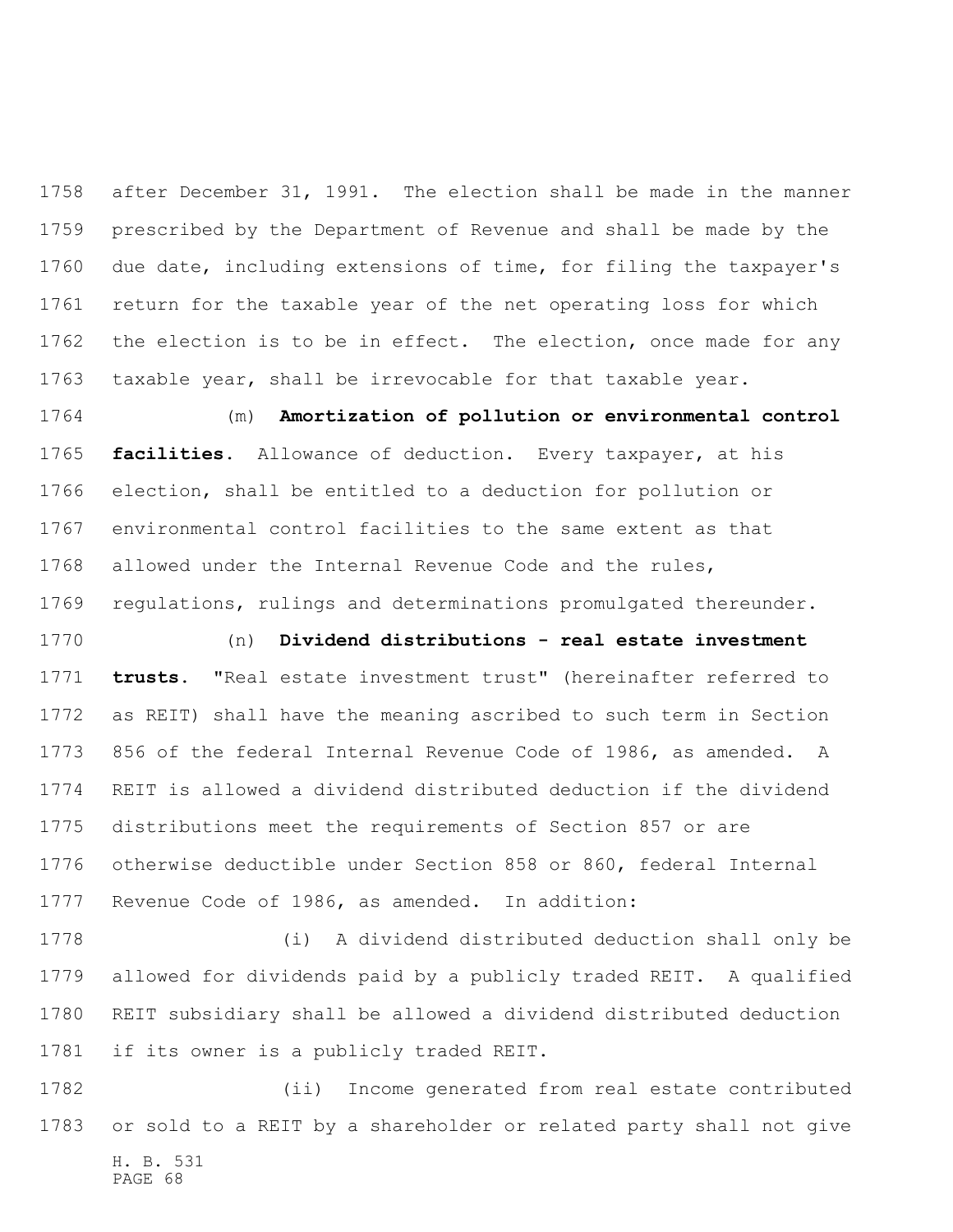rise to a dividend distributed deduction, unless the shareholder or related party would have received the dividend distributed deduction under this chapter.

 (iii) A holding corporation receiving a dividend from a REIT shall not be allowed the deduction in Section  $27-7-15(4)(t)$ .

 (iv) Any REIT not allowed the dividend distributed deduction in the federal Internal Revenue Code of 1986, as amended, shall not be allowed a dividend distributed deduction under this chapter.

 The commissioner is authorized to promulgate rules and regulations consistent with the provisions in Section 269 of the federal Internal Revenue Code of 1986, as amended, so as to prevent the evasion or avoidance of state income tax.

 (o) **Contributions to college savings trust fund accounts.** Contributions or payments to a Mississippi Affordable College Savings Program account are deductible as provided under Section 37-155-113. Payments made under a prepaid tuition contract entered into under the Mississippi Prepaid Affordable College Tuition Program are deductible as provided under Section 37-155-17.

H. B. 531 PAGE 69 (p) **Contributions of human pharmaceutical products.** To the extent that a "major supplier" as defined in Section 27-13-13(2)(d) contributes human pharmaceutical products in excess of Two Hundred Fifty Million Dollars (\$250,000,000.00) as determined under Section 170 of the Internal Revenue Code, the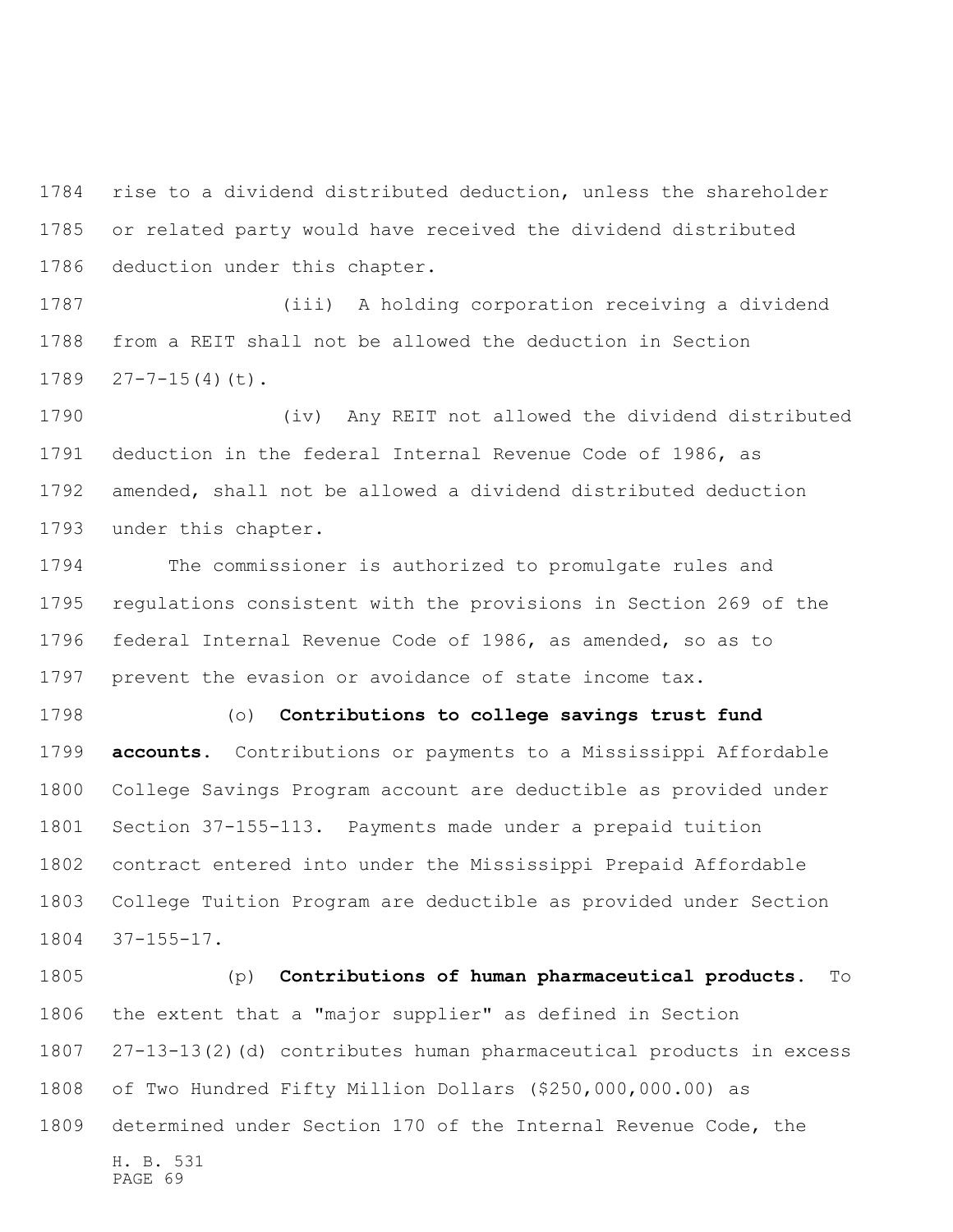charitable contribution limitation associated with those donations shall follow the federal limitation but cannot result in the Mississippi net income being reduced below zero.

 (q) **Contributions to ABLE trust fund accounts.** Contributions or payments to a Mississippi Achieving a Better Life Experience (ABLE) Program account are deductible as provided under Section 43-28-13.

 (2) **Restrictions on the deductibility of certain intangible expenses and interest expenses with a related member.**

(a) As used in this subsection (2):

 (i) "Intangible expenses and costs" include: 1. Expenses, losses and costs for, related to, or in connection directly or indirectly with the direct or indirect acquisition, use, maintenance or management, ownership, sale, exchange or any other disposition of intangible property to the extent such amounts are allowed as deductions or costs in determining taxable income under this chapter; 2. Expenses or losses related to or incurred in connection directly or indirectly with factoring transactions or discounting transactions; 3. Royalty, patent, technical and copyright

fees;

 4. Licensing fees; and 1833 1833 5. Other similar expenses and costs.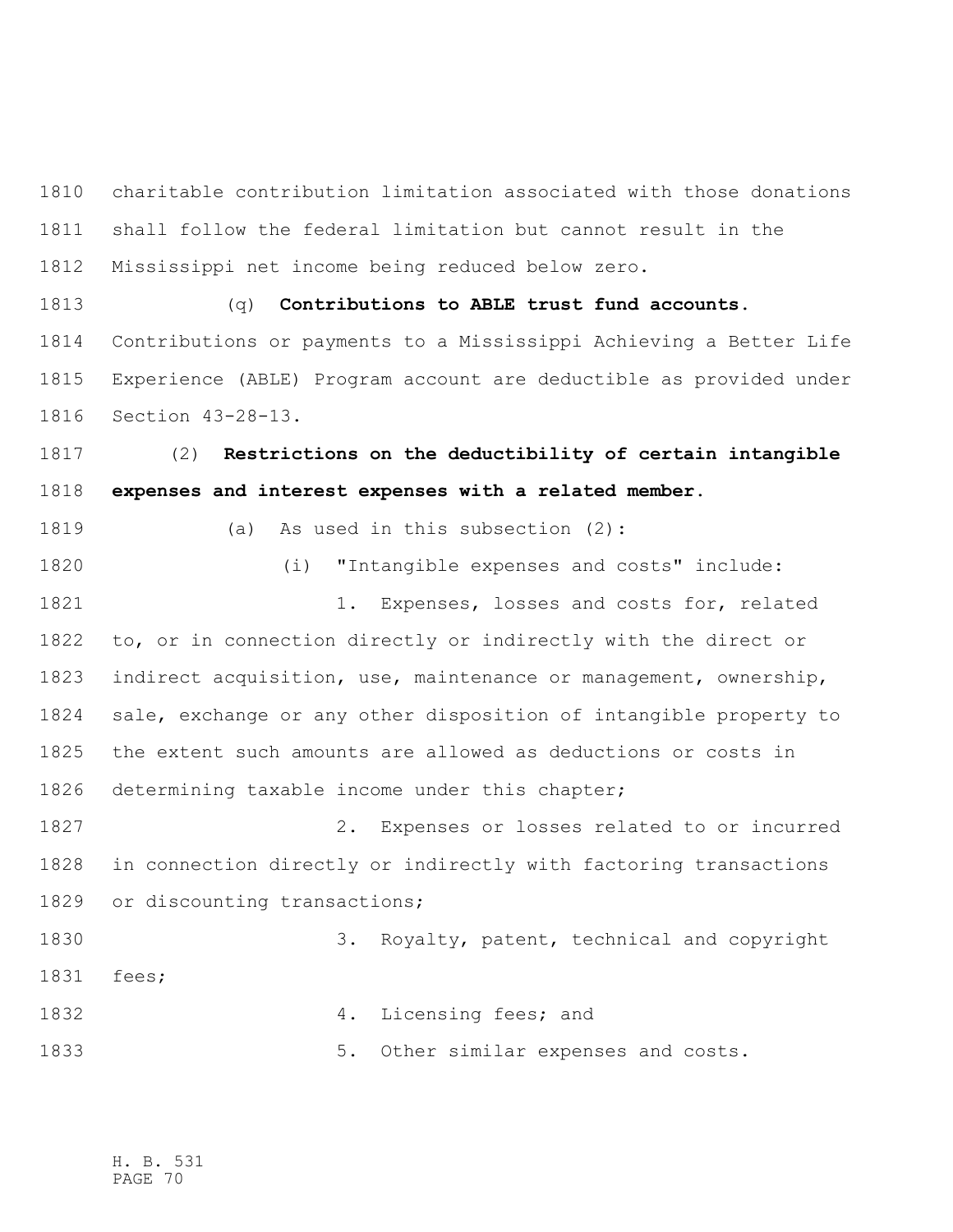(ii) "Intangible property" means patents, patent applications, trade names, trademarks, service marks, copyrights and similar types of intangible assets.

 (iii) "Interest expenses and cost" means amounts directly or indirectly allowed as deductions for purposes of determining taxable income under this chapter to the extent such interest expenses and costs are directly or indirectly for, related to, or in connection with the direct or indirect acquisition, maintenance, management, ownership, sale, exchange or disposition of intangible property.

 (iv) "Related member" means an entity or person that, with respect to the taxpayer during all or any portion of the taxable year, is a related entity, a component member as defined in the Internal Revenue Code, or is an entity or a person to or from whom there is attribution of stock ownership in accordance with Section 1563(e) of the Internal Revenue Code. 1850 (v) "Related entity" means: 1851 1851 1. A stockholder who is an individual or a member of the stockholder's family, as defined in regulations prescribed by the commissioner, if the stockholder and the members of the stockholder's family own, directly, indirectly, beneficially or constructively, in the aggregate, at least fifty

H. B. 531 PAGE 71 percent (50%) of the value of the taxpayer's outstanding stock; 2. A stockholder, or a stockholder's partnership, limited liability company, estate, trust or corporation, if the stockholder and the stockholder's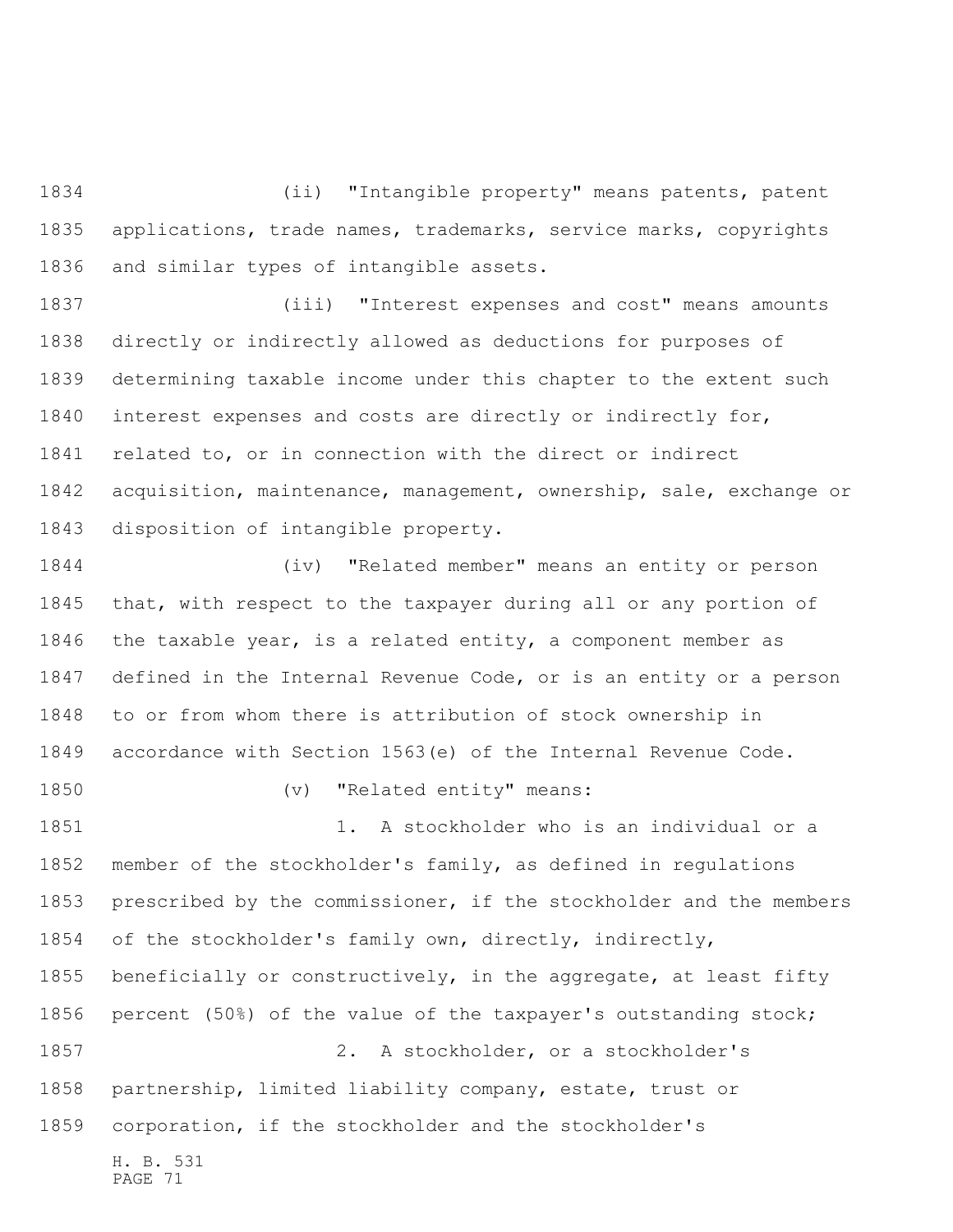partnerships, limited liability companies, estates, trusts and corporations own, directly, indirectly, beneficially or constructively, in the aggregate, at least fifty percent (50%) of the value of the taxpayer's outstanding stock;

 3. A corporation, or a party related to the corporation in a manner that would require an attribution of stock from the corporation to the party or from the party to the corporation, if the taxpayer owns, directly, indirectly, beneficially or constructively, at least fifty percent (50%) of the value of the corporation's outstanding stock under regulation 1870 prescribed by the commissioner;

 4. Any entity or person which would be a related member under this section if the taxpayer were considered a corporation for purposes of this section.

 (b) In computing net income, a taxpayer shall add back otherwise deductible interest expenses and costs and intangible expenses and costs directly or indirectly paid, accrued to or incurred, in connection directly or indirectly with one or more direct or indirect transactions with one or more related members. (c) The adjustments required by this subsection shall not apply to such portion of interest expenses and costs and intangible expenses and costs that the taxpayer can establish

meets one (1) of the following:

 (i) The related member directly or indirectly paid, accrued or incurred such portion to a person during the same income year who is not a related member; or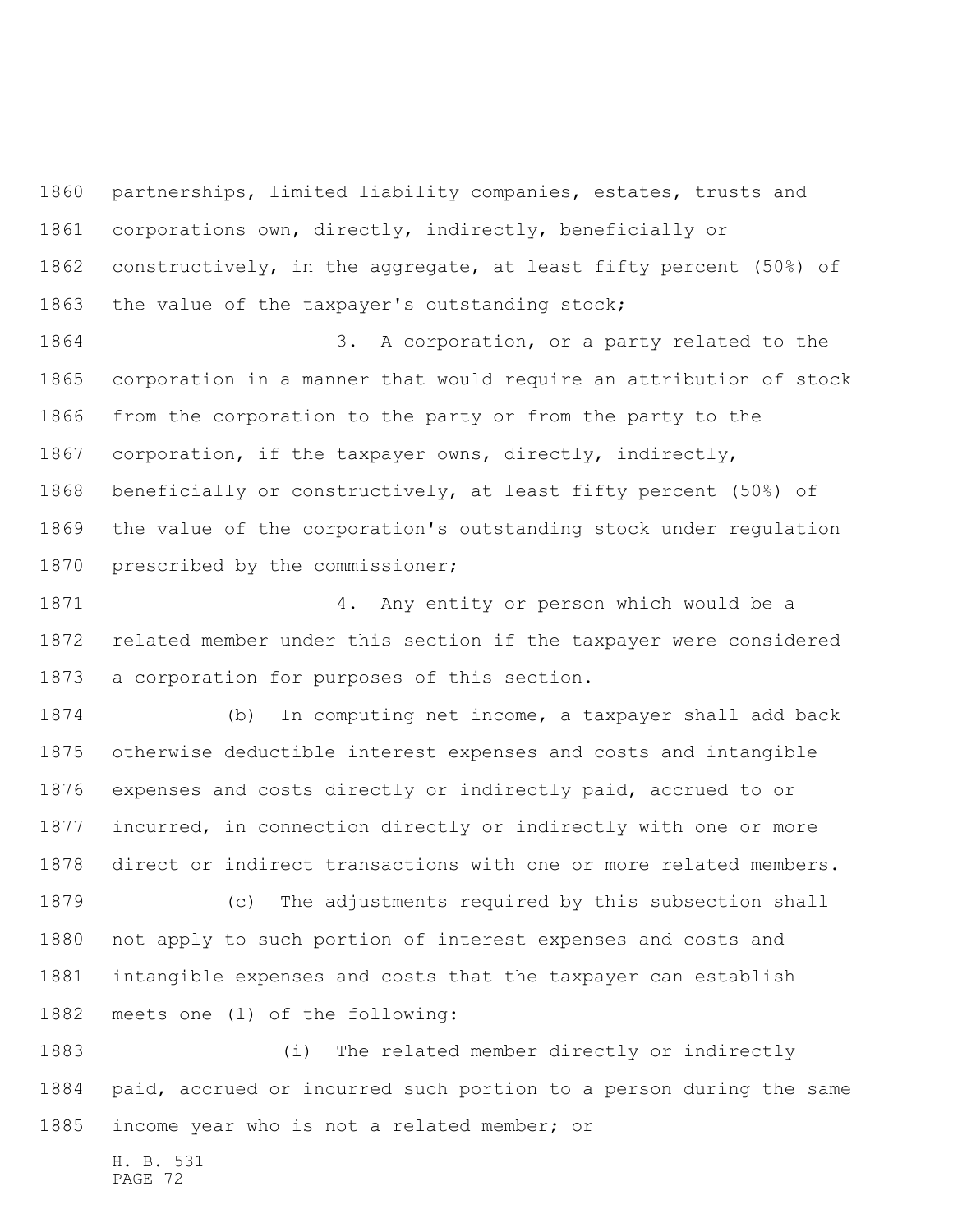(ii) The transaction giving rise to the interest expenses and costs or intangible expenses and costs between the taxpayer and related member was done primarily for a valid business purpose other than the avoidance of taxes, and the related member is not primarily engaged in the acquisition, use, maintenance or management, ownership, sale, exchange or any other disposition of intangible property.

 (d) Nothing in this subsection shall require a taxpayer to add to its net income more than once any amount of interest expenses and costs or intangible expenses and costs that the taxpayer pays, accrues or incurs to a related member.

 (e) The commissioner may prescribe such regulations as necessary or appropriate to carry out the purposes of this subsection, including, but not limited to, clarifying definitions of terms, rules of stock attribution, factoring and discount transactions.

## (3) **Individual nonbusiness deductions.**

 (a) The amount allowable for individual nonbusiness itemized deductions for federal income tax purposes where the individual is eligible to elect, for the taxable year, to itemize deductions on his federal return except the following:

 (i) The deduction for state income taxes paid or other taxes allowed for federal purposes in lieu of state income taxes paid;

 (ii) The deduction for gaming losses from gaming establishments;

H. B. 531 PAGE 73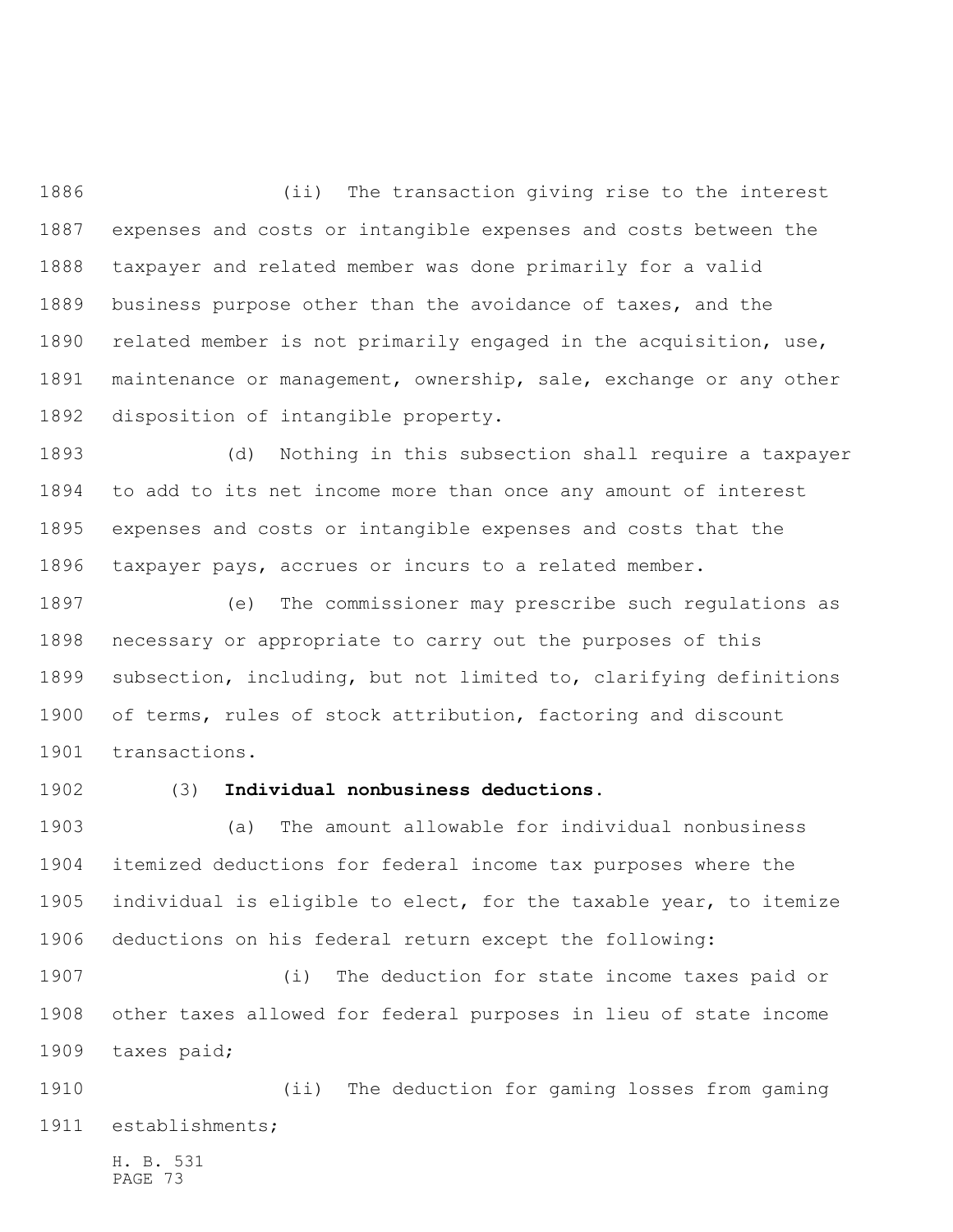(iii) The deduction for taxes collected by licensed gaming establishments pursuant to Section 27-7-901;

 (iv) The deduction for taxes collected by gaming establishments pursuant to Section 27-7-903.

 (b) In lieu of the individual nonbusiness itemized deductions authorized in paragraph (a), for all purposes other than ordinary and necessary expenses paid or incurred during the taxable year in carrying on any trade or business, an optional standard deduction of:

 (i) Three Thousand Four Hundred Dollars (\$3,400.00) through calendar year 1997, Four Thousand Two Hundred Dollars (\$4,200.00) for the calendar year 1998 and Four Thousand Six Hundred Dollars (\$4,600.00) for each calendar year thereafter in the case of married individuals filing a joint or combined return;

 (ii) One Thousand Seven Hundred Dollars (\$1,700.00) through calendar year 1997, Two Thousand One Hundred Dollars (\$2,100.00) for the calendar year 1998 and Two Thousand Three Hundred Dollars (\$2,300.00) for each calendar year thereafter in the case of married individuals filing separate returns;

 (iii) Three Thousand Four Hundred Dollars (\$3,400.00) in the case of a head of family; or (iv) Two Thousand Three Hundred Dollars (\$2,300.00) in the case of an individual who is not married.

H. B. 531 PAGE 74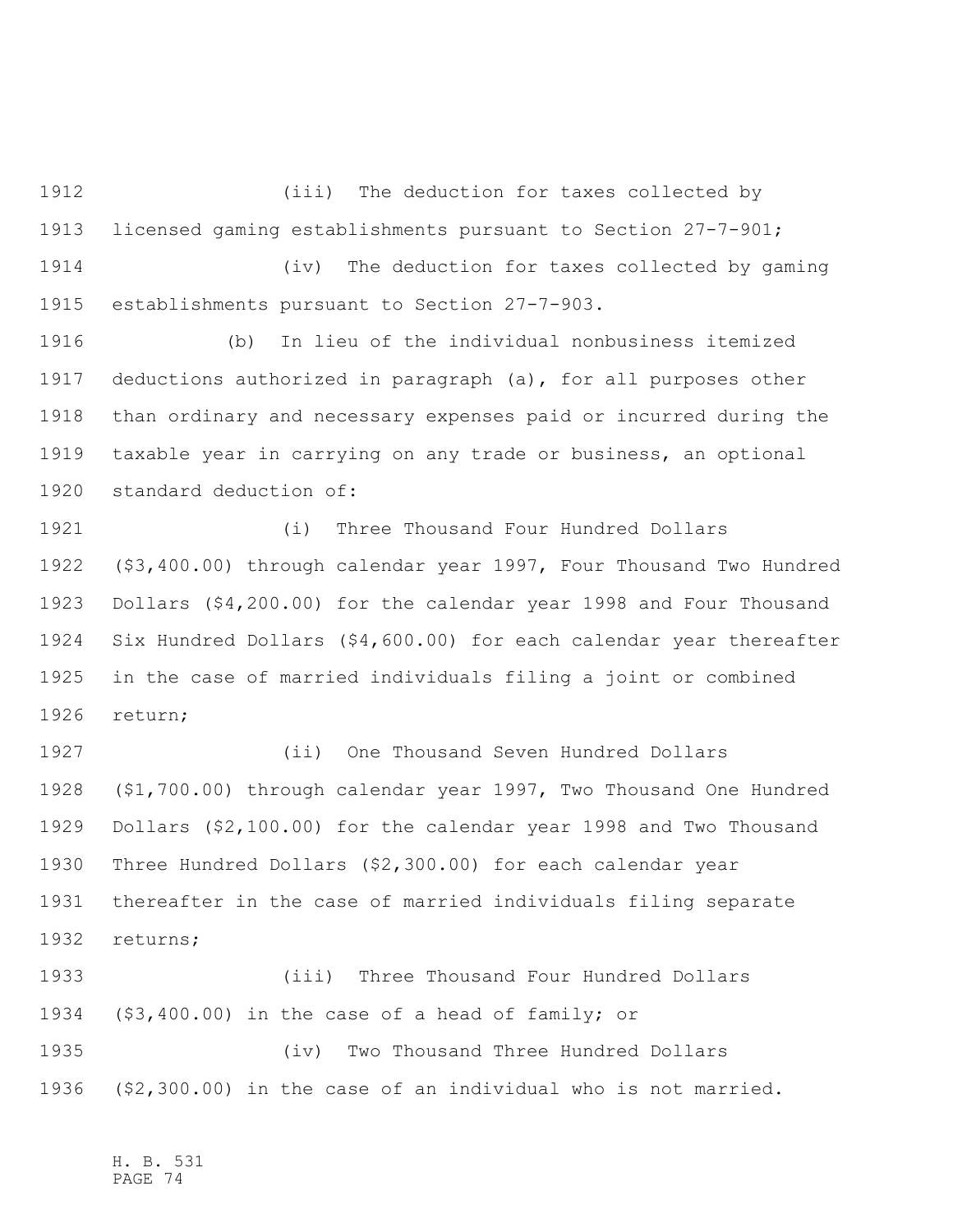In the case of a husband and wife living together, having separate incomes, and filing combined returns, the standard deduction authorized may be divided in any manner they choose. In 1940 the case of separate returns by a husband and wife, the standard deduction shall not be allowed to either if the taxable income of one of the spouses is determined without regard to the standard deduction.

 (c) A nonresident individual shall be allowed the same individual nonbusiness deductions as are authorized for resident individuals in paragraph (a) or (b) of this subsection; however, the nonresident individual is entitled only to that proportion of the individual nonbusiness deductions as his net income from sources within the State of Mississippi bears to his total or entire net income from all sources.

 (4) Nothing in this section shall permit the same item to be deducted more than once, either in fact or in effect.

(5) Notwithstanding any other provision in Title 27,

Mississippi Code of 1972, there shall be allowed an income tax

deduction for otherwise deductible expenses if:

 (a) The payment(s) for such deductible expenses are made with the grant or loan program of the Paycheck Protection Program as authorized under (i) the Coronavirus Aid, Relief, and Economic Security (CARES) Act and the Consolidated Appropriations

Act of 2021, (ii) the COVID-19 Economic Injury Disaster Loan

Program, (iii) the 2020 COVID-19 Mississippi Business Assistance

H. B. 531 PAGE 75 Act, (iv) the Rental Assistance Grant Program, (v) the Shuttered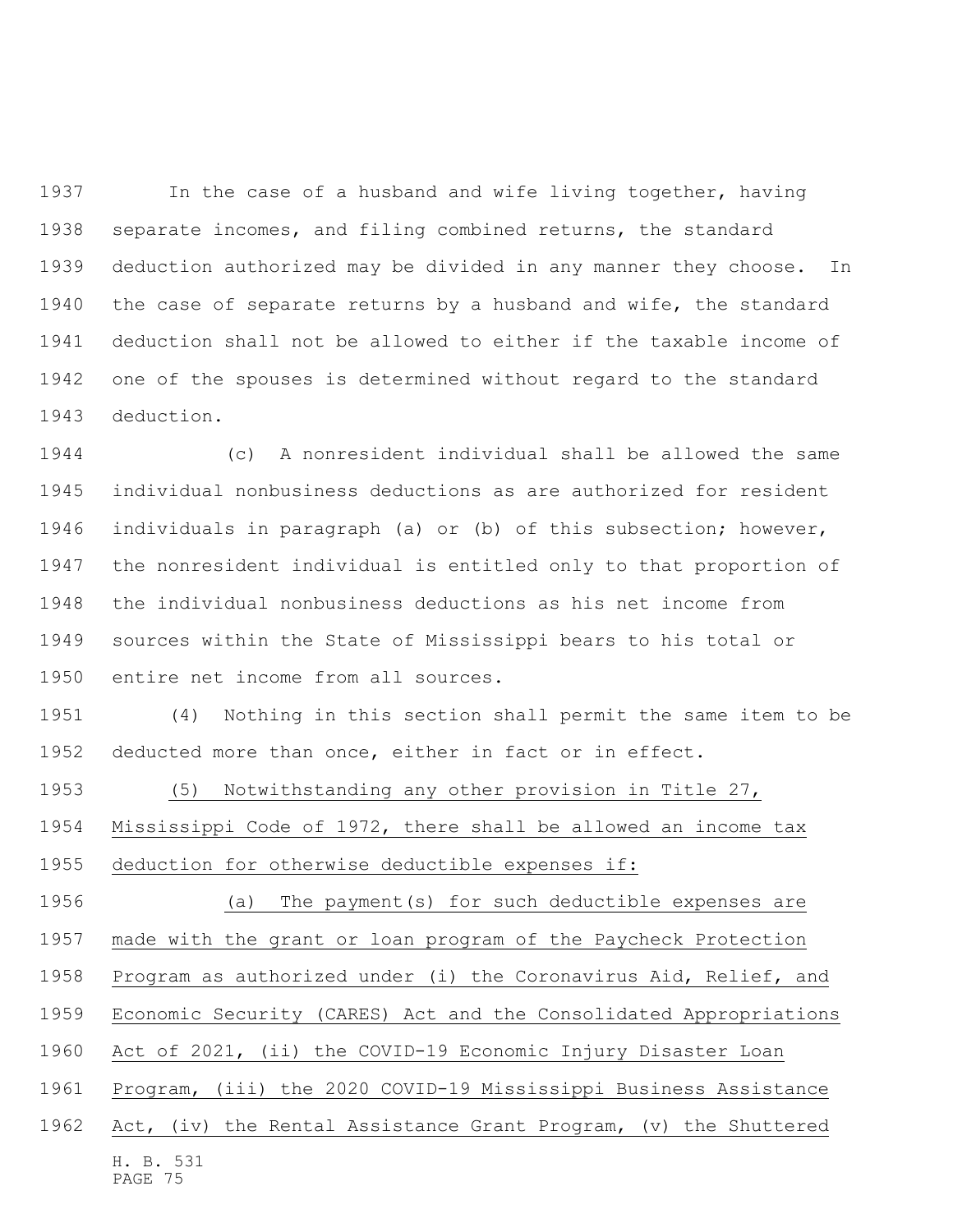## Venue Operators Grant Program and Restaurant Revitalization Fund

authorized by the Economic Aid to Hard-Hit Small Businesses,

Nonprofits, and Venues Act, and amended by the federal American

Rescue Plan Act, and/or (vi) the Mississippi Agriculture

Stabilization Act; and

## (b) Such deductible expenses shall be allowed as deductions for federal income tax purposes.

 **SECTION 11.** Sections 7 through 9 of this act shall take effect and be in force from and after its passage. Section 10 of this act shall take effect and be in force from and after January 1, 2020. The remainder of this act shall take effect and be in force from and after July 1, 2022, and shall stand repealed on June 30, 2022.

## **Further, amend by striking the title in its entirety and inserting in lieu thereof the following:**

1 AN ACT TO ENACT THE TAX RELIEF ACT OF 2022; TO AMEND SECTION 27-7-5, MISSISSIPPI CODE OF 1972, TO PHASE DOWN TO 4.6%, AT A RATE OF 0.1% PER YEAR OVER A FOUR-YEAR PERIOD BEGINNING IN CALENDAR YEAR 2023, THE 5% INCOME TAX ON TAXABLE INCOME IN EXCESS OF \$10,000.00; TO PHASE OUT, AT A RATE OF 1% PER YEAR OVER A FOUR-YEAR PERIOD BEGINNING IN CALENDAR YEAR 2027, THE 4% INCOME TAX ON TAXABLE INCOME IN EXCESS OF \$5,000.00 UP TO AND INCLUDING 8 \$10,000.00, OR ANY PART THEREOF; TO AMEND SECTION 27-65-17, MISSISSIPPI CODE OF 1972, TO PROVIDE THAT RETAIL SALES OF FOOD OR DRINK FOR HUMAN CONSUMPTION ELIGIBLE FOR PURCHASE WITH FOOD STAMPS ISSUED BY THE UNITED STATES DEPARTMENT OF AGRICULTURE OR OTHER FEDERAL AGENCY SHALL BE TAXED AT THE RATE OF 5%; TO AMEND SECTION 27-65-75, MISSISSIPPI CODE OF 1972, TO REVISE THE DISTRIBUTION OF STATE SALES TAX REVENUE COLLECTED FROM RETAIL SALES OF FOOD FOR HUMAN CONSUMPTION NOT PURCHASED WITH FOOD STAMPS BUT WHICH WOULD BE EXEMPT FROM SALES TAX IF PURCHASED WITH FOOD STAMPS; TO AMEND SECTION 27-67-31, MISSISSIPPI CODE OF 1972, TO REVISE THE DISTRIBUTION OF STATE USE TAX REVENUE COLLECTED FROM RETAIL SALES OF FOOD FOR HUMAN CONSUMPTION NOT PURCHASED WITH FOOD STAMPS BUT WHICH WOULD BE EXEMPT FROM USE TAX IF PURCHASED WITH FOOD STAMPS;

H. B. 531 PAGE 76